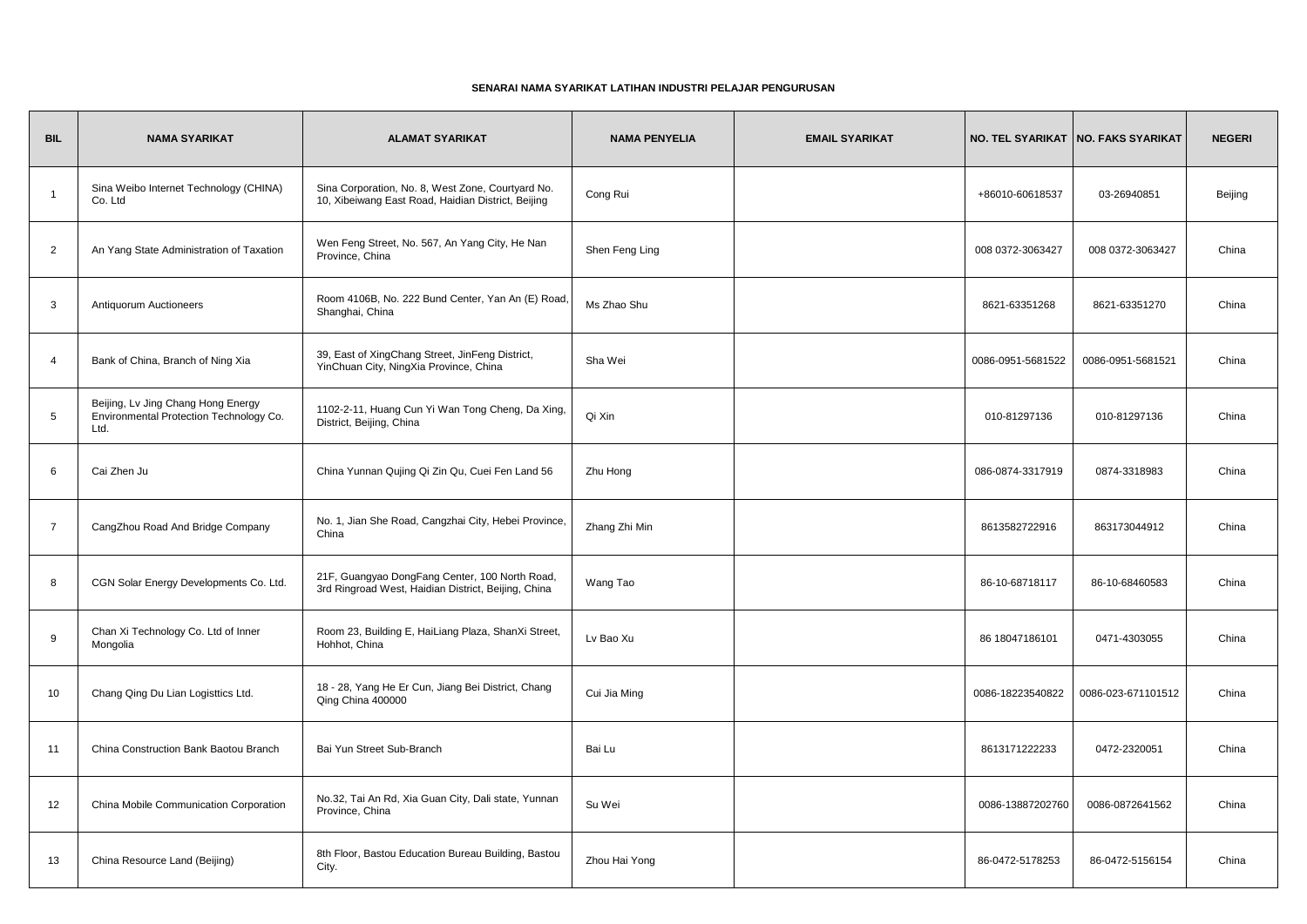| <b>BIL</b> | <b>NAMA SYARIKAT</b>                                          | <b>ALAMAT SYARIKAT</b>                                                                                                           | <b>NAMA PENYELIA</b> | <b>EMAIL SYARIKAT</b> |                                    | NO. TEL SYARIKAT   NO. FAKS SYARIKAT | <b>NEGERI</b> |
|------------|---------------------------------------------------------------|----------------------------------------------------------------------------------------------------------------------------------|----------------------|-----------------------|------------------------------------|--------------------------------------|---------------|
| 14         | CSR Shijiazhuang Rolling Stock Corporation<br>Limited         | 125, Cheliangchang Street, Shijiazhuang, Hebei,<br>China                                                                         | Guo Bao Jian         |                       | 86-31182637614                     | 86-3118723570                        | China         |
| 15         | FAW Car Co. Ltd.                                              | 4888, Wei Shan Street, High-Tech Industrial<br>Development Zone, Cheng Chun JiLin, China                                         | Zhang Si Yuan        |                       | 0086-18686463465                   |                                      | China         |
| 16         | Fu Jian Chuan Jie Logistics Services Co.<br>Ltd.              | 3-309, Dong Hu Xin Cun, Dong Shui Road, Gu Lou<br>Qu, Fu Zhou City, China                                                        | Chen Xiang Yi        |                       | 0086-13609565550                   |                                      | China         |
| 17         | Gansu Jiaxun Printing Co. Ltd                                 | 763, South Binhe East Road, Chengguan District, Lan<br>Zhou, Gansu, China                                                        | Mrs. Qian Shuhuan    |                       | 869318457713<br>869318463895       |                                      | China         |
| 18         | Guangzhou Ye Cheng Insustrial Co. Ltd.                        | Plant A, No. 61 Tianxin Village, 510540 Baiyun District<br>Guangzhou, Guangdong Orovince, China                                  | Cheng Jie Yi         | 237994620@qq.com      | 020-87427899                       | 020-87438879                         | China         |
| 19         | He Bei Railway Construction Engineering<br>Co. Ltd.           | 79, Zhan Qian Street, She Jia Zhuang, HeBei<br>Province, China                                                                   | Zhao Xiao Su         |                       | 008631187927058<br>008631187926117 |                                      | China         |
| 20         | Hebei Jiantou Guorong Energy Services Co.<br>Ltd.             | 3F-A, Yuyuanguangcheng No. 9 Yuhua West Road<br>Shijiazhuang China.P.C250051                                                     | Xing Xiao Ning       |                       | 86-311-85235717<br>86-311-85235793 |                                      | China         |
| 21         | Hebei TongZheng Real Estate Co. Ltd.                          | Dong Gang Road International CenturyBuilding 2106,<br>Shijiazhuang                                                               | Li Hui Sheng         |                       | 8613180056122                      |                                      | China         |
| 22         | Heilongjiang Yunjian Contruction<br>Development Group Co. Ltd | China Heilongjiang Province Qigihar, Jianhua District,<br>Dongxian Street 32#                                                    | Wei Lili             |                       | 0452-8089987<br>0452-8089985       |                                      | China         |
| 23         | Hohhot Aisihaer Plastic Products Co. Ltd.                     | Jin Chuan Development Zones, Hohhot, Nei Monggol,<br>China                                                                       | Wu Tao               |                       | 8613847116396                      |                                      | China         |
| 24         | Holiday Inn Hohhot                                            | 33 Zhongshan West Rd, Huimin District, Hohhot, Inner<br>Mongolia, China                                                          | Winna Guo            |                       | 86-471-6351888-1160                | 86-471-6350888                       | China         |
| 25         | Hua Yan Traffie Technology Co. Ltd                            | Hua Yan Traffic Technology Co. Ltd., Road No. 2,<br>Shang Zhuang Industrial Estate, Shi Jiazhuang City,<br>HeBei Province, China | Wang Zhi Hong        |                       | 86-13503210380                     |                                      | China         |
| 26         | Huang He Lou Co. Ltd                                          | 2-3-102, Bei Bin He Road, Cheng Guan District,<br>LanZhou, GanSu Province, China                                                 | Wang Li Ping         |                       | 0086-18793197086                   |                                      | China         |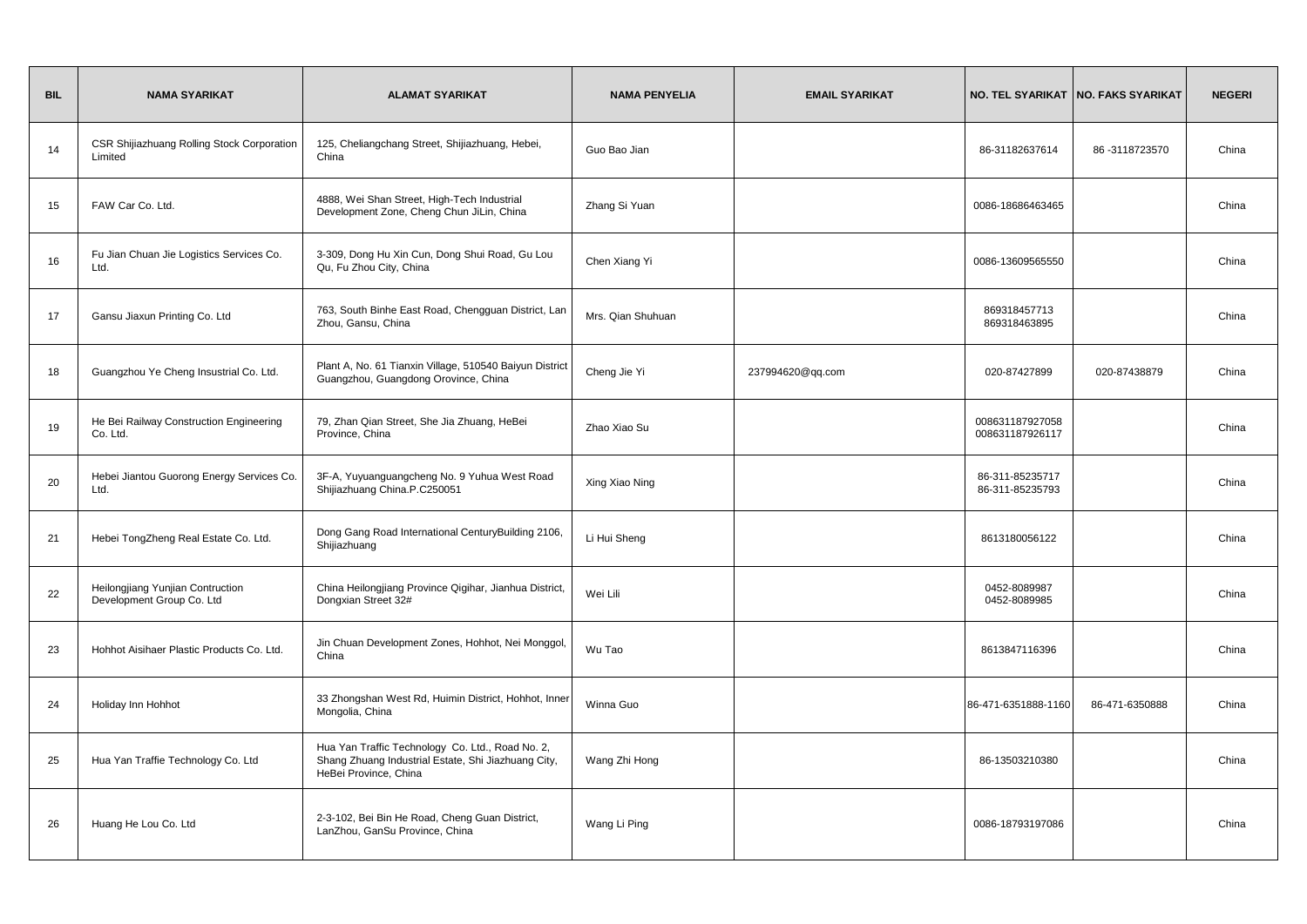| <b>BIL</b> | <b>NAMA SYARIKAT</b>                                       | <b>ALAMAT SYARIKAT</b>                                                                         | <b>NAMA PENYELIA</b> | <b>EMAIL SYARIKAT</b> |                    | NO. TEL SYARIKAT   NO. FAKS SYARIKAT | <b>NEGERI</b> |
|------------|------------------------------------------------------------|------------------------------------------------------------------------------------------------|----------------------|-----------------------|--------------------|--------------------------------------|---------------|
| 27         | Ji Chuan Trading Co. Ltd.                                  | Qian Dong District, Zhang Jin Kou City, Be Bei<br>Province, China                              | Yan Yong             |                       | 18931312881        | 3138693336                           | China         |
| 28         | Jiang Su Nan Tong Construction Co. Ltd.                    | 5-7, 10th Floor, Zhong Ji Li Yu block, Chang An<br>District, Shi Jia Zhuang, He Bei Province   | Miao Yan             |                       | 0311-67797790      | 0311-67797790-804                    | China         |
| 29         | JiangSu Senkai Mining Co. Ltd.                             | 8th, No. 189, JinHai International Building, Haitang<br>North Road, Xu Gou, LianYungang, China | Wang Yuan Song       |                       | 0086-518-82370986  | 0086-518-82370980                    | China         |
| 30         | JiangSu Yonghe Investment and Managemer<br>Co. Ltd         | ZhongShanbei Road no.2, Zitent tower, Unit 2605,<br>Gulou District, Nanjing, Jiangsu, China    | Li Yong              |                       | 2583536199822      | 2583518359                           | China         |
| 31         | Kun Shan Xin Kui New Material Co. Ltd.                     | JiangSu Province Kun Shan City, Shi Pai Zhen, Li Ji<br>Road No. 1083                           | Zhang Jian Xin       |                       | 0086-0512-36628920 | 0086-0512-55251549                   | China         |
| 32         | Long Cang Real Estate Co. Ltd.                             | He Ping Lu 13, Dong He District, Inner Mongolia<br>Province China                              | He Hao Chen          |                       | 0472-4186666       | 0472-4186666                         | China         |
| 33         | Moripura Technology (SHOUSU)                               | HuiFeng East-Road, No. 88, ChuZhou City, AnHui<br>Province China                               | Ms Guo Qiong         |                       | 55012182381        |                                      | China         |
| 34         | Qin Huang Dao Gas General Company                          | Xi Gang Road # 51, Hai Gang District, Qin Huang Dao<br>City, He Bei Province, China            | Cao Wei Guo          |                       | 0335-3867869       | 0335-3867869                         | China         |
| 35         | Qin HuAngDao AOGE Group Co. Ltd                            | Qin Huang Dao Economic and Technology Zone,<br>Hebei Province                                  | Qi Meng              |                       | 0086-18633596753   | 0086-0335-8500345                    | China         |
| 36         | Second Light Materials (Xu Chang) Co. Ltd.                 | 33, Cang Ku Road, Wei Du District, Xu Chang<br>(461000) He Nan, China                          | Wang Jian Min        |                       | 0374-8311103       |                                      | China         |
| 37         | Shaanxi Hande Axle Co. Ltd.                                | China, Shaanxi, Xi'an, Economic and Technological<br>Development Zone                          | Qu Pei               |                       | +86-29-86952651    | + 0086-29-88892046                   | China         |
| 38         | Shanghai Yanhua IOT Co. Ltd.                               | 11F, Putuo Technology Flaza, 1255 Xikang Road,<br>Shanghai, China                              | Ju Juan              |                       | 8621-61818686-168  | 8621-61818696                        | China         |
| 39         | Shen Yin Wan Guo Investment Company,<br>China              | 140 Road, Chao Yang, Chang Chun Province, China                                                | Wang Hong Ru         |                       | 8686626689         |                                      | China         |
| 40         | Shenyang Fuzhong heavy equipment<br>Manufacturing Co. Ltd. | No. 8, Yongxing ST, Hongbo Rd, Yuhong DLST, Shen<br>Yang, Lianning, P.R. China                 | Sun Jialiang         |                       | 13940192221        |                                      | China         |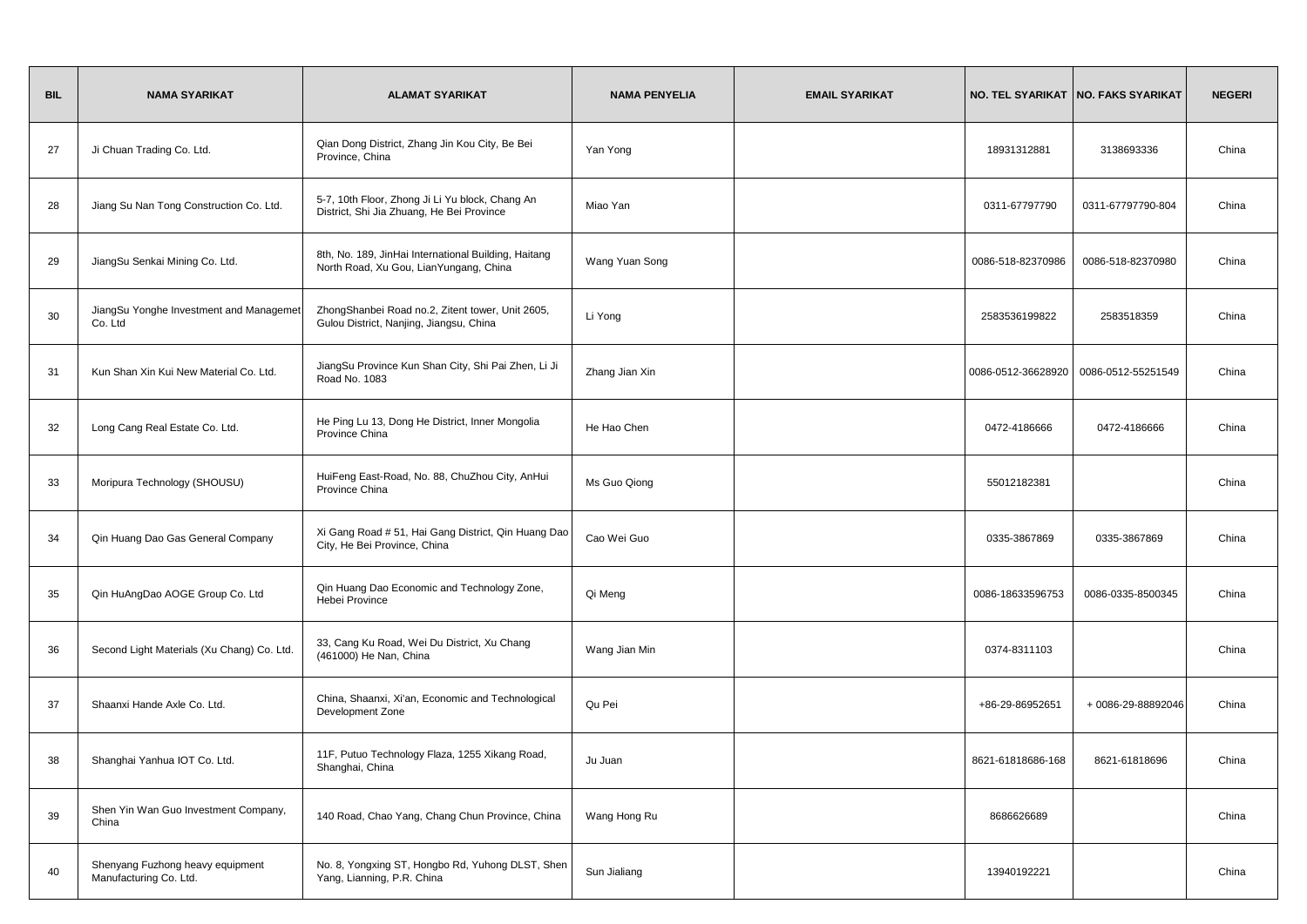| <b>BIL</b> | <b>NAMA SYARIKAT</b>                                             | <b>ALAMAT SYARIKAT</b>                                                                                                 | <b>NAMA PENYELIA</b> | <b>EMAIL SYARIKAT</b> |                       | NO. TEL SYARIKAT   NO. FAKS SYARIKAT | <b>NEGERI</b> |
|------------|------------------------------------------------------------------|------------------------------------------------------------------------------------------------------------------------|----------------------|-----------------------|-----------------------|--------------------------------------|---------------|
| 41         | Shi Ding Real Estate Ltd                                         | Chang Ji City, Xin Jiang Uggur Automatio Region of<br>China                                                            | Zhao Yong Hai        |                       | 0994-3564333          |                                      | China         |
| 42         | <b>Square Construction Engineering LLC</b>                       | 307, Part B of Xinxing Street, Botou City, Hebei<br>Province, China                                                    | Zhao Dong Sheng      |                       | 8613323277699         | 0317-8199688                         | China         |
| 43         | Suzhou Taicheng Culture Communication<br>Ltd                     | #1-602, Plaza Zheng Ji, South Donghuan Road, Wu<br>Zhong, 215007 Suzhou, Jiangsu Province, China.                      | Shen Xiaojun         |                       | 0086-1396523753       |                                      | China         |
| 44         | Tiam Shui Hongye Trading Co. Ltd.                                | Qin Zhou District, Tian Shui, Gan Su Province, China                                                                   | Wang Jun             |                       | 86-938-8213331        | 86-938-8213331                       | China         |
| 45         | Wanfang Advertisement Limited Company                            | Room 101, Unit 2, Bldg. 28 of KaiTianHuaYuan,<br>HaiDong Street, XinCheng District, Hohhot, Inner<br>Mongolia, China   | Li YongPin           |                       | 86-5149008584         | 86-0471-3240399                      | China         |
| 46         | Win-win Enterprise Strategy Management<br>Company Limited        | Wuhan, City, Donghu High-Tech Development Zone,<br>Da Xue Yuan Road-2, China                                           | Wu Jie               | 107061696@qq.com      | 8613308635888         |                                      | China         |
| 47         | Xi An Ru Qin Jian She Kai Fa Company                             | S-1, Rui Lin Jun Fu, Tong Lin Qu, Xi An City, Shanxi<br>Province, China                                                | Xu Lei               |                       | 186-132-0156-<br>5555 |                                      | China         |
| 48         | Xian PushiDe Industrial & Trading Co. Ltd                        | ShanQi Road Economic And Technological<br>Development Zone, Jing Wei Industrial Park Xi'an.                            | Fang Mei Li          |                       | 0086-2986954318       |                                      | China         |
| 49         | Xi'an Qian Ren Heng Information and<br>Technology Limited Co.    | Xi'an City Gao Xin Road, Yi Pin Mei Dao A.<br>Apartment, Room 1305                                                     | Yun Junqing          |                       | 029-87546488          | 029-87546488                         | China         |
| 50         | Xi'an Sangou Digital Electric Co. Ltd                            | Block C, Room 403, Western Electronic Software<br>Apartment Communities, Xi'an, Shaanxi Province                       | He Min               |                       | 15929730968           | 029-88242898                         | China         |
| 51         | XinjianYiliwan Cheng Hua Long Deal Estate<br>Development Company | 4th Floor, of Yi Tian Group, Tiang Su Road, Yi Ning<br>City Xinjiang, Region of China                                  | Ma Sheng Hua         |                       | 8613109903333         | 869998290233                         | China         |
| 52         | XuZhou Sen Guang Metal Casting Limited<br>Company                | WanZhuan Village, Jiangsu Tongshan, 221138, China   Sun JingXin                                                        |                      |                       | +86(0516)87255858     | +86(0516)87255858                    | China         |
| 53         | Yun Nan DongHuang Coal Industry Group                            | 2nd Floor, Zhen Xiong Zhang Fu Building No. 22,<br>NanGuang Road, Shao Tong, Yun Nan, P.R. China                       | Zhang Li Jun         |                       | 18368790382           | 0870-8891288                         | China         |
| 54         | ZeHuiAn Da Real Estate Development Co.<br>Ltd.                   | 2101, Building no. 8, ShangShanHuaFu, Dajing Street,<br>QiaoDong District, ShijiaZhuang City, HeBei Province,<br>China | Lin Feng             |                       | 0086-13933011351      | 0311-86068177                        | China         |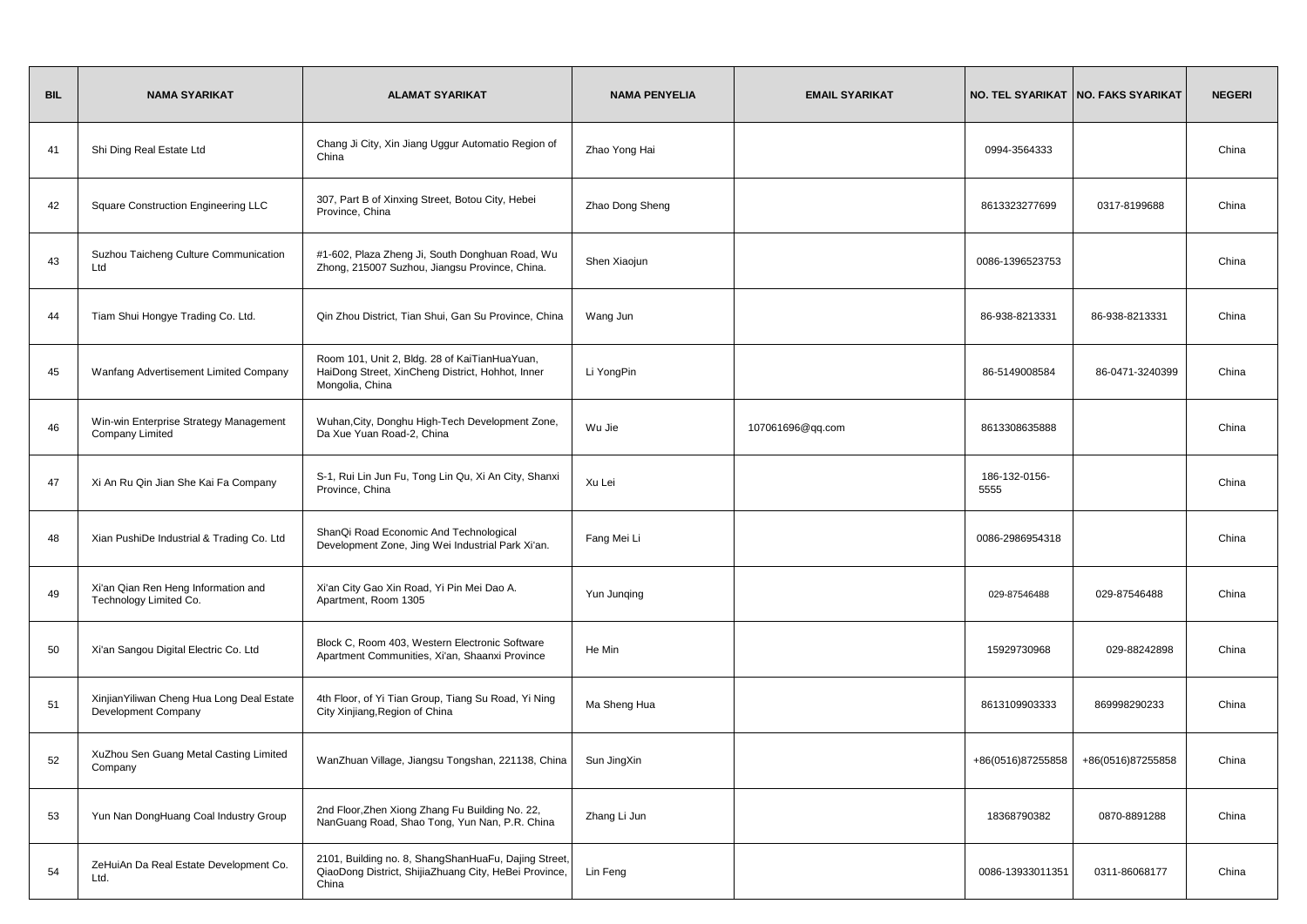| <b>BIL</b> | <b>NAMA SYARIKAT</b>                                           | <b>ALAMAT SYARIKAT</b>                                                                                                                           | <b>NAMA PENYELIA</b>         | <b>EMAIL SYARIKAT</b>           |                    | NO. TEL SYARIKAT   NO. FAKS SYARIKAT | <b>NEGERI</b> |
|------------|----------------------------------------------------------------|--------------------------------------------------------------------------------------------------------------------------------------------------|------------------------------|---------------------------------|--------------------|--------------------------------------|---------------|
| 55         | Zhang Jia Kou, Shi Qiao Xi Qu Ren Min<br>Hospital              | Nan Ying Fang Chuan Xin Building, No. 3, Qiao Xi<br>District, Zhang Jiakou City, Hebei Province, China                                           | Zhang Xiao Mei               |                                 | 86-13931329783     | 3137157907                           | China         |
| 56         | Zhe Jiang Wen Zhou Ping Yang FaDa<br>Company                   | WenZhou PingYang Shuitou Town, Jinshun Road No.<br>10                                                                                            | Chen NaiXian                 |                                 | Tel: 0577-63858650 | 0577-86269338                        | China         |
| 57         | United Cities & Local Government Asia-<br>Pacific (UCLG-ASPAC) | Jakarta Capital City Government Office (City Hall of<br>Jakarta) Bldg F, 2nd Floor Jl. Medan Merdeka Selatan<br>No. 8-9 Jakarta, 10110 Indonesia | Atik Kumala Dewi             |                                 | 62 21389 01 801    | 62 21 389 01 802                     | Indonesia     |
| 58         | Grit Co. Ltd.                                                  | 454-0035 Aichi Prefecture, Nagoya 6-37, Japan                                                                                                    | Rie Yoshida                  |                                 | 05-23525252        | 05-23526060                          | Japan         |
| 59         | Chern Von Enterprise                                           | No. 7 Jalan Limau 9, Taman Bintang, 86400 Parit<br>Raja, Batu Pahat, Johor                                                                       | Lim Mong Huat                |                                 | 012-7128131        | 07-4546131                           | Johor         |
| 60         | Country Garden Pacific View Sdn. Bhd.                          | Country Garden Forest City, Phoenix Hotel 3rd Floor,<br>Jalan Forest City 1, Pulau Satu, 81500 Johor                                             | <b>Sharon Seow</b>           | xiaoliying@countrygarden.com.cn | 07-2886666         | 07-2070893                           | Johor         |
| 61         | Eco Business Park 1 Sdn. Bhd.                                  | No. 9, 11, 15 & 17 Jalan Ekoperniagaan 1/6, 81100<br>Johor Bahru, Johor                                                                          | Ng Li Yan                    | liyon.ng@ecoworld.my            | 07-2882552         | 07-5506969                           | Johor         |
| 62         | Eco-Shop Marketing Sdn Bhd.                                    | Lot 3913, Kampung Sungai Siput, 85200 Jementah,<br>Segamat, Johor                                                                                | Lim Chui Yin                 | hr.ecoshop@gmail.com            | 07-9475502         | 07-9474007                           | Johor         |
| 63         | FCI Connectors Malaysia Sdn. Bhd.                              | PLO 205, Jln. Cyber 14, Kawasan Perindustrian Senai<br>IV, 81400 Senai, Johor Darul Takzim                                                       | Azlina & Suthes              |                                 | 07-5981700         | 07-5982700                           | Johor         |
| 64         | Gerbang Nusajaya Sdn. Bhd.                                     | 6, Jln Kempas Utama 1/1, Tmn Kempas utama, 81300<br>Johor Bahru, Johor                                                                           | Pn. Maziana Kasbollah        |                                 | 07-5586176         | 07-5586175                           | Johor         |
| 65         | Global Asia Design Malaysia Sdn. Bhd                           | Suite 13.09, Level 13, JB City Square (Office Tower),<br>106-108, Jln Wong Ah Fook, 80000 Johor                                                  | <b>Umair Mohamed Marzuki</b> |                                 | 07-2205049         | 07-2211049                           | Johor         |
| 66         | Higher Hub Sdn Bhd                                             | Suite 23-01, City Square Office Tower, Jln Wong Ah<br>Fook, 80000 Johor Bharu, Johor                                                             | Joelyn Tay                   |                                 | 07-2211591         |                                      | Johor         |
| 67         | Hitachi Chemical (Johor) Sdn. Bhd.                             | PLO 458, Jalan Keluli 10, Kawasan Perindustrian<br>Pasir Gudang, 81700 Pasir Gudang, Johor                                                       | Khong Feng Jian              | www.hitachi-chem.co.jp          | 07-2514601         | 07-2514626                           | Johor         |
| 68         | Honsin Apparel Sdn. Bhd.                                       | 531, Batu 2 1/2, Jalan Kluang, 83000 Batu Pahat,<br>Johor                                                                                        | Ho Weng Huat                 | ho.wenghuat@honsinapparel.com   | 07-4323735         | 07-4332499                           | Johor         |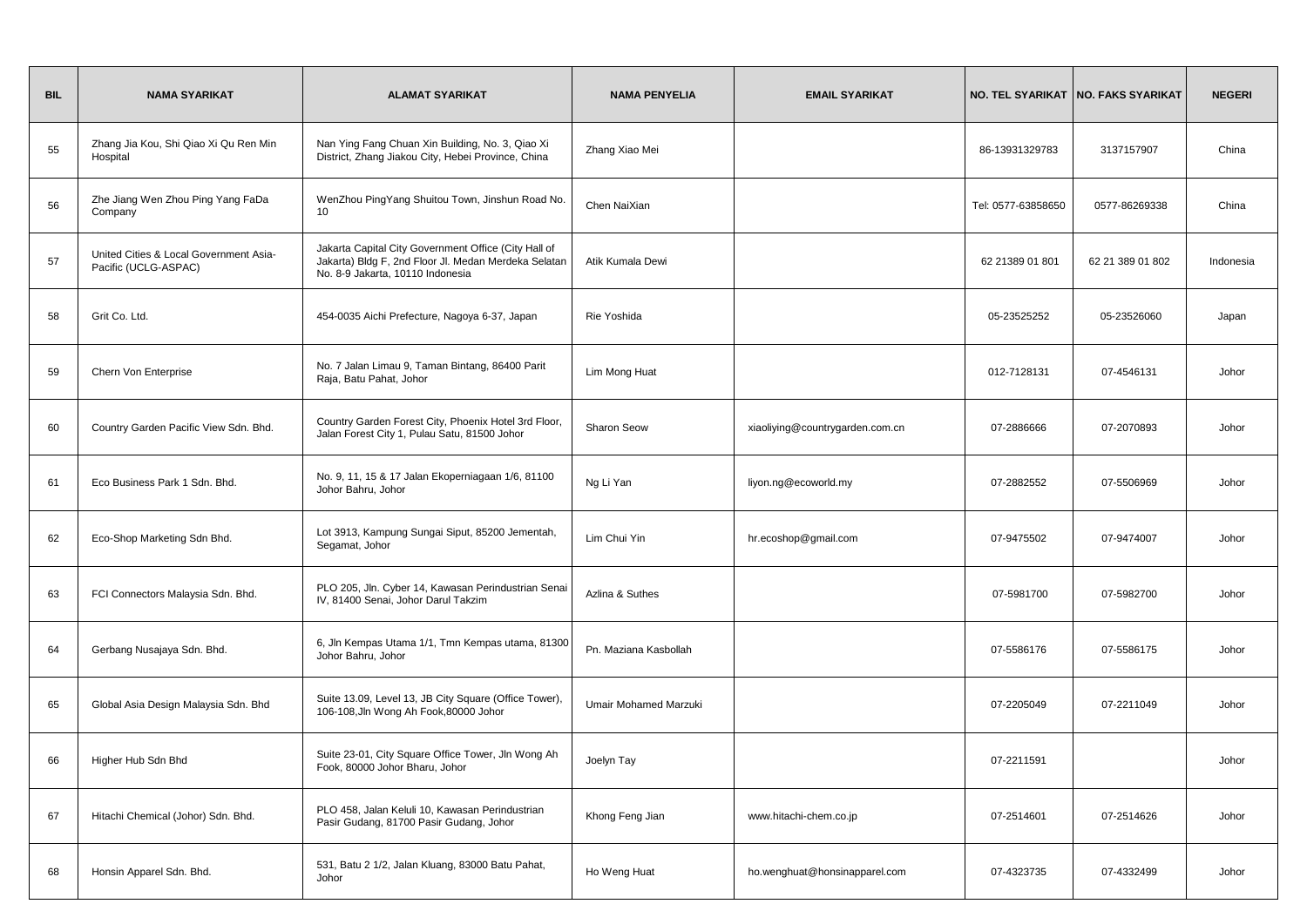| <b>BIL</b> | <b>NAMA SYARIKAT</b>                               | <b>ALAMAT SYARIKAT</b>                                                                                              | <b>NAMA PENYELIA</b>          | <b>EMAIL SYARIKAT</b>             |             | NO. TEL SYARIKAT   NO. FAKS SYARIKAT | <b>NEGERI</b> |
|------------|----------------------------------------------------|---------------------------------------------------------------------------------------------------------------------|-------------------------------|-----------------------------------|-------------|--------------------------------------|---------------|
| 69         | Huang Yan Teo & Co                                 | 157B, Jalan Sri Pelangi, Taman Pelangi, 80400 Johor<br>Bahru, Johor                                                 | Loh Voon Sim (Mr)             |                                   | 07-3326925  | 07-3326926                           | Johor         |
| 70         | IOI Properties Group Berhad                        | No. 1, Lebuh Putra Utama, Bandar Putra, 81000 Kulai,<br>Johor                                                       | Norjan Zainal                 | www.ioijohor.com                  | 07-6612288  | 07-6635101                           | Johor         |
| 71         | Iskandar Investment Berhad                         | G-12, Block 8, Danga Bay, Jalan Skudai, 80200 Johor<br>Bahru, Johor                                                 | Afifi Azizan                  | www.iskandarinvestment.com        | 07-2339000  | 07-2339001                           | Johor         |
| 72         | Johor Corporation                                  | Level 11, Menara Komtar, Johor Bahru City Center,<br>80000 Johor Bahru                                              | Mohd Fazilhakim Zainal Abidin | pdnjohor@jcorp.com.my             | 07-2192692  | 07-2233175                           | Johor         |
| 73         | Kluang Rail Coffee Sdn. Bhd.                       | 20 & 21, Jalan Tasik 1, Pusat Perniagaan Tasik,<br>86000 Kluang, Johor                                              | Teng Kien Leong               |                                   | 07-7728391  | 07-7728390                           | Johor         |
| 74         | Lima Bintang Logistics Sdn. Bhd                    | PTD 41365, Jalan Idaman 3/2, Senai Industrial Park,<br>81400 Senai, Johor                                           | Quek Choon Keng               |                                   | 07-5987687  | 07-5980570                           | Johor         |
| 75         | LKT Food Industries Sdn. Bhd.                      | PTD 149231, Jalan Berjaya 8, Taman Perindustrian<br>Berjaya, 81200 Johor Bahru, Johor                               | Yvonne Ng                     | Yvonne@lktfood.com                | 07-550722   | 07-5560272                           | Johor         |
| 76         | Lycora Sdn. Bhd.                                   | 10630 & 10631 Jalan Kempas 3, Kawasan<br>Perindustrian Bakri, Jalan Bakri Batu 8, 84200 Bukit<br>Bakri, Muar, Johor | Tan Shan Yi                   | info@lycora.com.my                | 06-9869888  | 06-9868666                           | Johor         |
| 77         | Mewaholeo Industries Sdn. Bhd.                     | Plo 518, Jln Besi Satu, Pasir Gudang Industrial Estate,<br>81700 Pasir Gudang, Johor                                | Eng Meng Ji                   |                                   | 07-2677111  | 07-2617926                           | Johor         |
| 78         | Millen Trading Sdn. Bhd.                           | 15, Jalan Desa 2, Taman Desa, Parit Imam, 83000<br>Batu Pahat, Johor                                                | Jimmy Ng                      |                                   | 012-7091409 |                                      | Johor         |
| 79         | Oriental Ceramics Sdn. Bhad.                       | 57th Mile, Jalan Johor, 86100 Ayer Hitam, Kluang,<br>Johor                                                          | Kannan Supramanium            | oc-hr@claytangroup.com            | 07-7581201  | 07-7581896                           | Johor         |
| 80         | Panasonic AVC Networks Johor Malaysia<br>Sdn. Bhd. | 1E Plo 460, Jalan Bandar, 81700 Pasir Gudang, Johor                                                                 | Rafidah Sulaiman              | rafidah.sulaiman@my.panasonic.com | 07-2540812  | 07-2519117                           | Johor         |
| 81         | Pantech Corporation Sdn. Bhd.                      | PTD 204334, Jalan Platinum Utama, Kawasan<br>Perindustrian Pasir Gudang, Zone 12 B, 81700 Johor<br>Bahru, Johor     | Janince                       | janice@pantechcorp.com            | 07-2597878  | 07-2597979                           | Johor         |
| 82         | Pelangi Vision Agricultural & Engineering          | 3, Jalan Kemuning, Taman Perling 85300 Labis, Johor                                                                 | Noraniza Bt Atan              |                                   | 07-9251674  | 07-9252674                           | Johor         |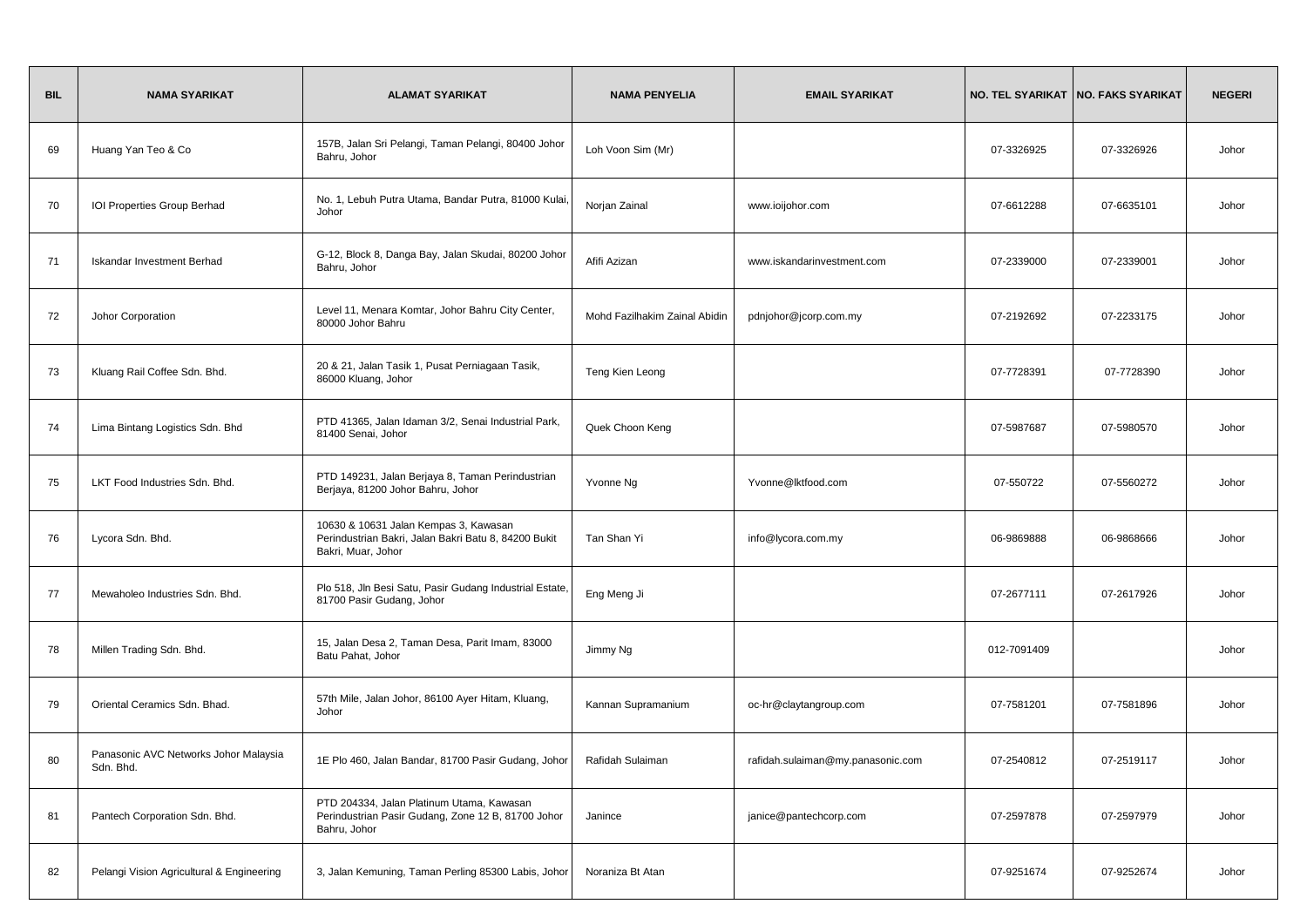| <b>BIL</b> | <b>NAMA SYARIKAT</b>                      | <b>ALAMAT SYARIKAT</b>                                                                                      | <b>NAMA PENYELIA</b>          | <b>EMAIL SYARIKAT</b>       |             | NO. TEL SYARIKAT   NO. FAKS SYARIKAT | <b>NEGERI</b> |
|------------|-------------------------------------------|-------------------------------------------------------------------------------------------------------------|-------------------------------|-----------------------------|-------------|--------------------------------------|---------------|
| 83         | PK Agro-Industrial Products (M) Sdn. Bhd. | Lot 2202, PTD 5140A, Lembah Makanan Organik,<br>BTD Desaru, Mukim Pantai Timur, 81930 Kota Tinggi,<br>Johor | Nor Azam B. Rahmat            |                             | 07-3352432  | 07-2537520                           | Johor         |
| 84         | ST Microelectronics Sdn. Bhd.             | Tanjong Agas Industrial Area, P.O Box 28, 84007<br>Muar, Johor                                              | Thurga Chanaran               |                             | 06-9566000  | 06-9524401                           | Johor         |
| 85         | Tai Wah Garment Industry                  | Lot 451, Jalan Perkasa, Taman Seri Waja, 85000<br>Segamat, Johor                                            | Foo Yok Sing                  | ysfootw@taiwah.com.my       | 07-9317550  | 07-9317553                           | Johor         |
| 86         | Tiong Nam Logistics Solutions Sdn. Bhd.   | Lot 30462, Jln Kempas Baru, 81200 Johor Bharu,<br>Johor                                                     | En. Roslan                    |                             | 019-7718346 | 07-2321297                           | Johor         |
| 87         | Tradelift Indopalm Industries Sdn. Bhd.   | HQ 444, Jalan Cekal 2, Taman Sri Lambak, 86000<br>Kluang, Johor                                             | Pn. Noor Amylia Binti Shopian |                             | 07-7891526  | 07-7892526                           | Johor         |
| 88         | Trilink Pyramid Sdn. Bhd.                 | 1337, Jalan Lagenda 47, Taman Lagenda Putra,<br>81000 Kulai, Johor                                          | Daphne Sin                    |                             | 07-6639101  | 07-6639109                           | Johor         |
| 89         | UFT Structure Re-Engineering Sdn. Bhd.    | 35, Jln Besi, Tmn Sri Putri, 81300 Skudai, Johor                                                            | Elaine Yong                   |                             | 07-5578892  | 07-5578893                           | Johor         |
| 90         | Vitally Sdn. Bhd.                         | Lot 3119, Batu 3, Jalan Salleh, Bukit Tech, 84000<br>Muar, Johor                                            | Yong Chiow Ker                | hr@vitally.com.my           | 06-9524206  | 06-9556896                           | Johor         |
| 91         | Wegmans Furniture Industries Sdn. Bhd.    | Lot PTD 3504, Jalan Bakri, Batu 7 1/2, 84200 Muar,<br>Johor                                                 | Tham Poh Wan                  | thampw@wegmansfurnitaro.com | 06-9867897  | 06-9865117                           | Johor         |
| 92         | Yong Sheng Confetionery Sdn. Bhd.         | Lot 1965, Batu 3 1/2, Mukim Jalan Bakri, 84000 Muar,<br>Johor                                               | Goh Hney Fen                  | ysgs.hr@gmail.com           | 06-9863362  | 06-9869202                           | Johor         |
| 93         | YPJ Holdings Sdn. Bhd.                    | Aras 4, Wisma YPJ Holdings, No. 5, Jln Sri Perkasa<br>1/3, Tmn Tampoi Utama, 81200 Johor Bahru, Johor       | Pn. Maslina Ahmad             |                             | 07-2416651  | 07-2416652                           | Johor         |
| 94         | Adscitech (M) Sdn. Bhd.                   | 383, Lebuh Arkid, Tmn Arkid, 08000 Sg. Petani,<br>Kedah                                                     | Che Umar Che Lah              |                             | 019-4578877 | 04-4251204                           | Kedah         |
| 95         | Asahi Best Base Sdn. Bhd.                 | Lot 11, Kulim Industrial Estate, 09000 Kulim, Kedah                                                         | Diong Mee Hong                | bb.mhdiong@asahi-gp.co.jp   | 04-4891906  | 44891937                             | Kedah         |
| 96         | Bank Kerjasama Rakyat Malaysia Berhad     | No. 32A & 33A Pekan Baru, Jalan Semeliang, 06300<br>Kuala Nerang, Kedah                                     | Ahmad Paudzi Abdullah         | apaudzi@bankrakyat.com.my   | 04-7860377  | 04-7860385                           | Kedah         |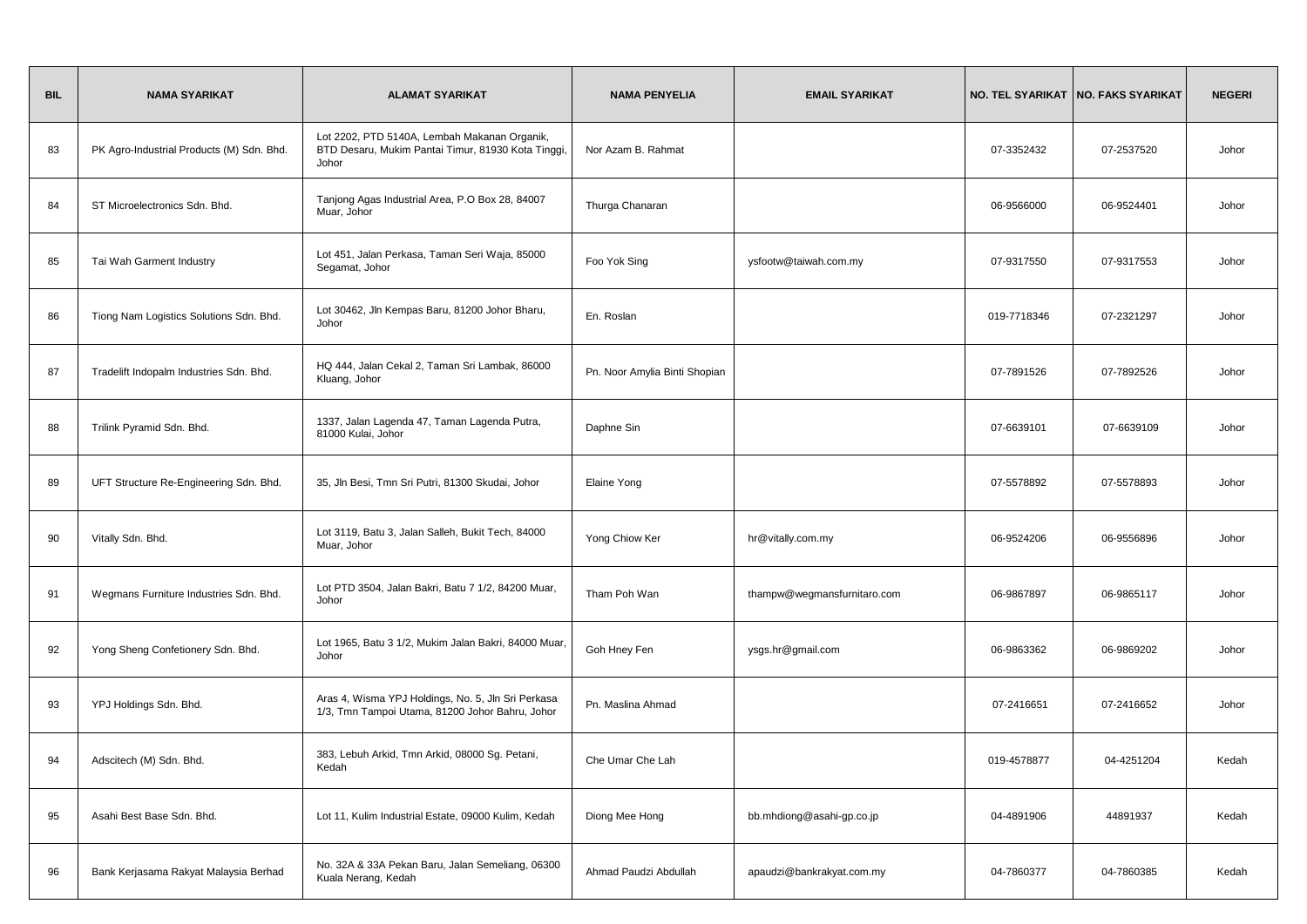| <b>BIL</b> | <b>NAMA SYARIKAT</b>                          | <b>ALAMAT SYARIKAT</b>                                                                           | <b>NAMA PENYELIA</b>             | <b>EMAIL SYARIKAT</b>  |             | NO. TEL SYARIKAT   NO. FAKS SYARIKAT | <b>NEGERI</b> |
|------------|-----------------------------------------------|--------------------------------------------------------------------------------------------------|----------------------------------|------------------------|-------------|--------------------------------------|---------------|
| 97         | BDB Land Sdn. Bhd.                            | Lot 1, Bandar Darulaman, P.O Box 12, 06007 Jitra,<br>Kedah                                       | Ahmad Hafeez Ahmad Baharin       | bdbland@bdb.com.my     | 04-917808   | 04-9173537                           | Kedah         |
| 98         | BDB Land Sdn. Bhd.                            | No. 1, Jalan 9/3 (798), Presint 9, Darul Perdana,<br>08000 Sungai Petani, Kedah                  | Ruzita Othman                    | bdbland@bdb.com.my     | 04-9178080  | 04-9173537                           | Kedah         |
| 99         | Celestica Malaysia Sdn. Bhd.                  | Plots 15 & 16, Jln Hi Tech 2/3, Phase 1, Kulim Hi-Tech<br>Park, 09000 Kulim, Kedah               | Chow Bee Fen                     | www.celestica.com      | 04-4033288  | 04-4033266                           | Kedah         |
| 100        | Hektar Property Services Sd. Bhd.             | 3-1A, Level 3, Kulim Central Shoping Center, No 1,<br>Jalan KLC Satu (1), 09000 Kulim Kedah      | Mohd Lutfi Ahmad Hajazi          | www.hektarproperty.com | 04-4912828  | 04-4912829                           | Kedah         |
| 101        | Hr Manufacturing Sdn. Bhd.                    | Lot 808, Jalan Kg. Batin Mergong, 05710 Alor Setar,<br>Kedah                                     | Siti Asmah Mohd Yasin            | hrmf@hrgroup2u.com     | 04-7302015  | 04-7301996                           | Kedah         |
| 102        | Meritus PelangiBeach Resort & Spa<br>Langkawi | Pantai Cenang, 07000 Langkawi, Kedah                                                             | Nor Azidah Abdul Hajar           |                        | 04-9528888  | 04-9528899                           | Kedah         |
| 103        | Naza Automotive Manufacturing Sdn. Bhd.       | Lot 6744 & 7270, Kawasan Perindustrian Gurun,<br>08300 Gurun, Kedah                              | Khairi Umar                      |                        | 04-4669100  | 04-4681320                           | Kedah         |
| 104        | OSK Properties Sdn Bhd                        | 1A, Jln Puteri Heights 1/1, Bandar Puteri Jaya, 08000<br>Sungai Petani, Kedah                    | Mrs Lim Yong Lye                 |                        | 04-4251818  | 04-4258030                           | Kedah         |
| 105        | SMT Technologies Sdn. Bhd                     | Plot 102, Bakar Arang Industrial Estate, 08000 Sungai<br>Petani, Kedah.                          | Lim Mei Lan/Noorlaila Hamad      |                        | 04-4229881  | 04-4229885                           | Kedah         |
| 106        | Wetra Food Industries Sdn. Bhd.               | 228, Lorong Perak 8, Kaw. Perusahaan Mergong 2,<br>05150 Alor Setar, Kedah                       | Foo Chew Shiang                  |                        | 04-7306733  | 04-7336833                           | Kedah         |
| 107        | Chengaljati Sdn. Bhd                          | PT 4943, Wisma Chengaljati, Kota Harmoni, Jln<br>Chempaka Merah, 17500 Tanah Merah, Kelantan     | Emey Suhana Mohd Azamai          |                        | 09-9544707  | 09-9544708                           | Kelantan      |
| 108        | Rohm-Wako Electronics (M) Sdn. Bhd.,          | Lot 1320, Kawasan Perindustrian, Pengkalan Chepa<br>II, Padang Tembak, 16100 Koa Bharu, Kelantan | Wong Pui Li                      |                        | 09-7741500  | 09-7741540                           | Kelantan      |
| 109        | Zaicorp Industries Sdn. Bhd.                  | Lot 2476 & 2477, Kawasan perindustrian Pengkalan<br>Chepa II, 16100 Kota Bharu, Kelantan         | Farziaton Naitul Asyikin Mat Isa |                        | 09-7713978  | 09-7713970                           | Kelantan      |
| 110        | Akasia Communication Sdn. Bhd                 | No. 35-1, Jalan Wangsa Setia 1, Wangsa Melawati,<br>53300 Kuala Lumpur                           | Anuar B. Mat Yasin               |                        | 03-61203270 |                                      | Kuala Lumpur  |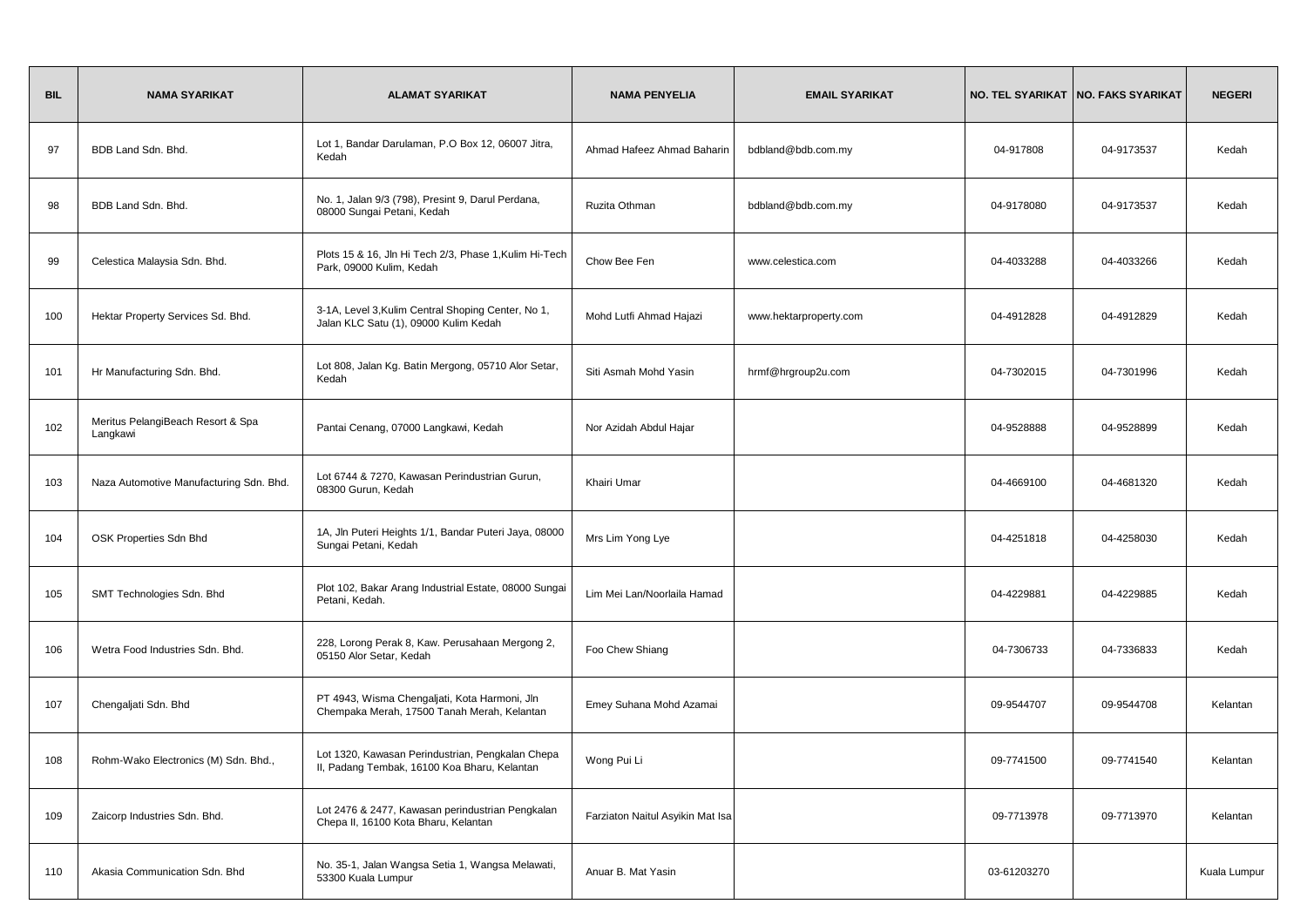| <b>BIL</b> | <b>NAMA SYARIKAT</b>                            | <b>ALAMAT SYARIKAT</b>                                                                                                 | <b>NAMA PENYELIA</b>   | <b>EMAIL SYARIKAT</b>     |             | NO. TEL SYARIKAT   NO. FAKS SYARIKAT | <b>NEGERI</b> |
|------------|-------------------------------------------------|------------------------------------------------------------------------------------------------------------------------|------------------------|---------------------------|-------------|--------------------------------------|---------------|
| 111        | Al-Hidayah Group                                | 11th Floor, Menara Hidayah, Jalan 3/27A, Section 1,<br>Bandar Baru Wangsa Maju, 53300 Kuala Lumpur                     | Nurhidayah Baharin     |                           | 03-41424780 | 03-41481503                          | Kuala Lumpur  |
| 112        | Alliance Bank Malaysia Berhad                   | 20th Floor, Menara Multi-Purpose, Capital Square, 8,<br>Jalan Munshi Abdullah, 50100 Kuala Lumpur                      | Man Chooi Chei         |                           | 03-26041228 | 03-26983001                          | Kuala Lumpur  |
| 113        | Bank Negara Malaysia                            | Jabatan Pengurusan dan Operasi Matawang, Bank<br>Negara Malaysia, Jalan Dato' Onn, 50480 Kuala<br>Lumpur               | Kumaravale SMK Pillai  |                           | 03-26988044 | 03-26913410                          | Kuala Lumpur  |
| 114        | Brightan System Sdn. Bhd.                       | 08-06, Tower B, Vertical Business Suite, Avenue 3,<br>Bangsar South City, N0. 8, Jalan Kerinchi, 59200<br>Kuala Lumpur | Chea Sze Kong          | ricky@ajobthing.my        | 03-22423616 |                                      | Kuala Lumpur  |
| 115        | Bursa Malaysia Bhd                              | 10th Floor Exchange Square, Bukit Kewangan, 50200<br>Kuala Lumpur                                                      | Lee Siew Pin           |                           | 03-20347000 | 03-20263699                          | Kuala Lumpur  |
| 116        | Citigroup Transaction Services (M) Sdn.<br>Bhd. | Level 8, Cap Square Tower, No. 10 Jalan Munshi<br>Abdullah, 50100 Kuala Lumpur                                         | Wong Chee Kang         |                           | 03-23325561 | 03-23323666                          | Kuala Lumpur  |
| 117        | Club Twenty-One Retail (M) Sdn. Bhd.            | Suite 17-03, 17th Floor, Menara Hap Seng, Letter Box<br>No. 57, Jalan P. Ramlee, 50250 Kuala Lumpur                    | Jesslyn How            |                           | 03-21733000 | 03-20319886                          | Kuala Lumpur  |
| 118        | Delivereat Sdn. Bhd.                            | 42A-3, Jalan Metro Pudu 2, Fraser Business Park,<br>55200 Kuala Lumpur                                                 | Tan Kar Yen            | careers@delivereat.my     |             |                                      | Kuala Lumpur  |
| 119        | Dewan Bahasa Dan Pustaka                        | Aras Utama, Menara DBP, Jalan Dewan Bahasa,<br>Wilayah Persekutuan, 50460 Kuala Lumpur                                 | Mohd Farid Mohd Khalid | farid@dbp.gov.my          | 03-21479070 | 03-21479616                          | Kuala Lumpur  |
| 120        | Empower Plus Sdn. Bhd                           | 43-1, Lorong Ara Kiri 1, Lucky Garden, Bangsar,<br>59100 Kuala Lumpur                                                  | Foo Zhen Cui           |                           | 03-20924686 | 03-20924685                          | Kuala Lumpur  |
| 121        | <b>Enigma Consulting Group</b>                  | Suite 15-09, Binjai 8 Premium Soho, No. 2 Lrg Binjai,<br>50450 Kuala Lumpur                                            | Soraya Suhaimi         |                           | 03-21817111 |                                      | Kuala Lumpur  |
| 122        | Enlinea Sdn. Bhd.                               | 19, Jln 1/116B, Kuchai Entrepreneurs Part, 58200<br>Kuala Lumpur                                                       | Tracy Chan Choi Teng   |                           | 03-79722435 | 03-79890202                          | Kuala Lumpur  |
| 123        | Felda Global Ventures Holdings Berhad           | Tingkat 24, Menara Felda Platinum Park, No. 11,<br>Persiaran KLCC, 50088 Kuala Lumpur                                  | Abdul Razak Ali        |                           | 03-28591261 | 03-28591919                          | Kuala Lumpur  |
| 124        | Genting Malaysia Berhad                         | 1st Floor, Wisma Genting, 28 Jalan Sultan Ismail,<br>50250 Kuala Lumpur                                                | Lee Meng Fei           | mengfei.lee@rwgenting.com | 03-23333757 | 03-23333089                          | Kuala Lumpur  |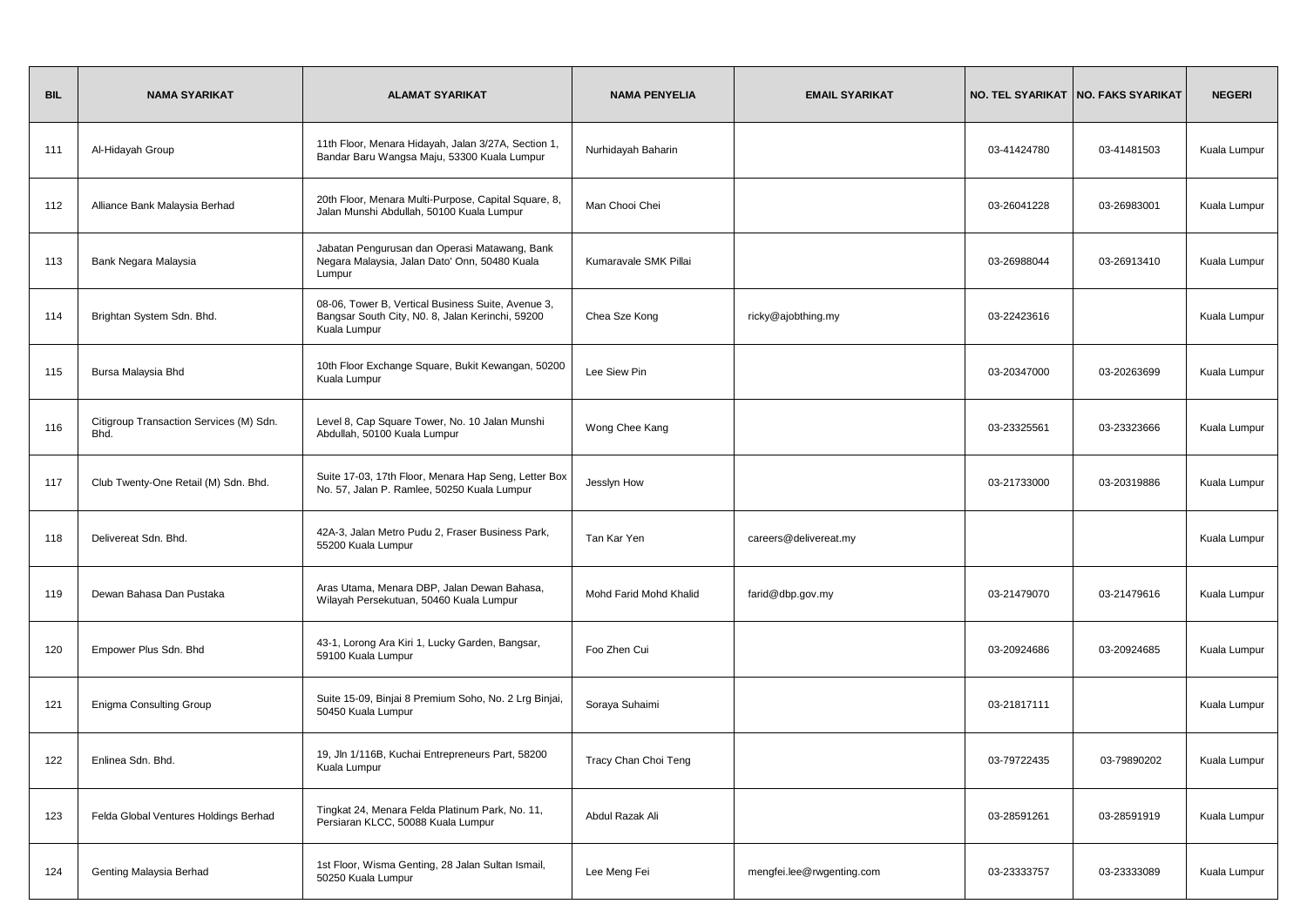| <b>BIL</b> | <b>NAMA SYARIKAT</b>                                         | <b>ALAMAT SYARIKAT</b>                                                                                                         | <b>NAMA PENYELIA</b>   | <b>EMAIL SYARIKAT</b> |             | NO. TEL SYARIKAT   NO. FAKS SYARIKAT | <b>NEGERI</b> |
|------------|--------------------------------------------------------------|--------------------------------------------------------------------------------------------------------------------------------|------------------------|-----------------------|-------------|--------------------------------------|---------------|
| 125        | <b>Great Ideals Group</b>                                    | 2A-3, Blok 2, Jln. Jalil Jaya 2, Jalil Link, Jalan 1/155B,<br>Bukit Jalil, 57000 Kuala Lumpur                                  | Tan Lay Seong          |                       | 03-89949228 | 03-89940200                          | Kuala Lumpur  |
| 126        | Group Supply Chain Management Petronas<br>Holding            | Level 66, Tower 1, Petronas Twin Tower, Kuala<br>Lumpur City Centre, 50088 Kuala Lumpur                                        | Mimi Syarina Bt. Basri |                       | 03-23313552 | 03-23312346                          | Kuala Lumpur  |
| 127        | Hong Leong Bank Berhad                                       | Human Resources Division Level 2, Wisma Hong<br>Leong, 18, Jalan Perak, 50450 Kuala Lumpur                                     | Ng Cho Sim             |                       | 03-21642828 | 03-27158623                          | Kuala Lumpur  |
| 128        | IDW Sdn. Bhd.                                                | Blok 2, 12-2, Jln. Jalil Jaya 2, Bukit Jalil, 57100 Kuala<br>Lumpur                                                            | Lim Chong Lee          |                       | 03-89991192 |                                      | Kuala Lumpur  |
| 129        | Industrial And Commercial Bank Of China<br>(Malaysia) Berhad | Level 35, Menara Maxis, Kuala Lumpur City Center,<br>50088 Kuala Lumpur                                                        | Li Kezhao              |                       | 03-23013340 | 03-23013388                          | Kuala Lumpur  |
| 130        | <b>IRIS Corporation Berhad</b>                               | Iris Smart Technology Complex, Technology Park<br>Malaysia, Bukit Jalil, 57000 Kuala Lumpur                                    | Kelly Tang See Ying    |                       | 03-89960788 | 03-89960449                          | Kuala Lumpur  |
| 131        | Jade Eservices Malaysia Sdn. Bhd.,                           | Unit A-5-1, Level 5, Block A OF South Gate<br>Commercial Centre, No. 2, Jalan Dua Of Jalan Chan<br>Sow Lin, 55200 Kuala Lumpur | Chin Cheu Mee          |                       | 03-92261219 |                                      | Kuala Lumpur  |
| 132        | Kfit Asia Sdn Bhd                                            | Level 2, Avenue 3, Tower 7, Jln Kerinchi, Bangsar<br>South, Kuala Lumpur                                                       | Shakira Shanaz         |                       | 03-22421990 |                                      | Kuala Lumpur  |
| 133        | Lablink (M) Sdn. Bhd.                                        | Medical Laboratory, Bangunan Lablink 14 (129), Jalan<br>Pahang Barat Off Jalan Pahang, 53000 Kuala Lumpur                      | Siti Hasmah Ishak      |                       | 03-40234588 | 03-40234298                          | Kuala Lumpur  |
| 134        | Mercedes-Benz Malaysia Sdn Bhd                               | Level 48, Jln Pantai Bahru Menara TM, 50672 Kuala<br>Lumpur                                                                    | Chen May Ling          |                       | 03-22468864 | 03-22468799                          | Kuala Lumpur  |
| 135        | Multibyte Digital Sdn. Bhd.                                  | 32-3, Persiaran 65C, Pekeliling Business Centre, Jln<br>Pahang Barat, 53000 Kuala Lumpur                                       | Azmi Jaafar            |                       | 03-41420575 | 03-41420904                          | Kuala Lumpur  |
| 136        | Parkson Lifestyle Sdn Bhd                                    | Level 8, Lion Office Tower, 1 Jln Nagasari, 50200<br>Kuala Lumpur                                                              | Carmen Liew Siuk Wei   |                       | 03-21411069 | 03-21411207                          | Kuala Lumpur  |
| 137        | Permodalan Nasional Berhad                                   | Jabatan Perolehan Permodalan Nasional Berhad<br>Tingkat 33, Menara PNB, 201A Jalan Tun Razak,<br>50724 Kuala Lumpur            | Noor Azman Abdul Aziz  | www.pnb.com.my        | 03-20505100 | 03-20505268                          | Kuala Lumpur  |
| 138        | PETRONAS Carigali Sdn. Bhd. Corporate<br>Planning            | Level 24, Tower 1, Petronas Twin Towers, KLCC<br>50088 Kuala Lumpur                                                            | Mr. Majdi A. Hamid     | www.petronas.com      | 03-23324744 | 03-23315752                          | Kuala Lumpur  |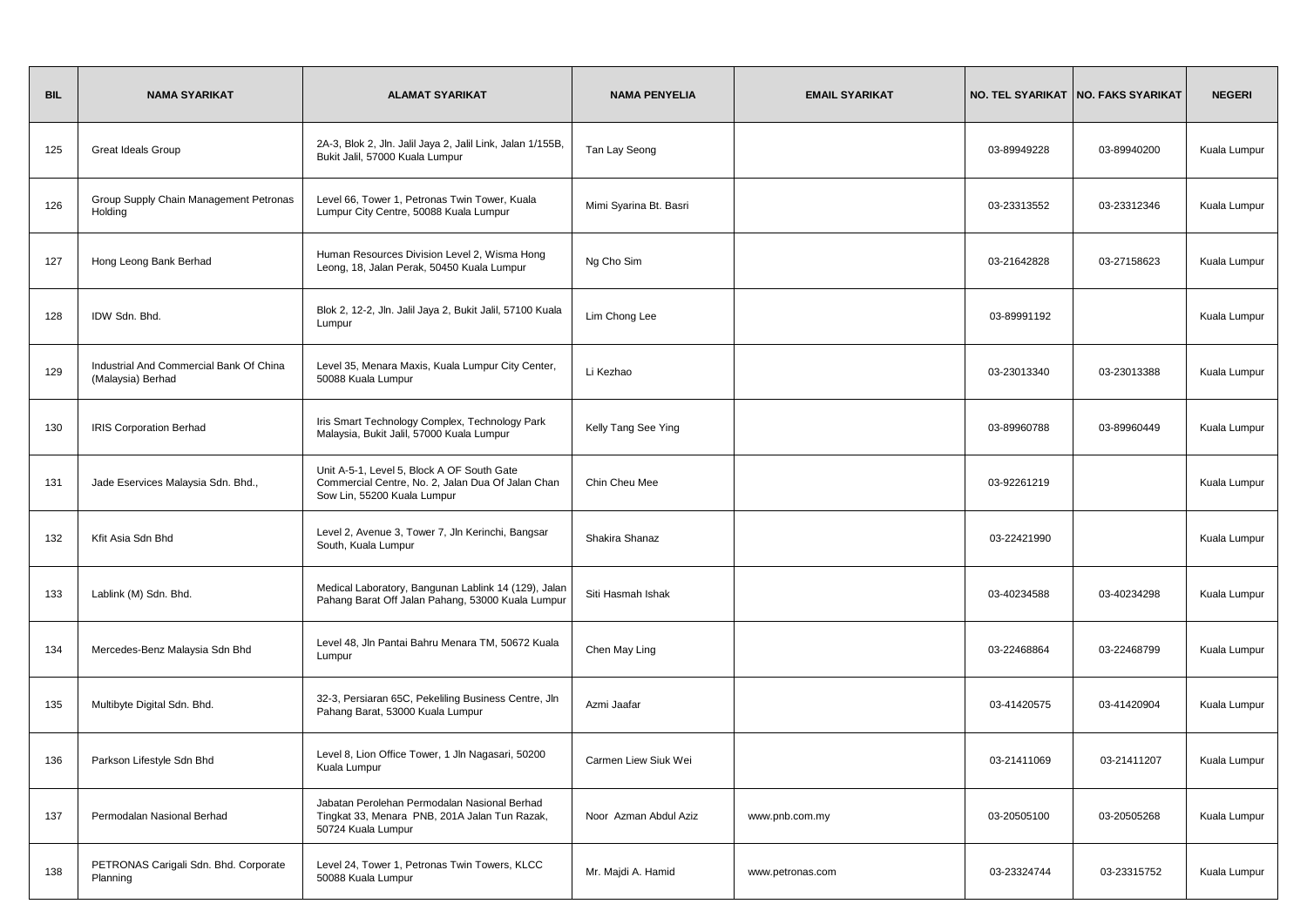| <b>BIL</b> | <b>NAMA SYARIKAT</b>                                        | <b>ALAMAT SYARIKAT</b>                                                                                                  | <b>NAMA PENYELIA</b>              | <b>EMAIL SYARIKAT</b>       |             | NO. TEL SYARIKAT   NO. FAKS SYARIKAT | <b>NEGERI</b> |
|------------|-------------------------------------------------------------|-------------------------------------------------------------------------------------------------------------------------|-----------------------------------|-----------------------------|-------------|--------------------------------------|---------------|
| 139        | Radio Televisyen Malaysia                                   | RTM, Wisma TV, Angkasapuri, 50614 Kuala Lumpur                                                                          | Pn. Tamil Arasi a/p<br>Saminathan |                             | 03-22888192 | 03-22827146                          | Kuala Lumpur  |
| 140        | Rakuten Malaysia Sdn. Bhd.                                  | Suite 23.02, Level 23, Centrepoint South, Mid Valley<br>City, Lingkaran Syed Putra, 59200 Kuala Lumpur                  | Yap Wee Tat                       |                             | 03-22828262 | 03-22023885                          | Kuala Lumpur  |
| 141        | Rakyat Holdings Sdn. Bhd.                                   | Tingkat 12, Menara 2, Menara Kembar Bank Rakyat,<br>No 33, Jalan Rakyat, 50470 Kuala Lumpur                             | Azmi Abdul Wahab                  |                             | 03-2265750  | 03-22657505                          | Kuala Lumpur  |
| 142        | Samsung Malaysia Electronics (SME)                          | Suite E-09-01, Level 9, East Wing, ICON Jalan Tun<br>Razak, No. 1 Jalan 1/08, 50400 Kuala Lumpur                        | Wong You Ming                     | ym.wong@partner.samsung.com | 03-21650000 | 03-21650088                          | Kuala Lumpur  |
| 143        | Sime Darby Berhad                                           | 19th Flr, Wisma Sime Darby, Jln Raja Laut, 50350<br>Kuala Lumpur                                                        | Surendran Nair Sankaran           |                             | 03-27111254 | 03-26940851                          | Kuala Lumpur  |
| 144        | Small Medium Enterprise Development Bank<br>Malaysia Berhad | Menara SME Bank, Jln Sultan Ismail., 50250 Kuala<br>Lumpur                                                              | Khairul Azizi B. Khalid           |                             | 03-26152071 | 03-26928520                          | Kuala Lumpur  |
| 145        | SY Lim & Co                                                 | Suite B13-4, Tower B, Level 13, Northpoint Offices,<br>Mid Valley City, 1 Medan Syed Putra Utara, 59200<br>Kuala Lumpur | Lim Sau Fong<br>Yew<br>Sin Wei    |                             | 03-22873608 | 03-22828010                          | Kuala Lumpur  |
| 146        | Talk Focus Sdn. Bhd.                                        | K-2-8, 2nd Flr, Kuchai Business Park, Jln 1/127, Off<br>Jln Kuchai Lama, 58200 Kuala Lumpur                             | Faizul Nizam B. Osman             |                             | 03-79878688 | 03-79877288                          | Kuala Lumpur  |
| 147        | Telekom Malaysia Berhad                                     | Division Consumer Sales GTM Events, Level 39,<br>(North), Menara TM, Jln. Pantai Bharu, 50672 KL                        | Zuli Dalela Jobli                 |                             | 013-2898599 | 03-79560129                          | Kuala Lumpur  |
| 148        | TGS & Partners (M) Sdn. Bhd.                                | 9th Floor, Plaza Permata, No. 6, Jln Kampar, 50400<br>Kuala Lumpur                                                      | Tan Guan Hong                     |                             | 03-40476688 | 03-40411978                          | Kuala Lumpur  |
| 149        | <b>TH Plantations Berhad</b>                                | Tingkat 23, Bgn TH Selborn, 153 Jln Tun Razak,<br>50400 Kuala Lumpur                                                    | Ahmad Suhaimi B. Abu Samah        |                             | 03-26876600 | 03-26810714                          | Kuala Lumpur  |
| 150        | <b>UEM Group Berhad</b>                                     | Jalan Stesen Sentral 5, Kuala Lumpur Sentral, 50470<br>Kuala Lumpur, Wilayah Persekutuan, Kuala Lumpur                  | Izhan Fariz Hasanuddin            | www.uem.com.my              | 03-27276868 | 03-27272215                          | Kuala Lumpur  |
| 151        | SK Engineering & Construction                               | P.O. Box: 46369, Fahaheel, 64014, Kuwait                                                                                | Walid A. Elmi                     |                             | 23882256    | 23881980                             | Kuwait        |
| 152        | Auo Sunpower Sdn Bhd                                        | Melaka World Solar Valley, 78000 Melaka                                                                                 | Tam Seow Huey                     |                             | 06-3308800  | 06-3162811                           | Melaka        |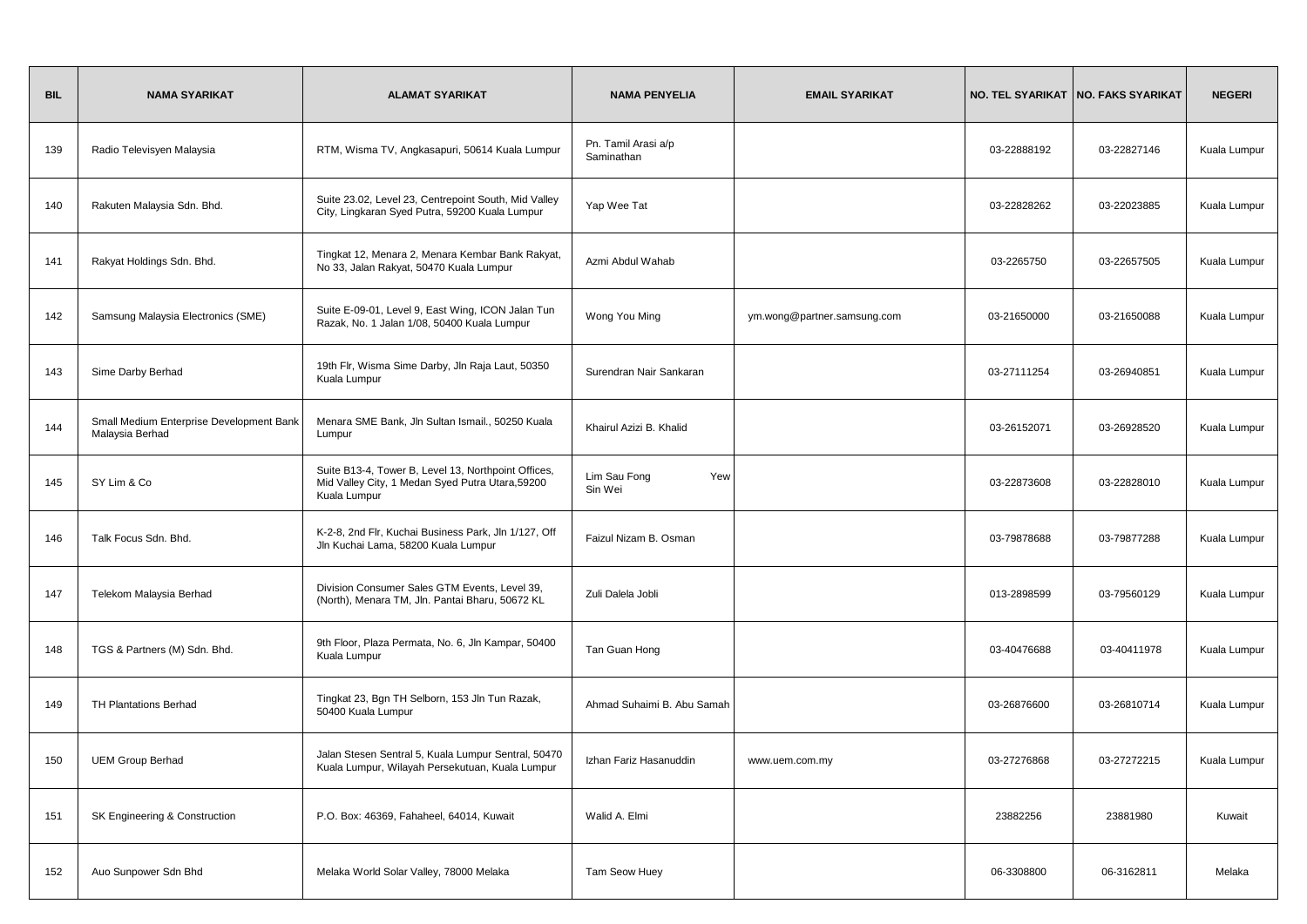| <b>BIL</b> | <b>NAMA SYARIKAT</b>                             | <b>ALAMAT SYARIKAT</b>                                                                                    | <b>NAMA PENYELIA</b>       | <b>EMAIL SYARIKAT</b>      |              | NO. TEL SYARIKAT   NO. FAKS SYARIKAT | <b>NEGERI</b>   |
|------------|--------------------------------------------------|-----------------------------------------------------------------------------------------------------------|----------------------------|----------------------------|--------------|--------------------------------------|-----------------|
| 153        | Britz Networks Sdn Bhd                           | 4278-C, Jln Mawar, Bukit Baru, 75150 Melaka                                                               | Mr. Erik Wee               |                            | 06-2922633   | 06-2868390                           | Melaka          |
| 154        | Cohu Malaysia Sdn. Bhd.                          | No. 5203, Jalan Pak 2/3, Kawasan Perindustrian Ayer<br>Keroh Fasa 4, 75450 Ayer Keroh, Melaka             | Sharon Ong Mei Yin         | myhr@cohu.com              | 06-2527888   | 06-2527998                           | Melaka          |
| 155        | Farm's Best Food Industries Sdn. Bhd.            | Lot 37&38, Kawasan Perindustrian Masjid Tanah,<br>78300 Masjid Tanah, Melaka                              | Mohd Zaini ShahriAhmad     | zaini@farmsbest.com.my     | 06-3847177   | 06-3847187                           | Melaka          |
| 156        | Infineon Technologies (Malaysia) Sdn Bhd         | Free Trade Zone, Batu Berendam, 75350 Melaka                                                              | Ms Fenny Tan Foon Nee      |                            | 06-2516999   | 06-2316692                           | Melaka          |
| 157        | Pantai Hospital Ayer Keroh                       | 2418-1, KM 8, Lebuh Ayer Keroh, 75450 Melaka                                                              | Hong Chin Yeow             |                            | 06-2319999   | 06-2320159                           | Melaka          |
| 158        | Shantawood Sdn Bhd                               | Lot 76 & 77, Kawasan Perindustrian Bukit Rambai,<br>Bukit Rambai, 75250 Melaka                            | Liow Geok Fong             |                            | 06-3512580   | 06-3512587/86                        | Melaka          |
| 159        | Softinn Solution Sdn. Bhd.                       | No. 19A-2, Jalan BBU 2, Taman Bukit Beruang<br>Utama, 75450 Melaka                                        | Tee Dee Theng Caren        | Caren@mysoftinn.com        | 06-2337725   |                                      | Melaka          |
| 160        | Xin Si Lu Culture and Art Development<br>Limited | Qing Cheng Park Art Museum First Floor, Zhong Shan<br>West Road, Hui Min District, Huhhot, Inner Mongolia | Dong Ying                  |                            | 0471-6956203 | 0471-6956203                         | Mongolia        |
| 161        | Akronn Industries Sdn Bhd                        | Lot 6, Phase NU2A, Nilai Utama Enterprise Park,<br>71800 Nilai, Negeri Sembilan                           | Mohd Raflee Abdullah       |                            | 06-7971763   | 06-7971761                           | Negeri Sembilan |
| 162        | Anjahan Sdn. Bhd.                                | Lot 3981. Jalan Haruan 1, Oakland Industrial Park,<br>70300 Seremban, Negeri Sembilan                     | Arina Tan                  |                            | 06-6012468   | 06-6012469                           | Negeri Sembilan |
| 163        | NSF Integrated Sdn. Bhd                          | 347, Jln S2 B8 Uptown Avenue Seremban 2, 70300<br>Seremban, Negeri Sembilan                               | Md Sharif Mohd Saad        |                            | 06-6012929   | 06-6012234                           | Negeri Sembilan |
| 164        | <b>BDP</b> International                         | B-6, Upper Floor, Jln Gebang 2/6, Gebang Ind. Estate,<br>26050 Kuantan, Pahang                            | Engku Naslina Engku Nashir |                            | 09-5838121   | 09-5838717                           | Pahang          |
| 165        | Genting Malaysia Berhad                          | Genting Highlands Resort, 69000 Genting Highlands,<br>Pahang                                              | Loo Siew Ling              | siewling.loo@rwgentinh.com | 03-61011118  | 03-61059078                          | Pahang          |
| 166        | Swang Chai Chuan Sdn. Bhd.                       | Lot 147-A, Kawasan Perindustrian Semambu, 25350<br>Kuantan, Pahang                                        | Mr. Harry Singh            |                            | 09-7746957   | 09-7746958                           | Pahang          |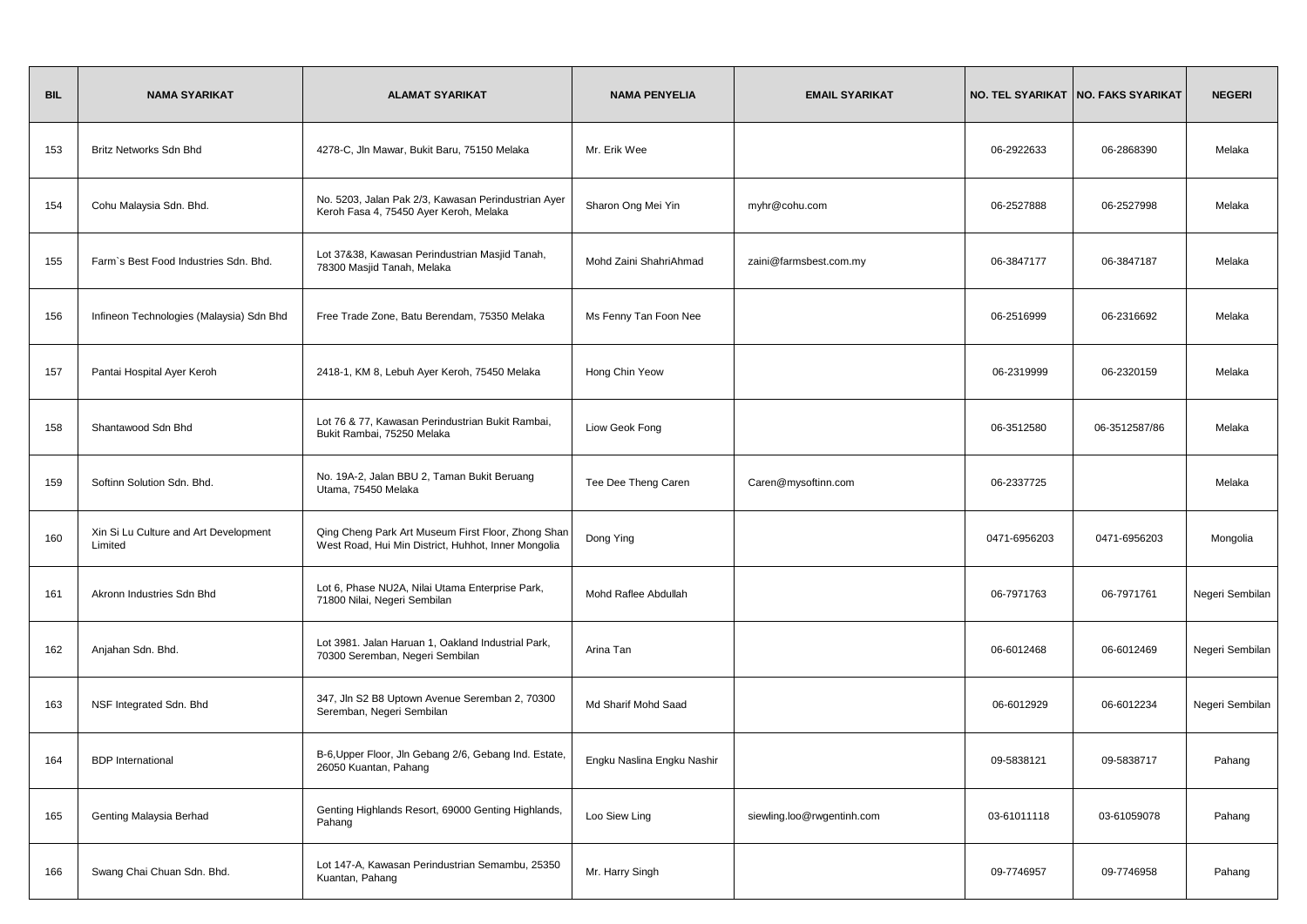| <b>BIL</b> | <b>NAMA SYARIKAT</b>                    | <b>ALAMAT SYARIKAT</b>                                                                          | <b>NAMA PENYELIA</b>         | <b>EMAIL SYARIKAT</b>       |            | NO. TEL SYARIKAT   NO. FAKS SYARIKAT | <b>NEGERI</b> |
|------------|-----------------------------------------|-------------------------------------------------------------------------------------------------|------------------------------|-----------------------------|------------|--------------------------------------|---------------|
| 167        | Chuan Sin Sdn. Bhd.                     | Lot 898, Jalan Reservoir, Off Jalan Air Kuning, 34000<br>Taiping, Perak                         | Shaiful Hajri Hashim         | info_spritzerecopark.com.my | 05-8012663 | 05-8012118                           | Perak         |
| 168        | Eastern Decorator Sdn Bhd               | Lot 55992, Batu 5, Off Jln Tunku Abdul Rahman,<br>31200 lpoh, Perak                             | Mr Leong Choon Shyang        |                             | 05-2922933 | 05-2922833                           | Perak         |
| 169        | IMPSA (Malaysia) Sdn. Bhd               | Lot 8-3, Jalan Besar, Lumut Port Industrial Park, Kg.<br>Acheh, 32000 Sitiawan, Perak           | Lee Siew Chin (Susan)        |                             | 05-6931980 | 05-6931983                           | Perak         |
| 170        | Kamaya Electric (M) Sdn Bhd             | 2, Jln Klebang 1/5, Zon Perindustrian Bebas, Kinta, Jln<br>Kuala Kangsar, 31200 Chemor, Perak   | Pauline Chai                 |                             | 05-2915522 | 05-291-2600                          | Perak         |
| 171        | LAC Packaging & Printing Press Sdn. Bhd | Plot 61, Lrg Kilang 15, Tupai Light Ind. Area, 34000<br>Taiping, Perak                          | Lee Mooi Hong                |                             | 05-8087868 | 05-8077709                           | Perak         |
| 172        | Lih Mei Industrial Sdn Bhd              | Plot 4180, Jln Perusahaan 3, Kamunting Industrial<br>Estate, 34600 Kamunting, Perak             | Goh Seok Hooi                |                             | 05-8912482 | 05-8912804                           | Perak         |
| 173        | Multi Precision Industries Sdn Bhd      | PT 151588, Lrg Kledang Utara 18, Menglembu Ind.<br>Estate, 31450 Menglembu, Ipoh, Perak         | Mr. Yeong Zhi Hui            |                             | 05-2828628 | 05-2829628                           | Perak         |
| 174        | Mydin Wholesale Hypermarket             | Lot 23252, Jln Sekolah, Parit Buntar, 34200 Perak                                               | Muhammad Nazri B Abdul Latif |                             | 05-7178077 | 05-7178084                           | Perak         |
| 175        | Redmark Corporation Sdn. Bhd            | 95-1, Jalan Denai Intan, Bandar Baru, P.O. Box 22,<br>36000 Teluk Intan, Perak                  | Zahar Bin Hashim             |                             | 05-6215352 | 05-6234173                           | Perak         |
| 176        | Sapura Kencana Petroleum Berhad         | Kencana HL Sdn. Bhd., Lot 538 & 595, Lumut Port<br>Ind. Park, Kg. Acheh, Lumut, Perak           | Meera Bhai a/p Kalimuthu     |                             | 05-6923071 | 05-6922609                           | Perak         |
| 177        | Sei Food Sdn. Bhd.                      | PO Box 107, PT 32730, Jalan Logam 5, Kawasan<br>Perusahaan Kamunting Jaya, 34600 Taiping, Perak | Tan Li Cheng                 | kitty@sfifood.com.my        | 05-8911450 | 05-8911312                           | Perak         |
| 178        | Sigar Highlands Sdn. Bhd.               | 87, (2nd Floor) Jln Bercham, Bandar Baru Tasek,<br>31400 lpoh, Perak                            | William The                  |                             | 05-5472990 | 05-5489793                           | Perak         |
| 179        | Silverstone Berhad                      | Lot 5831, Kamunting Industrial Estate II, P.O. Box 2,<br>34600 Kamunting, Perak                 | Lai Chun Kit                 | www.silverstone.com.my      | 05-8200881 | 05-8200820                           | Perak         |
| 180        | SNS Network (M) Sdn. Bhd.               | No. 61, Jalan Sultan Nazrin Shah, 30250 Ipoh, Perak                                             | Lai Hweng Ling               | hrd@sns.com.my              | 05-2424616 | 05-2434389                           | Perak         |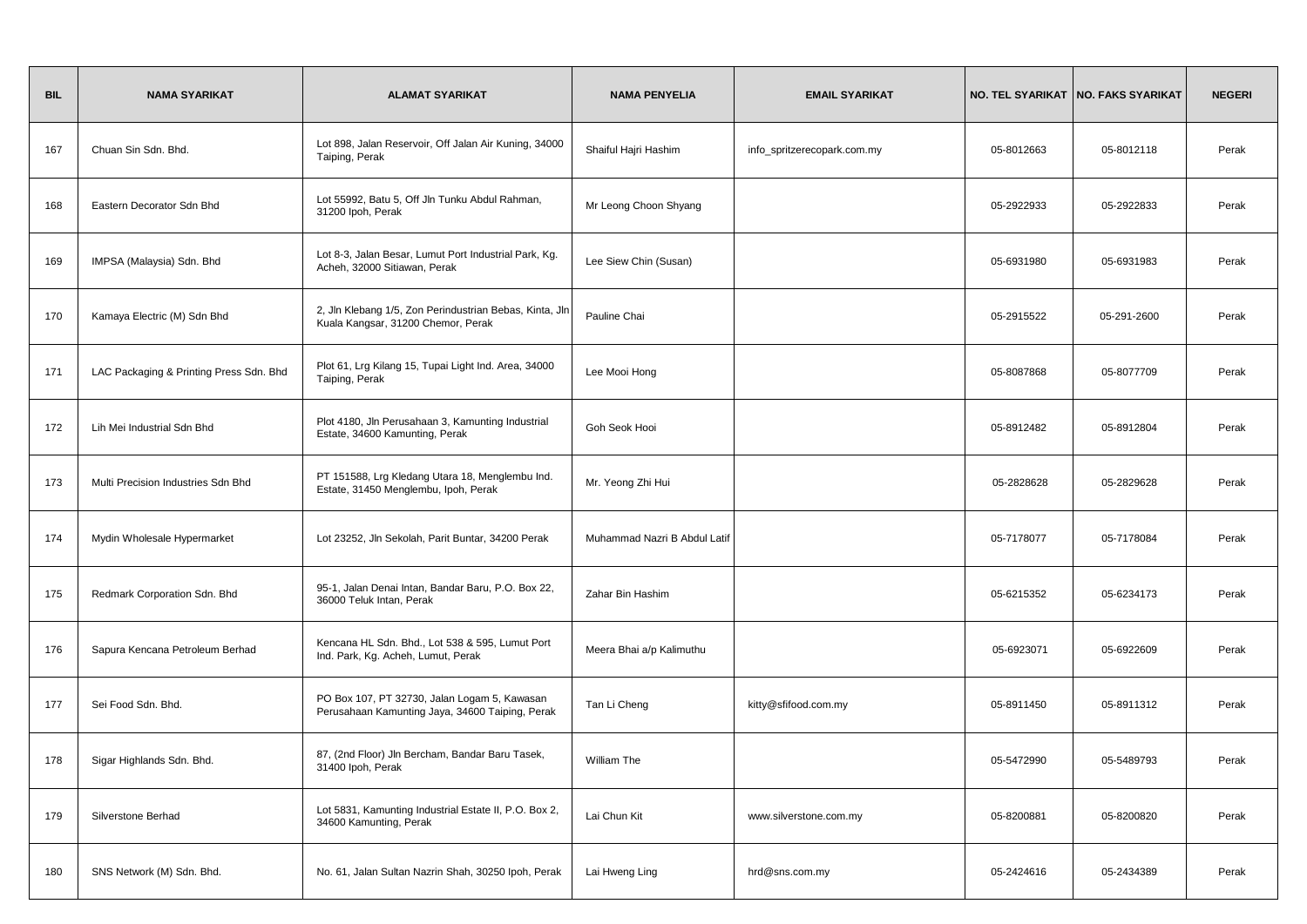| <b>BIL</b> | <b>NAMA SYARIKAT</b>                                    | <b>ALAMAT SYARIKAT</b>                                                                                                              | <b>NAMA PENYELIA</b>                | <b>EMAIL SYARIKAT</b>       |            | NO. TEL SYARIKAT   NO. FAKS SYARIKAT | <b>NEGERI</b> |
|------------|---------------------------------------------------------|-------------------------------------------------------------------------------------------------------------------------------------|-------------------------------------|-----------------------------|------------|--------------------------------------|---------------|
| 181        | Spritzer (Chuan Sin Sdn. Bhd.)                          | Lot 898, Jalan Reservoir, Off Jalan Air Kuning, 34000<br>Taiping, Perak                                                             | Shaiful Hajri Hashim                | info_spritzerecopark.com.my | 05-8072663 | 05-8086663                           | Perak         |
| 182        | Taiko Plantations Sdn. Bhd.                             | Wisma Taiko, 1 Jln S.P. Seenivasagam, 30000 lpoh,<br>Perak                                                                          | Chuah Kay Kian                      |                             | 05-2417844 | 05-2437405                           | Perak         |
| 183        | Taiko Plantations Sdn. Bhd.                             | Wisma Taiko, 1 Jalan S.P. Seenivasagam, 30000<br>Ipoh, Perak                                                                        | Khoo Chee Khean                     |                             | 05-2417844 | 05-2437405                           | Perak         |
| 184        | The Store (Malaysia)                                    | PT 13952, Jalan Medan Saujana, Kamunting, 34600<br>Kamunting, Taiping, Perak                                                        | Ooi Guat Kow                        |                             | 05-8072107 | 05-8077424                           | Perak         |
| 185        | Toyo Tyre Malaysia Sdn. Bhd.                            | PT 23101, Jln Tembaga Kuning, Kaw. Perindustrian,<br>Kamunting Raya, 34600 Kamunting, Perak                                         | Ms Lee Siew Cheng                   |                             | 05-8206600 | 05-8206791                           | Perak         |
| 186        | UNISEM (M) Berhad                                       | No. 1, Persiaran Pulai Jaya 9, Kawasan Perindustrial<br>Pulai Jaya, 31300 Ipoh, Perak                                               | Wong Li Yi                          | lywong@unisemgroup.com      | 05-3572800 | 05-3572600                           | Perak         |
| 187        | UPSI Holdings Sdn. Bhd.                                 | Aras 1, Bangunan Bitarasiswa, Kampus Sultan Abdul<br>Jalil Shah, UPSI 35900 Tanjung Malim, Perak.                                   | Dr. Abdul Raheem Mohamad<br>Yusof   |                             | 05-4582525 | 05-4596959                           | Perak         |
| 188        | Vertical Intensive Sdn. Bhd.                            | 228, (Grd.Flr) Jln Sultan Iskandar Shah, 30000 Ipoh,<br>Perak                                                                       | Lee Choon Kok                       |                             | 05-2538014 | 05-2414133                           | Perak         |
| 189        | VIQ Apparel                                             | 22 & 24, Persiaran Industri Rapat 2, Kawasan<br>Perindustrian Ringan Seri Rapat, 31350 Ipoh, Perak                                  | Kevin Kong Chee Kin                 |                             | 05-3130258 |                                      | Perak         |
| 190        | Advance Chicken Processing (M) Sdn. Bhd.                | Lot 8, Kaw. Perindustrian Jejawi, 02600 Arau, Perlis                                                                                | Tan Hwa Seng                        |                             | 04-9772645 | 04-9777645                           | Perlis        |
| 191        | Advanced Ceramics Technology (M) Sdn.<br>Bhd.           | 1536, Jln Perusahaan, Kaw. Perusahaan Bkt Tengah,<br>13600 Perai, Pulau Pinang                                                      | Ho Kai Ling                         |                             | 04-5052523 | 04-5070018                           | Pulau Pinang  |
| 192        | Aemulus Corporation Sdn. Bhd.                           | 1C-06-02, One Precint, Lengkok Mayang Pasir, 11950<br>Pulau Pinang                                                                  | Lim Phe Mie                         | pmlim@aemulus.com           | 04-6446399 | 04-6466799                           | Pulau Pinang  |
| 193        | <b>AEON Bukit Mertajam Store</b>                        | 1st Flr, Store Management Office, Lot No. 30908,<br>Jalan Rozhan Alma, Seberang Perai Tengah, 14000<br>Bukit Mertajam, Pulau Pinang | Mohd KhairulNizam Mohamad<br>Yusoff |                             | 04-5307160 | 04-5307158                           | Pulau Pinang  |
| 194        | Agilent Technologies Microwave Products<br>(M) Sdn. Bhd | Bayan Lepas Free Industrial Zone, Phase 3, 11900<br>Pulau Pinang                                                                    | TY Loh                              |                             | 04-6430611 | 04-6805108                           | Pulau Pinang  |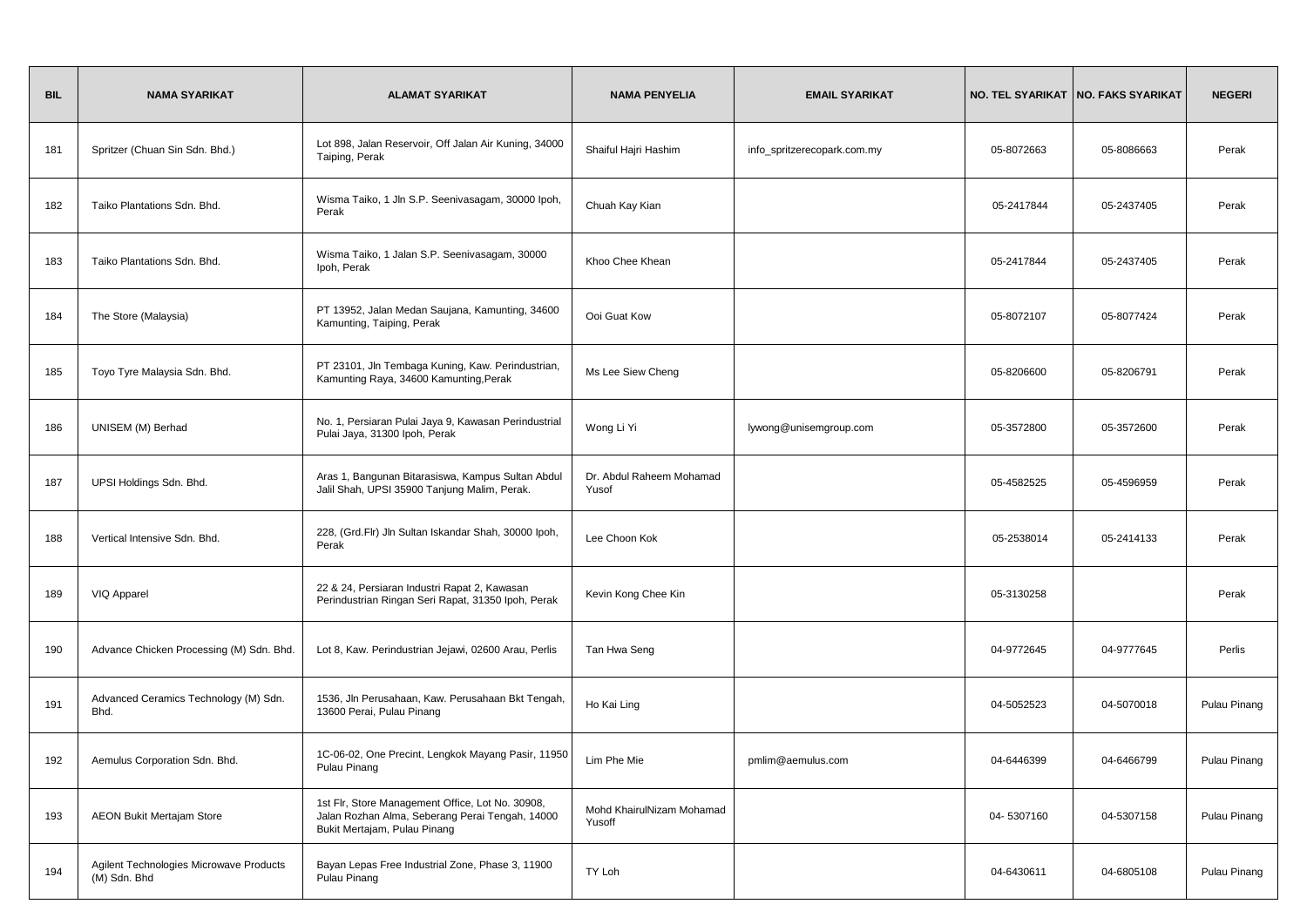| <b>BIL</b> | <b>NAMA SYARIKAT</b>                 | <b>ALAMAT SYARIKAT</b>                                                                                                                                     | <b>NAMA PENYELIA</b>               | <b>EMAIL SYARIKAT</b>    |             | NO. TEL SYARIKAT   NO. FAKS SYARIKAT | <b>NEGERI</b> |
|------------|--------------------------------------|------------------------------------------------------------------------------------------------------------------------------------------------------------|------------------------------------|--------------------------|-------------|--------------------------------------|---------------|
| 195        | AJV Electronic Devices (M) Sdn. Bhd. | Lot 1624, MARA Industrial Lots, Mk 8, Pongsu Seribu,<br>13200 Kepala Batas, Pulau Pinang                                                                   | Megat Shaharuddin Shoib            |                          | 04-5756218  | 04-5756217                           | Pulau Pinang  |
| 196        | Ali Basri Quality Food Sdn. Bhd.     | 54, Jalan Tengah, Taman Sri Tunas, 11950 Bayan<br>Lepas, Pulau Pinang                                                                                      | Ahmad Basri Uthrapathy<br>Abdullah |                          | 012-4100080 |                                      | Pulau Pinang  |
| 197        | Amphenol Malaysia Sdn. Bhd.          | 155, Bayan Lepas Free Industrial Zone I, 11900 Bayan<br>Lepas, Pulau Pinang                                                                                | Lau Kooi Peng                      |                          | 04-6448628  |                                      | Pulau Pinang  |
| 198        | Arrow Components (M) Sdn. Bhd.       | Unit 8.02 - 8.05, 8th Floor, Menara Boustead, 10050<br>Pulau Pinang                                                                                        | Ms Shery Lim                       |                          | 04-2296613  | 04-2296623                           | Pulau Pinang  |
| 199        | ASE Electronics Sdn. Bhd.            | Phase 4, Bayan Lepas Free Industrial Zone, 11900<br>Bayan Lepas, Pulau Pinang                                                                              | Mazlinda Mansor                    | www.asemal.com.my        | 04-6328752  | 04-6448411                           | Pulau Pinang  |
| 200        | Asia Tasker Sdn. Bhd.                | 39 Tingkat 2, Jalan Todak 6, Seberang Perai Tengah,<br>13600 Prai, Pulau Pinang                                                                            | Teh Koon Chiang                    | jaysonteh@asiatasker.com | 04-2409491  |                                      | Pulau Pinang  |
| 201        | Asia Tasker Sdn. Bhd.                | 70-1-08, D'Piazza Mall, Jalan Mahsuri, Bandar Bayan<br>Baru, 11900 Bayan Lepas, Pulau Pinang                                                               | Teh Koon Ching                     | www.asiatasker.com       | 04-6374896  |                                      | Pulau Pinang  |
| 202        | Atlantic Blue Sdn. Bhd.              | 26 Jalan Kikik Taman Inderawasih, 13600 Perai, Pulau<br>Pinang                                                                                             | Masliza Zanol                      | masliza@solarvest.my     | 04-3838175  | 04-3831795                           | Pulau Pinang  |
| 203        | ATS Automation Malaysia Sdn. Bhd.    | Plot 221, Lorong Perindustrian Bukit Minyak 11, MK<br>13, Kawasan Perindustrian Bukit Minyak, 14000 Bukit<br>Mertajam, Seberang Perai Tengah, Pulau Pinang | Cheah Hun Lim                      |                          | 04-5098585  | 04-5098686                           | Pulau Pinang  |
| 204        | Aubella (MM2H) Sdn. Bhd.             | Unit No. 3A-7-3 Sri Weld, Pengkalan Weld, 10300<br>Pulau Pinang                                                                                            | Dana Seow Wan Yueh                 |                          | 04-2508833  | 04-2508838                           | Pulau Pinang  |
| 205        | Awan Packaging Sdn. Bhd.             | 1937-H, Jln IKS, Tmn IKS Bukit Minyak, 14000 Bukit<br>Mertajam, Seberang Perai, Pulau Pinang                                                               | Andy Lau                           |                          | 04-5015151  | 04-5015152                           | Pulau Pinang  |
| 206        | B. Braun Medical Sdn. Bhd.           | Bayan Lepas Free Industrial Zone, P.O. Box 880,<br>10810 Pulau Pinang                                                                                      | Prasath Tiagarajan                 | www.bbraun.com           | 04-6323100  | 04-6433750                           | Pulau Pinang  |
| 207        | Benchmark Electronics (M) Sdn Bhd    | Phase 1, Free Industrial Zone, 11900 Bayan Lepas,<br>Pulau Pinang                                                                                          | Nurul Syamilia Syazwin<br>Saladdin |                          | 04-6441616  | 04-6485121                           | Pulau Pinang  |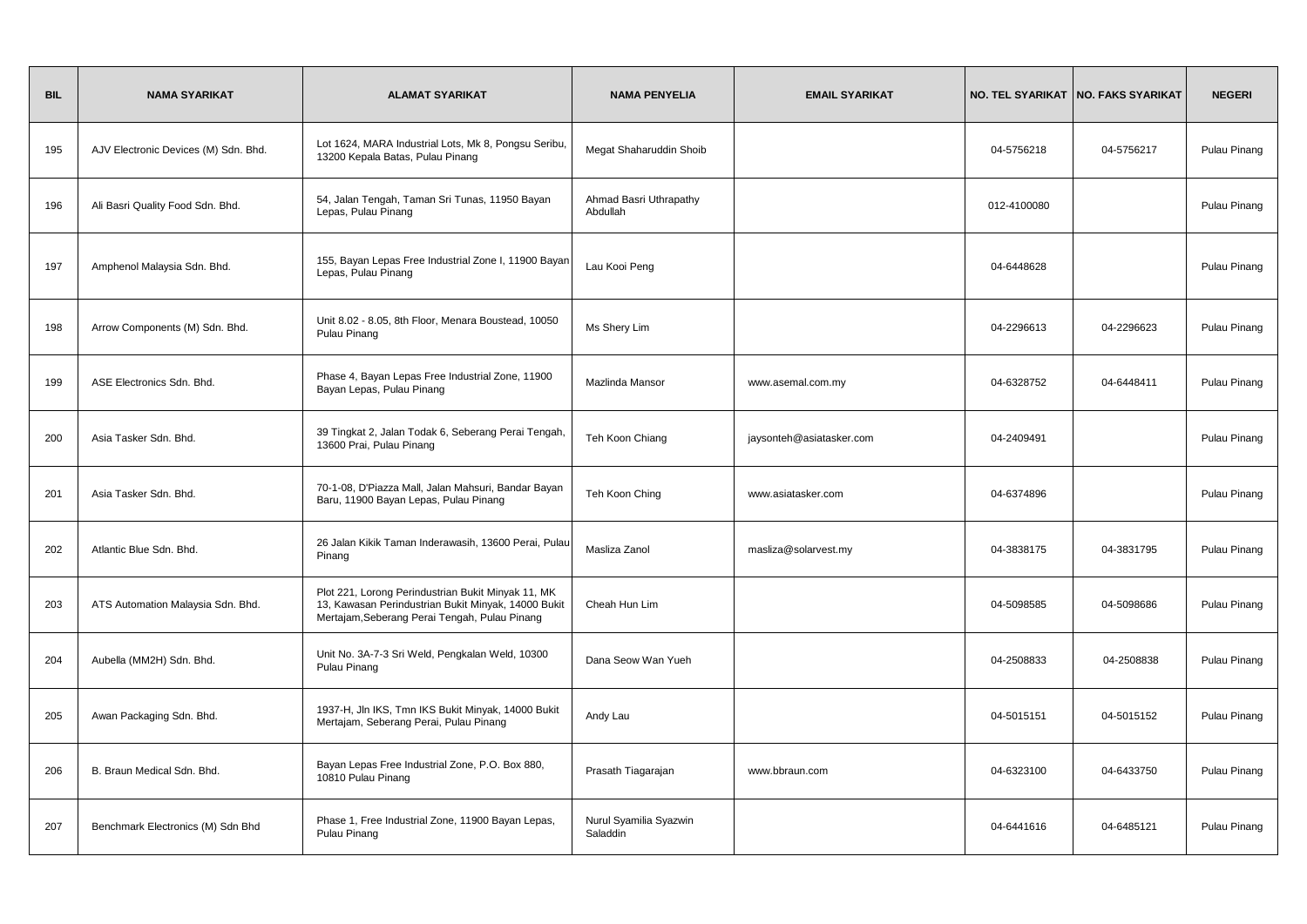| <b>BIL</b> | <b>NAMA SYARIKAT</b>                            | <b>ALAMAT SYARIKAT</b>                                                                                                                         | <b>NAMA PENYELIA</b>  | <b>EMAIL SYARIKAT</b>             |            | NO. TEL SYARIKAT   NO. FAKS SYARIKAT | <b>NEGERI</b> |
|------------|-------------------------------------------------|------------------------------------------------------------------------------------------------------------------------------------------------|-----------------------|-----------------------------------|------------|--------------------------------------|---------------|
| 208        | Bertam Properties Sdn. Bhd                      | 1, Jln Dagangan 1, Pusat Bandar Bertam Perdana,<br>13200 Kepala Batas, Pulau Pinang                                                            | Arina Amrah           |                                   | 04-5782020 | 04-5759364                           | Pulau Pinang  |
| 209        | Bino Confectionery Sdn. Bhd.                    | 20, Lorong Perusahaan Maju 12, Taman Perusahaan<br>Pelangi, 13600 Perai, Pulau Pinang                                                          | Cheah Ching Siah      |                                   | 04-5087081 | 04-5087080                           | Pulau Pinang  |
| 210        | Boon Siew Honda Sdn. Bhd.                       | 721, Persiaran Cassia Selatan 1, Kawasan<br>Perindustrian Batu Kawan, 14100 Simpang Ampat,<br>Pulau Pinang                                     | Lim Mie Shen          | mslim@bswhonda.com.my             | 04-5063333 | 04-5063300                           | Pulau Pinang  |
| 211        | Bossard (M) Sdn. Bhd.                           | PMT 1136, Lorong Perindustrian Bukit Minyak 20,<br>Tmn Perindustrian Bukit Minyak, 14100 Simpang<br>Ampat, Pulau Pinang                        | Edwina Lee            |                                   | 04-5042288 | 04-5042299                           | Pulau Pinang  |
| 212        | Builtech Project Management Sdn. Bhd.           | 17H, Level 1 - Level 3, Lebuhraya Bt. Lanchang,<br>11600 Pulau Pinang                                                                          | Esther Ooi            |                                   | 04-6593399 | 04-6593393                           | Pulau Pinang  |
| 213        | CAD Vision System Penang Sdn. Bhd.              | No.57-2 Jalan Icon City, 14000 Bukit Mertajam, Pulau<br>Pinang                                                                                 | Shenny                | shenny@cad-vision-cad-vision      | 04-5057741 | 04-5057740                           | Pulau Pinang  |
| 214        | Cahaya Terbaik Sdn. Bhd.                        | 1075 Pusat Perniagaan Juru Avenue, Jalan Tok<br>Kangar, 14100 Bukit Mertajam, Pulau Pinang                                                     | Liliyaty Zanal Abidin | liliyaty_zanalabidin@yahoo.com.my | 04-5041575 | 04-5060024                           | Pulau Pinang  |
| 215        | Cavalier Capital Holdings Sdn. Bhd              | PMT 1159, Lorong Perindustrian Bukit Minyak 22,<br>Penang Science Park, Taman Perindustrian Bukit<br>Minyak, 14100 Simpang Ampat, Pulau Pinang | Keng Soo Peng         |                                   | 04-5057883 | 04-5059883                           | Pulau Pinang  |
| 216        | CCL (PACIFIC) SDN. BHD                          | Room 706, Wisma PCTH, N0. 22, Jalan Masjid<br>Kapitan Keling, Pulau Pinang                                                                     | Susanne Tan           | susanne.tan@ccl-group.com.my      | 04-2635816 | 04-2635817                           | Pulau Pinang  |
| 217        | Celestica GBS Malaysia Sdn. Bhd.                | 1B-1-01, One Precinct Lengkok Mayang Pasir, 11950<br>Pulau Pinang                                                                              | Lye Lay Ccing         | www.celestica.com                 | 04-2525100 | 04-2525199                           | Pulau Pinang  |
| 218        | CG Computer Sdn. Bhd.                           | 1-07-01, MenaralJM Land, Lebuh Tunku Kudin 3,<br>11700 Gelugor, Pulau Pinang                                                                   | Fernnie Lee           | fernnie@switch.com.my             | 04-6562591 | 04-6552591                           | Pulau Pinang  |
| 219        | Citi Group Transaction Service (M) Sdn.<br>Bhd. | 4th, 5th, 6th Menara Northam, 55, Jalan Sultan Ahmad<br>Shah, 10050 Pulau Pinang                                                               | Fazlina Ahmad         |                                   | 04-2006354 | 04-3701338                           | Pulau Pinang  |
| 220        | Citigroup Trade Service                         | Level 5, Customer Transaction Department<br>(Singapore), Northam Tower, 11600 Georgetown,<br>Pulau Pinang                                      | Salina Amman          |                                   | 04-2402832 |                                      | Pulau Pinang  |
| 221        | Citigroup Transaction (M) Sdn. Bhd.             | 4th, 5th, 6th & 14th Floor Menara Northam, 55, Jln<br>Sultan Ahmad Shah, 10050 Pulau Pinang                                                    | Izan Malina           |                                   | 04-2006354 | 04-3701338                           | Pulau Pinang  |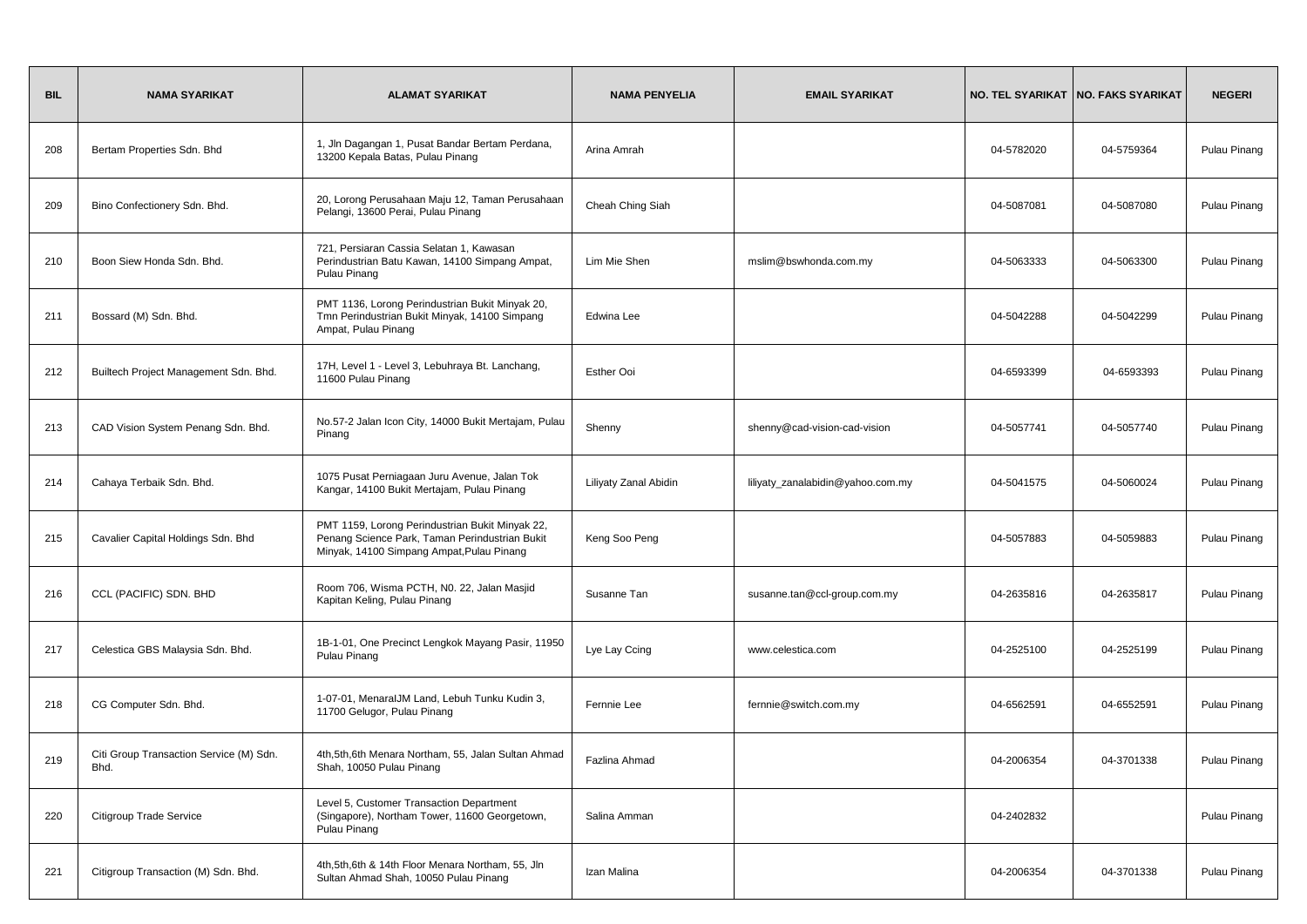| <b>BIL</b> | <b>NAMA SYARIKAT</b>                       | <b>ALAMAT SYARIKAT</b>                                                                                                       | <b>NAMA PENYELIA</b>     | <b>EMAIL SYARIKAT</b>         |             | NO. TEL SYARIKAT   NO. FAKS SYARIKAT | <b>NEGERI</b> |
|------------|--------------------------------------------|------------------------------------------------------------------------------------------------------------------------------|--------------------------|-------------------------------|-------------|--------------------------------------|---------------|
| 222        | Citigroup Transaction Services (M) Sdn Bhd | Block 1A, One Precinct Lengkok Mayang Pasir, Bayan<br>Baru 11950 Pulau Pinang                                                | ColinAndrew a/l Krishnan |                               | 04-6132819  | 04-6882224                           | Pulau Pinang  |
| 223        | Cosmopolitan Homes Management Sdn.<br>Bhd. | No. 64, Jalan Chow Thye, 10050 George Town, Pulau<br>Pinang                                                                  | Dennis Chan              | account@cosmo-homes.com       | 04-2289001  | 04-2281008                           | Pulau Pinang  |
| 224        | Curas Ltd                                  | 12B Northam Venture, 37, Jalan Sultan Ahmad Shah,<br>10050 Pulau Pinang                                                      | Fera Wong                |                               | 04-2261525  | 42269525                             | Pulau Pinang  |
| 225        | Delivereat Sdn. Bhd.                       | 29-03-33A&35, The Golden Triangle, Jalan Paya<br>Terubong, 11900 Bayan Lepas, Pulau Pinang                                   | The Biying               | careers@delivereat.my         | 04-6370488  |                                      | Pulau Pinang  |
| 226        | DELL Asia Pacific Sdn. Bhd.                | Dell Global Business Center Sdn. Bhd., Plot 27, Bayan<br>Lepas Industrial Zone, Phase IV, 11900 Bayan Lepas,<br>Pulau Pinang | Selina Ong/Vivian Thong  | www.dell.com                  | 04-6334888  | 04-6337135                           | Pulau Pinang  |
| 227        | DELL Global Business Center Sdn. Bhd.      | Plot 27, Bayan Lepas Industrial Zone, Phase IV,<br>11900 Bayan Lepas, Pulau Pinang                                           | <b>Tiffany Tan</b>       | tiffany.wp.tan@dell.com       | 04-6333842  | 04-6337030                           | Pulau Pinang  |
| 228        | DHL Global Forwarding (Malaysia) Sdn. Bhd. | Plot 66, Non Free Trade Zone, Bayan Lepas Industrial<br>Estate, 11900 Bayan Lepas, Pulau Pinang                              | Kalpana Munusamy Naidu   | kalpana.munusamynaidu@dhl.com | 04-6196241  | 03-80235022                          | Pulau Pinang  |
| 229        | DHL Supply Chain (M) Sdn Bhd               | Plot 88A, Lintang Bayan Lepas 9, B. Lepas Ind. Park,<br>Phase 4, 11900 Penang                                                | Tan Chee Tai             |                               | 04-6302311  | 04-6421806                           | Pulau Pinang  |
| 230        | E2 Power Sdn. Bhd.                         | 30-34, 1st Floor, Lebuh Pantai, 10300 Pulau Pinang                                                                           | Chea Phei Yin            |                               | 04-2581356  | 04-2626116                           | Pulau Pinang  |
| 231        | <b>EAD Global Management Consultant</b>    | 44, Jalan Coantonment 10350 Pulau Pinang                                                                                     | Eugene Choong            | eadmgnt@gmail.com             | 04-2299144  |                                      | Pulau Pinang  |
| 232        | EasyParcel Sdn. Bhd.                       | 1-10-5, Suntech@Penang Cybercity, Lintang Mayang<br>Pasir 3, 11950 Bayan Baru, Pulau Pinang                                  | Cahn Kee Yeong           | kychan@exabytes.com           | 04-6308283  | 04-6308288                           | Pulau Pinang  |
| 233        | Esquel Malaysia Sdn Bhd                    | Lot 1242, Sg. Kluang Estate, B. Lepas Free Ind. Zone,<br>Phase 3, 11900 Pulau Pinang                                         | Ms Emily Ee              |                               | 04-6192388  | 04-6432660                           | Pulau Pinang  |
| 234        | Exabytes Venture Sdn. Bhd                  | 1-18-8 Suntech @ Penang Cybercity, Lintang Mayang<br>Pasir 3, 11950 Bayan Lepas, Pulau Pinang                                | Clement Chau             |                               | 012-5400887 |                                      | Pulau Pinang  |
| 235        | <b>Extechpro Engineering</b>               | 2808, Jalan Kikik Taman Baru, 13700 Seberang Jaya,<br>Butterworth, Pulau Pinang                                              | Mohd. Faizal             |                               | 019-4121472 | 04-3996292                           | Pulau Pinang  |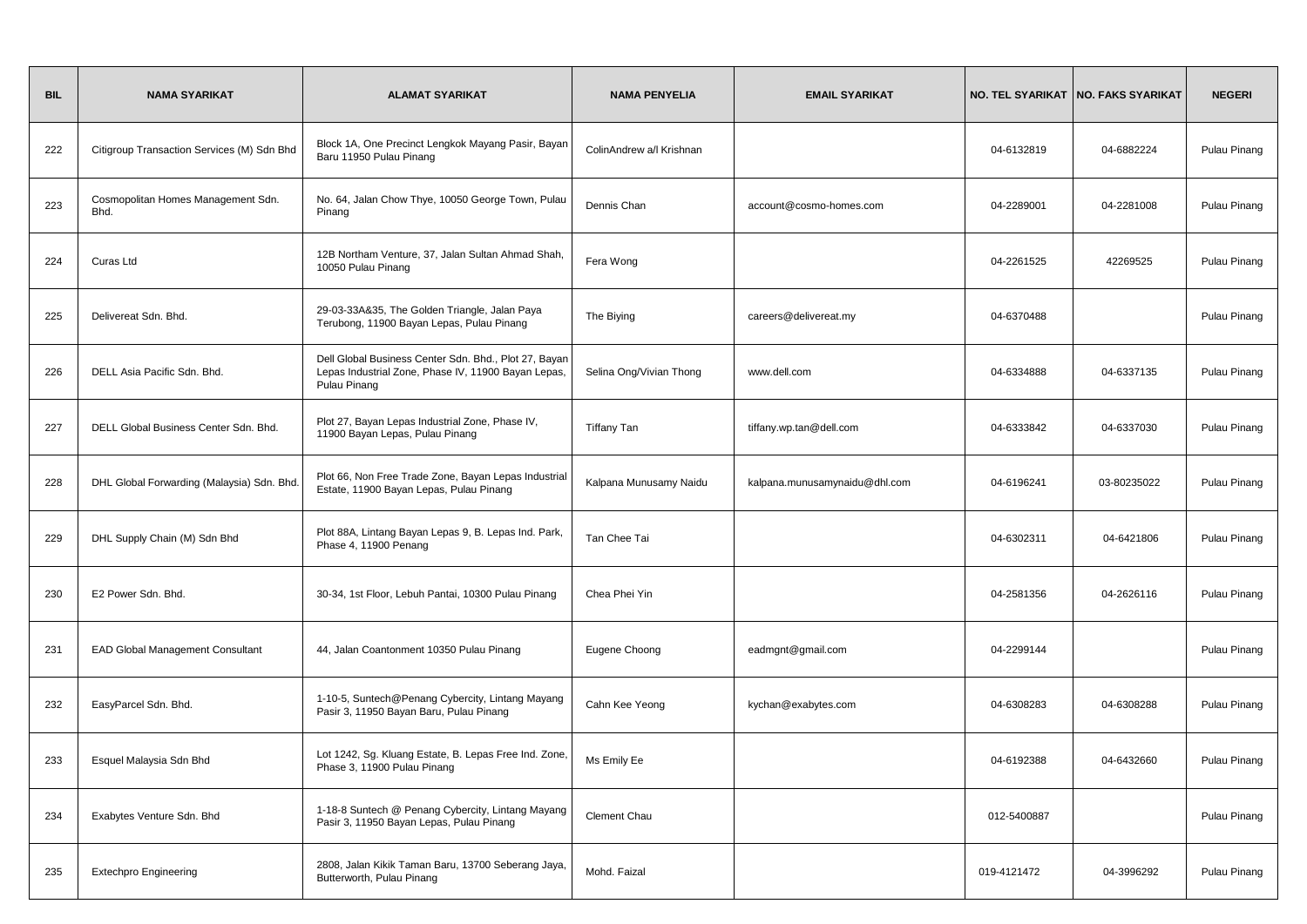| <b>BIL</b> | <b>NAMA SYARIKAT</b>                  | <b>ALAMAT SYARIKAT</b>                                                                                                 | <b>NAMA PENYELIA</b>   | <b>EMAIL SYARIKAT</b>       |            | NO. TEL SYARIKAT   NO. FAKS SYARIKAT | <b>NEGERI</b> |
|------------|---------------------------------------|------------------------------------------------------------------------------------------------------------------------|------------------------|-----------------------------|------------|--------------------------------------|---------------|
| 236        | Faeth MSI Sdn. Bhd.                   | No. 2464, Tingkat Perusahan B, Prai Free Industrial<br>Zone, 13600 Prai, Pulau Pinang                                  | Joey Poo               | www.faeth.com               | 04-3800777 | 04-3800778                           | Pulau Pinang  |
| 237        | Foresight Asia Pacific Sdn. Bhd.      | Plot 30, Hilir Sungai Kluang, Bayan Lepas Industrial<br>Park, Phase 4, 11900 Bayan Lepas, Pulau Pinang                 | Lisa Yeow              | hr@foresightasiapacific.com | 04-6401267 |                                      | Pulau Pinang  |
| 238        | Fujikura Federal Cables Sdn Bhd       | 5097, Mak Mandin Ind. Estate, 13400 Butterworth,<br>Pulau Pinang                                                       | <b>Hasbullah Saad</b>  |                             | 04-3315577 | 04-3325989                           | Pulau Pinang  |
| 239        | Furniture Contours Sdn. Bhd.          | 15-G-10, Bayan Point Complex, Medan Kpg Relau,<br>11900 Bayan Lepas, Pulau Pinang                                      | Kelvin Gan             |                             | 04-6450308 | 04-6451308                           | Pulau Pinang  |
| 240        | Getgreen Tech Sdn. Bhd.               | Belakang 194, Blok G, Mk. 12, Sungai Tiram, 11900<br>Bayan Lepas, Pulau Pinang                                         | Thahirah Bt. Hadir     |                             | 04-6450989 | 04-6540989                           | Pulau Pinang  |
| 241        | G-Tek Electronics Sdn. Bhd.           | 2493, Lorong Perusahaan Lapan, MK 1, Kawasan<br>Perindustrian Prai, 13600 Perai, Pulau Pinang                          | Norfaizura Abdullah    | faizura@g-tek.com.my        | 04-3996808 | 04-3996812                           | Pulau Pinang  |
| 242        | Hipower Metal & Stainless Steel Works | 311, Jalan Batu Maung, 11960 Bayan Lepas, Pulau<br>Pinang                                                              | <b>Miss Chew</b>       |                             | 04-6266618 | 04-6266612                           | Pulau Pinang  |
| 243        | Hittech Wemac Sdn Bhd                 | 5,7,9 Lorong Perindustrian Bukit Minyak 6, Taman<br>Perindustrian Bukit Minyak, 14100 Bukit Mertajam, Pg               | Fiona Lee              |                             | 04-5073252 | 04-5074252                           | Pulau Pinang  |
| 244        | Hong Bee Hardware Co. Sdn. Bhd.       | 2nd Floor, Wisma Hong Bee, 50-J, Pengkalan Weld,<br>10300 Pulau Pinang                                                 | Ms Lee Ee Yong         |                             | 04-2625311 | 04-2622026                           | Pulau Pinang  |
| 245        | Humaira Design Sdn. Bhd               | 22, G/F Lrg Perda Selatan 1, Bandar Perda, 14000<br>Bukit Mertajam, Pulau Pinang                                       | Adnan Bin Abd. Aziz    |                             | 04-5485518 | 04-5373059                           | Pulau Pinang  |
| 246        | HVN Connections Sdn. Bhd.             | 10-B, Jln Masjid Negeri, 11600 Jelutong, Pulau Pinang                                                                  | Toh Siew Ling          |                             | 04-8288919 | 04-8288919                           | Pulau Pinang  |
| 247        | <b>IJM Land Berhad</b>                | Suite 01-01, Menara IJM Land, 1, LebuhTunku Kudin<br>3, 11700 Gelugor, Pulau Pinang                                    | Amy Oo                 |                             | 04-2961222 | 04-2961223                           | Pulau Pinang  |
| 248        | Imagion Inspiration Sdn. Bhd          | 43, 1st Floor Sunway Tunas Persiaran Mahsuri 1/3,<br>11900 B. Lepas, Pulau Pinang                                      | Zainun Yusoof          |                             | 04-6460892 | 04-6460892                           | Pulau Pinang  |
| 249        | Inari Technolgy Sdn. Bhd.             | Plots 51, Hilir Sungai Keluang Empat, Phase 4, Bayan<br>Lepas Free Industrial Zone, 11900 Bayan Lepas,<br>Pulau Pinang | Zatryl Zaheidy Mustafa | www.inari-amertron          | 04-6456618 | 04-6460618                           | Pulau Pinang  |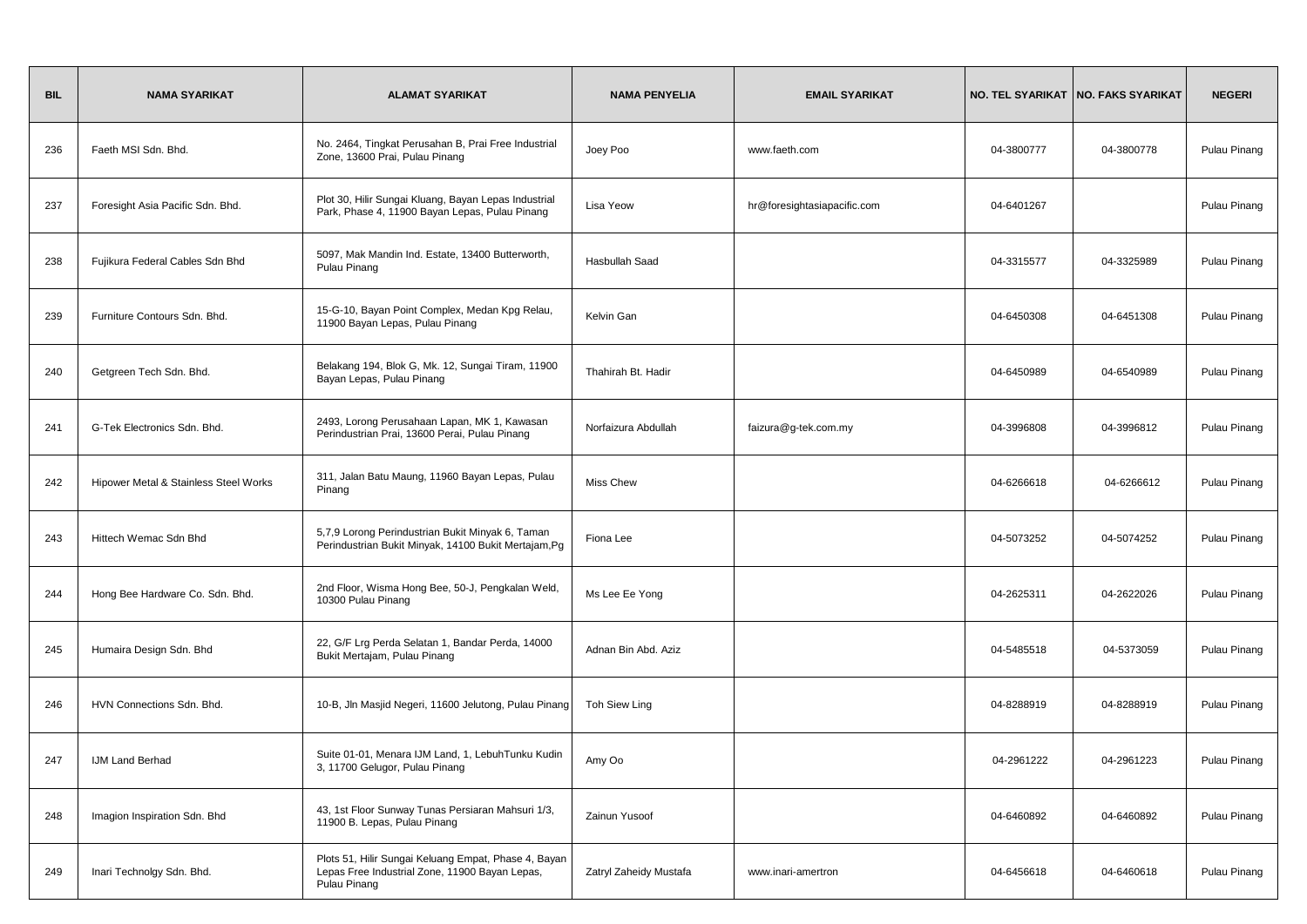| <b>BIL</b> | <b>NAMA SYARIKAT</b>                        | <b>ALAMAT SYARIKAT</b>                                                                                                          | <b>NAMA PENYELIA</b>    | <b>EMAIL SYARIKAT</b>    |             | NO. TEL SYARIKAT   NO. FAKS SYARIKAT | <b>NEGERI</b> |
|------------|---------------------------------------------|---------------------------------------------------------------------------------------------------------------------------------|-------------------------|--------------------------|-------------|--------------------------------------|---------------|
| 250        | Innate Synergy Sdn. Bhd                     | 21, Lebuh Nipah 5, Sungai Nibong, 11900 Bayan<br>Lepas, Pulau Pinang                                                            | Hasliza Abdul Kader     |                          | 04-6457293  | 04-6457150                           | Pulau Pinang  |
| 251        | Institut Tadbiran Awam Negara               | Institut Tadbiran Awam Negara, Kampus Wilayah<br>Selatan, Kluang, Johor                                                         | Nur Firdaus Abdul Hamid |                          | 07-7782504  | 07-7725661                           | Pulau Pinang  |
| 252        | Intel Microelectronics (M) Sdn. Bhd.        | P.O. Box 121, Bayan Lepas Industrial Zone, 11900<br>Pulau Pinang                                                                | Khaw Ai Leng            | www.intel.com.my         | 04-2530000  | 04-6435200                           | Pulau Pinang  |
| 253        | Intel Techonology Sdn. Bhd.                 | Bayan Lepas Industrial Zone, 11900 Pulau Pinang                                                                                 | Choy Mei Kuan           | mei.kuan.choy@intel.com  | 04-5235979  | 04-6435200                           | Pulau Pinang  |
| 254        | Ivory Properties Group Berhad               | Ivory Tower @ Pg. Times Square, 81-11-1, Jln Dato<br>Keramat, 10150 Georgtown, Pulau Pinang                                     | Yap Shin Hui            |                          | 04-2108000  | 04-2270000                           | Pulau Pinang  |
| 255        | Jabil Circuit Sdn. Bhd.                     | 56, Hilir Sungai Keluang 1, Bayan Lepas Industrial<br>Park, Phase 4, 11900 Bayan Lepas, Pulau Pinang                            | Chong Yan Zeng          | yonzeng_choy@jabil.com   | 04-6427975  | 04-6428001                           | Pulau Pinang  |
| 256        | Jar Creations                               | The Maritime, 22-3A-Block B, Karpal Singh Drive,<br>10300 Georgetown, Pulau Pinang                                              | Joel Tan                |                          | 016-4110877 |                                      | Pulau Pinang  |
| 257        | Jay Enterprise                              | 15, Lorong Bagan Lalang 6, Taman Bagan Lalang,<br>13400 Butterworth, Pulau Pinang                                               | Jay Quah                | jayquah@jayquah.ltd      | 017-4561275 |                                      | Pulau Pinang  |
| 258        | Kalyx Management & Consulting Sdn Bhd       | 8-1, Jln Icon City, Icon City, 14000 B.Mertajam, Pulau<br>Pinang                                                                | Johnlus Tan Chee Chiang |                          | 016-4161599 | 04-5059677                           | Pulau Pinang  |
| 259        | Kee Lin Trading Sdn. Bhd.                   | 2, Cecil Street Ghaut, 10300 Pulau Pinang                                                                                       | Eva Yeoh                |                          | 04-2616053  | 04-2618461                           | Pulau Pinang  |
| 260        | Ken Link Advertising Services Sdn Bhd       | 1-L4-08, 09, Metro Avenue, Lintang Hajjah Rehmah,<br>Bandar Jelutong, 11600 Pulau Pinang                                        | Abbey Ong               |                          | 04-2839111  | 04-2839222                           | Pulau Pinang  |
| 261        | Kintetsu World Express (Malaysia) Sdn. Bhd. | 125, Jalan Batu Maung, DIS3Plex Free Commercial<br>Zone, Airfreight Forwarders Warehousing Cargo<br>Complex, 11960 Pulau Pinang | Wong Ngung Chiat        | ngung-chiat.wong@kwe.com | 04-6272727  | 04-6272722                           | Pulau Pinang  |
| 262        | KM Agency Sdn. Bhd.                         | 25-B, Lebuh Farquhar, 10200 Pulau Pinang                                                                                        | Ooi Beng Sun            |                          | 04-2638244  | 04-2636146                           | Pulau Pinang  |
| 263        | KMWE Malaysia Sdn. Bhd                      | Plot 63, 2nd Floor Pesara Kampung Jawa, Taman<br>Perindustrian, Bayan Lepas, Pulau Pinang                                       | Lim Fung Yee            |                          | 04-6440288  | 04-6436288                           | Pulau Pinang  |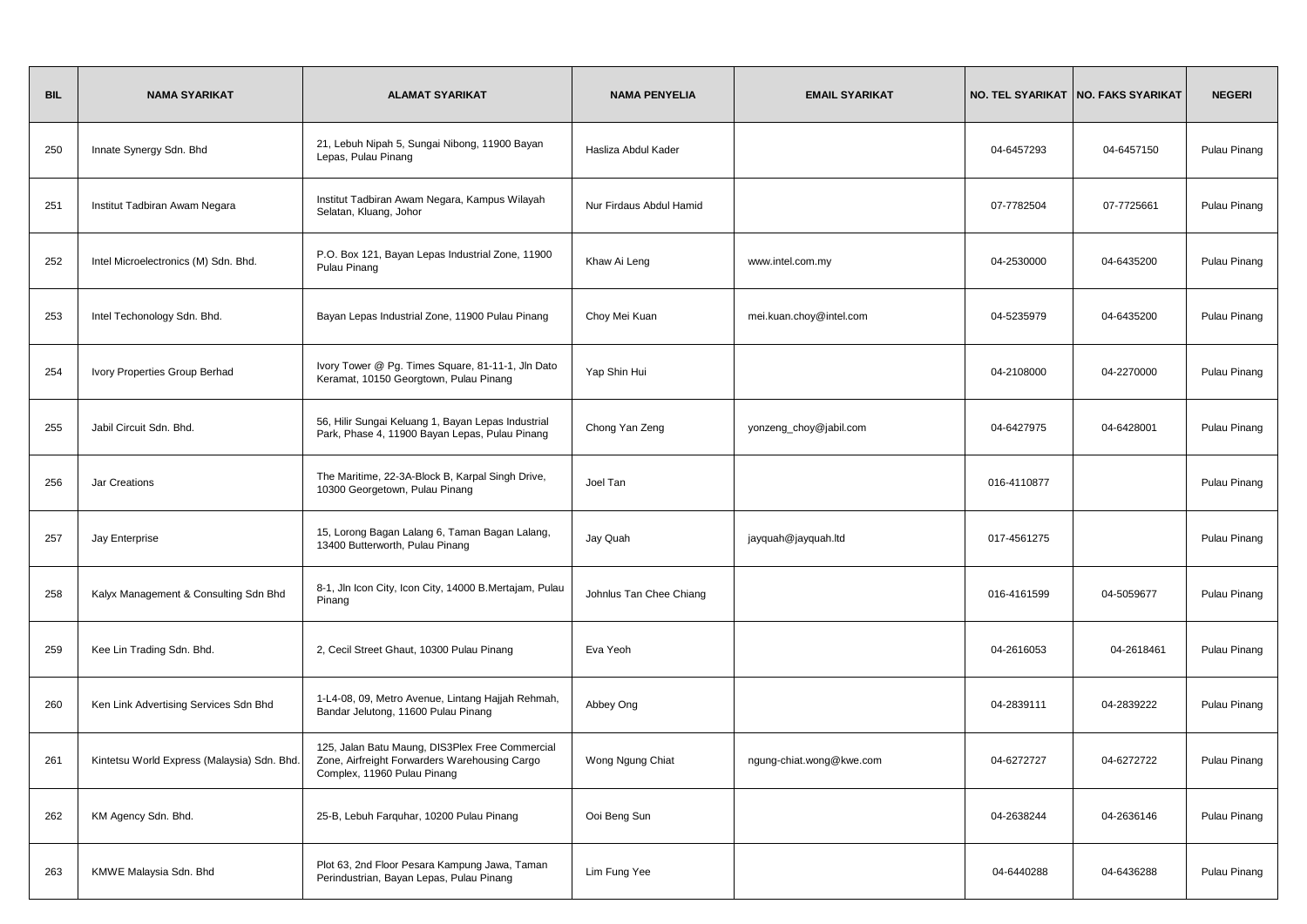| <b>BIL</b> | <b>NAMA SYARIKAT</b>                     | <b>ALAMAT SYARIKAT</b>                                                                                                                       | <b>NAMA PENYELIA</b>      | <b>EMAIL SYARIKAT</b>                 |            | NO. TEL SYARIKAT   NO. FAKS SYARIKAT | <b>NEGERI</b> |
|------------|------------------------------------------|----------------------------------------------------------------------------------------------------------------------------------------------|---------------------------|---------------------------------------|------------|--------------------------------------|---------------|
| 264        | Knowles Electronics (M) Sdn. Bhd.        | Plot 104, Lebuhraya Kampung Jawa, Bayan Lepas<br>Industrial Estate, 11900 Bayan Lepas, Pulau Pinang                                          | Faisal Ooi                | www.knowles.com                       | 04-6147466 | 04-6437446                           | Pulau Pinang  |
| 265        | Knowles IPC (M) Sdn. Bhd.                | No. 49 & 51, Jalan Batu Maung, Free Commercial<br>Zone, Airfreight Forwarders, Warehousing Cargo<br>Complex, Pulau Pinang, 11960 Bayan Lepas | Wong Liam Aik             | www.knowles.com                       | 04-6147311 | 04-6437446                           | Pulau Pinang  |
| 266        | Konsen Hung Sdn. Bhd.                    | 40 & 40A, Jalan Tan Sri The Ewe Lim, 11600 Pulau<br>Pinang                                                                                   | Konsen                    | Konsenghung@gmail.com                 | 04-2835530 | 04-2835720                           | Pulau Pinang  |
| 267        | Lencity Properties Sdn Bhd               | B-11-2, Maritime Suite, Lebuh Sg Pinang 5, 11600<br>Pulau Pinang                                                                             | Keh Cheng Khoon           |                                       | 04-2912799 |                                      | Pulau Pinang  |
| 268        | Lumileds Malaysia Sdn. Bhd.              | No.3 Lintang Bayan Lepas & Kawasan Perindustrian,<br>Bayan Lepas Fasa 4, Mukim 12, 11900 Bayan Lepas,<br>Pulau Pinang                        | Ronald                    | ronald.y.p@lumileds.com               | 04-6153085 |                                      | Pulau Pinang  |
| 269        | Luulla Technology Sdn Bhd                | D-21-2, Bay Avenue, 11900 Bayan Lepas, Pulau<br>Pinang                                                                                       | Maggie Lim                |                                       | 04-6118242 |                                      | Pulau Pinang  |
| 270        | Marubun Arrow (M) Sdn Bhd                | Unit 12-A-01A, 12A Flr, Menara Boustead, 39 Jln<br>Sultan Ahmad Shah, 10050 Penang                                                           | Ethel Chan                |                                       | 04-2227820 | 04-2295804                           | Pulau Pinang  |
| 271        | Master Pack Sdn. Bhd.                    | 1574, Jalan Bukit Panchor, 14300 Nibong Tebal,<br>Pulau Pinang                                                                               | Zainol @ Kamal B. Che Tak |                                       | 04-5931550 | 04-5931552                           | Pulau Pinang  |
| 272        | MCSB Systems (Pg) Sdn. Bhd               | Suite 4-01, 4th Floor Island Plaza, 118 Jalan Tanjung<br>Tokong, 10470 Pulau Pinang                                                          | Soo Sht Teng              |                                       | 04-8926500 | 04-8991908                           | Pulau Pinang  |
| 273        | Megan Nathaneal                          | 7, Lrg Bkt Gambier 3, Ashley Green, 11700<br>Gelugor, Pulau Pinang                                                                           | Kee Keah Yu               |                                       | 04-6568075 | 04-6568076                           | Pulau Pinang  |
| 274        | Mini-Circuits Technologies (M) sdn. Bhd. | Plot 10, Bayan Lepas Technoplex, Phase IV, Bayan<br>Lepas Indurtrial Zone, 11900 Bayan Lepas, Pulau<br>Pinang                                | Saiful Adzwar Seinei      | saifulABS@minicircuits.com.my         | 04-6462828 | 04-6426233                           | Pulau Pinang  |
| 275        | Mondelez Malaysia Sdn. Bhd               | 2638, Jalan Perusahaan, Kawasan Perusahaan Perai,<br>13600 Pulau Pinang                                                                      | Elaine Woo                |                                       | 04-3907699 | 04-3908208                           | Pulau Pinang  |
| 276        | Motorola Solution Malaysia Sdn. Bhd.     | Plot 2A, Medan Bayan Lepas, Mukim 12, S.W.D.,<br>11900 Bayan Lepas, Pulau Pinang                                                             | Choong Foong Yam          | foongyam_choong@motorolasolutions.com | 04-2240404 |                                      | Pulau Pinang  |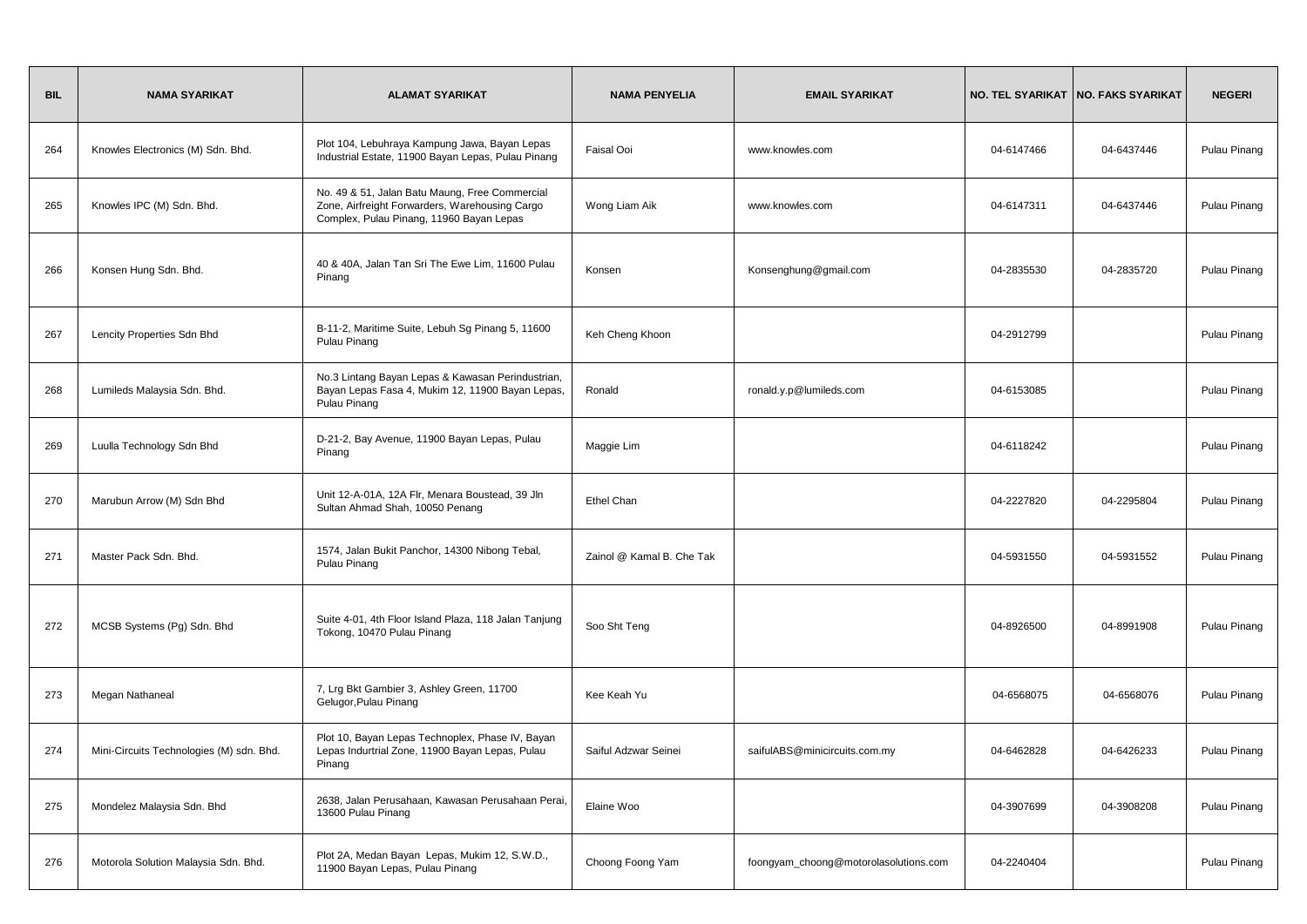| <b>BIL</b> | <b>NAMA SYARIKAT</b>                         | <b>ALAMAT SYARIKAT</b>                                                                                  | <b>NAMA PENYELIA</b>   | <b>EMAIL SYARIKAT</b>     |             | NO. TEL SYARIKAT   NO. FAKS SYARIKAT | <b>NEGERI</b> |
|------------|----------------------------------------------|---------------------------------------------------------------------------------------------------------|------------------------|---------------------------|-------------|--------------------------------------|---------------|
| 277        | MS Elevators Sdn. Bhd.,                      | 2530, Lorong Perusahaan 10, Prai Industrial Estate,<br>13600 Prai, Pulau Pinang                         | Yeoh Li Ling           |                           | 04-3900875  | 04-3905755                           | Pulau Pinang  |
| 278        | MSOGO Management Sdn. Bhd.                   | Lot 33-1-123A, 2-123, 3-123C, Prangin Mall, Atrium B,<br>Jalan Dr. Lim Leong, 10100 Pulau Pinang        | Antony Khoo Boo Teong  | antony@msogo.com          | 012-4993600 |                                      | Pulau Pinang  |
| 279        | Muda Paper Converting Sdn. Bhd               | 789, Jalan Tasek, 14120 Simpang Ampat, Pulau<br>Pinang                                                  | Lee Bee Yen            |                           | 04-5682719  | 04-5682715                           | Pulau Pinang  |
| 280        | Muda Paper Mills Sdn. Bhd                    | 391, Jalan Tasek, 14120 Simpang Ampat, Seberang<br>Perai Selatan, Pulau Pinang                          | Chew Aii Seng          |                           | 04-5887335  | 04-5887646                           | Pulau Pinang  |
| 281        | MYS.Cisco Systems (Malaysia) Sdn Bhd         | Lot 31, Level 17, CEO Building, Lebuh Nipah 5, 11950<br>Bayan Lepas, Pulau Pinang                       | KS Tee                 |                           | 04-6315100  | 04-6315198                           | Pulau Pinang  |
| 282        | MyWave Sdn. Bhd                              | 1-1-22, Kompleks Mayang Mall, Jalan Mayang Pasir 1,<br>11950 Bayan Baru, Pulau Pinang                   | Kenix Neoh             |                           | 04-6110771  | 04-6409919                           | Pulau Pinang  |
| 283        | <b>National Instruments</b>                  | 8, Lebuh Bt. Maung 1, 11960 Bayan Lepas, Pulau<br>Pinang                                                | Jacqueline Teoh        |                           | 04-3776001  |                                      | Pulau Pinang  |
| 284        | Nibong Tebal Paper Mill Sdn. Bhd.            | No. 886, Jalan Bandar Baru Sungai Kecil, 14300<br>Nibong Tebal, Pulau Pinang                            | Amira Abu Seman        | amira@nfpm.com.my         | 04-5931296  | 04-5933373                           | Pulau Pinang  |
| 285        | NS Electrical Sales & Services Sdn Bhd       | 55A & 57A, Lintang Angsana, Farlim, 11500 Air Itam,<br>Pulau Pinang                                     | Lai Yik Fong           |                           | 04-8268100  | 04-8278100                           | Pulau Pinang  |
| 286        | NTK Industrial Sdn Bhd                       | 30, Jln Bukit Minyak 3, Tmn Bukit Minyak, 14000 Bukit<br>Mertajam, Pulau Pinang                         | Jess Lim               |                           | 04-5023468  | 04-5078621                           | Pulau Pinang  |
| 287        | <b>Oriental Holding Berhad</b>               | 1st Floor, 25-B Lebuh Fargurah, 10200 Pulau Pinang                                                      | Junie Oh Poh Lin       | junieoh@ohb.com.my        | 04-2638590  | 04-2624923                           | Pulau Pinang  |
| 288        | OSRAM (Malaysia) Sdn. Bhd.                   | Lot 11.02, 11th Floor, Bangunan KWSP, 38 Jalan<br>Sultan Ahmad Shah, George Town, 10050 Pulau<br>Pinang | Aaron Leong, jye Hornh | jye-horng-leong@osram.com | 04-2963686  |                                      | Pulau Pinang  |
| 289        | OSRAM (Malaysia) Sdn. Bhd. - GSS<br>Division | Lot 11.02, 11th Floor, Bangunan KWSP, 38 Jalan<br>Sultan Ahmad Shah, Georgetown, 11500 Pulau<br>Pinang  | Nandnee Krishnan       | h.genesan@osram.com       | 04-2963600  |                                      | Pulau Pinang  |
| 290        | OSRAM Opto Semiconductor (M) Sdn. Bhd.       | Lot 11.02, 11th Floor, Bangunan KWSP, 38 Jalan<br>Sultan Ahmad Shah, George Town, 10050 Pulau<br>Pinang | Nandnee Krishnan       | h.genesan@osram.com       | 04-2963600  |                                      | Pulau Pinang  |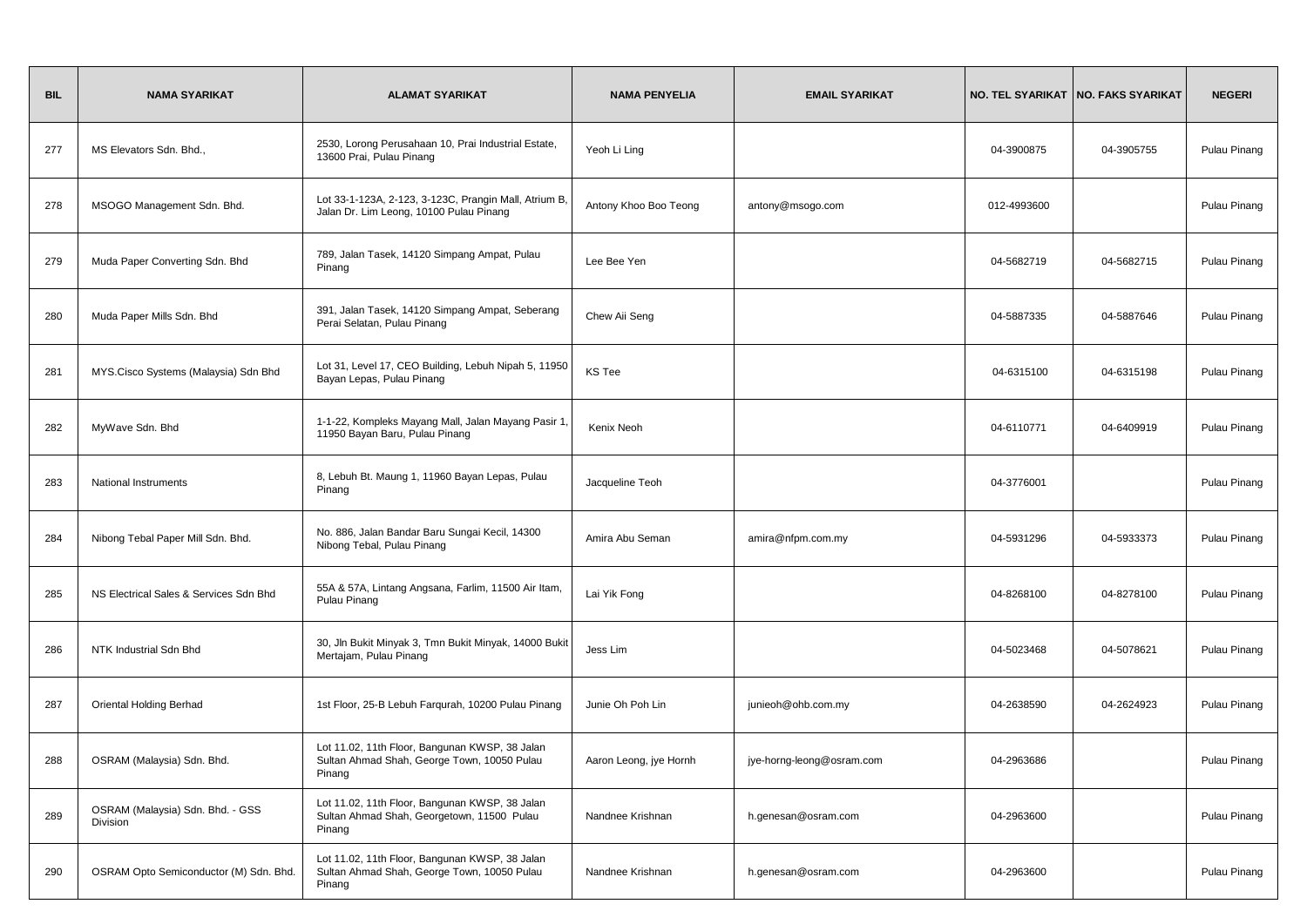| <b>BIL</b> | <b>NAMA SYARIKAT</b>                       | <b>ALAMAT SYARIKAT</b>                                                                                                                                 | <b>NAMA PENYELIA</b>             | <b>EMAIL SYARIKAT</b>                                     |            | NO. TEL SYARIKAT   NO. FAKS SYARIKAT | <b>NEGERI</b> |
|------------|--------------------------------------------|--------------------------------------------------------------------------------------------------------------------------------------------------------|----------------------------------|-----------------------------------------------------------|------------|--------------------------------------|---------------|
| 291        | Paradigm Precision Components Sdn Bhd      | Plot 83, Medan B. Lepas, B. Lepas Ind. Park, Phase<br>IV, 11900 Pulau Pinang                                                                           | Shirley Tan                      |                                                           | 04-6420270 | 04-6420269                           | Pulau Pinang  |
| 292        | Penang Development Corporation             | 1, Persiaran Mahsuri, Bandar Bayan Baru, 11909<br>Bayan Lepas, Pulau Pinang                                                                            | Pn. Aznita Hj. Zainuddin         |                                                           | 04-6340111 | 04-6448111                           | Pulau Pinang  |
| 293        | Penang Port Sdn. Bhd.                      | No.1, Pesara King Edward, Unit Latihan &<br>Pembangunan, Jabatan Sumber Manusia, Tingkat 2,<br>Bangunan Ibu Pejabat, 10300 Georgetown, Pulau<br>Pinang | Radhi Mohamad                    | info@penangport.com.my                                    | 04-2102211 | 04-2634792                           | Pulau Pinang  |
| 294        | Penang Seagate Industries (M) Sdn. Bhd.    | 88, Lebuhraya Kg. Jawa, Tmn Perindustrian Bayan<br>Lepas, 11900 Pulau Pinang                                                                           | Audrey Cheah Gaik Lean           |                                                           | 04-6157583 | 04-6449953                           | Pulau Pinang  |
| 295        | Pengkalan Subur (M) Sdn. Bhd.              | 2482 Tingkat 1, Jln Sultan Azlan Shah, 11700<br>Gelugor, Pulau Pinang                                                                                  | Mohd Salim Pitchay               |                                                           | 04-6587787 | 04-6587787                           | Pulau Pinang  |
| 296        | Pentrac Consulting Sdn Bhd                 | 12-1 & 12-2, Persiaran Bayan Indah, Bayan Bay,<br>11900 Pulau Pinang                                                                                   | Caryn Chew Mei Zhen              |                                                           | 04-6464863 | 04-6466063                           | Pulau Pinang  |
| 297        | Philips Lumileds Lighting Company Sdn. Bhd | 3, Lintang Bayan Lepas 8, Kawasan Perindustrian<br>Bayan Lepas, Fasa 4, Mukim 12, 11900 Pulau Pinang                                                   | Tan Poh Tin                      |                                                           | 04-6153361 | 04-6411807                           | Pulau Pinang  |
| 298        | PLB Engineering Berhad                     | 1320, Jln Baru, Tmn Chai Leng, 13700 Prai, Pulau<br>Pinang                                                                                             | Oon Phaik Hoon                   |                                                           | 04-3905737 | 04-3975350                           | Pulau Pinang  |
| 299        | <b>Plexus Manufacturing Officer</b>        | Plot 87, Lebuhraya Kampung Jawa, 11900 Bayan<br>Lepas, Pilau Pinang                                                                                    | Tan Meng Jie                     | meng-jie.tan@plexus.com                                   | 04-6325267 |                                      | Pulau Pinang  |
| 300        | Premium Sound Solutions Sdn. Bhd.          | 1552A, Jalan Perusahan, Kawasan Perindustrian Bukit<br>Tengah, 13600 Seberang Perai Tengah, Pulau Pinang                                               | Nurfarah Syahirah Mahmud<br>Naim | nurfarahsyahirah.mahmudnaim@premiumsou<br>ndsolutions.com | 04-6092845 | 04-6092802                           | Pulau Pinang  |
| 301        | Priority Bonded Warehouse Sdn. Bhd.        | Plot 110 Hala Kampung Jawa 2, 11900 Bayan Lepas,<br>Pulau Pinang                                                                                       | Maaggie Chee                     | maggiechee@plogistics.com.my                              | 04-6445860 | 04-6445850                           | Pulau Pinang  |
| 302        | Realsafe Services Sdn. Bhd                 | 1670, 1st Floor, Jln Telor Air Tawar, Tmn Air Tawar<br>Indah, 13050 Butterworth, Pulau Pinang                                                          | Roslan Sulaiman                  |                                                           | 04-3516007 | 04-3515008                           | Pulau Pinang  |
| 303        | Resonet Sdn. Bhd.                          | 1-21-3A, Suntech Penang Cybercity, Lintang Mayang<br>Pasir 3, 11950 Bayan Baru, Pulau Pinang                                                           | Noor Azlina Abdul Wahab          | hr@reso.net.my                                            | 04-6386976 |                                      | Pulau Pinang  |
| 304        | Robert Bosch (M) Sdn. Bhd.                 | 45, Hilir Sungai Keluang 1, Phase 4, Bayan Lepas<br>Industrial Park, 11900 Bayan Lepas, Pulau Pinang                                                   | Ahmad Safuan Poat                | ahmadsafuan.ahmadpoat@my.bosch.com                        | 04-6382888 | 04-6382700                           | Pulau Pinang  |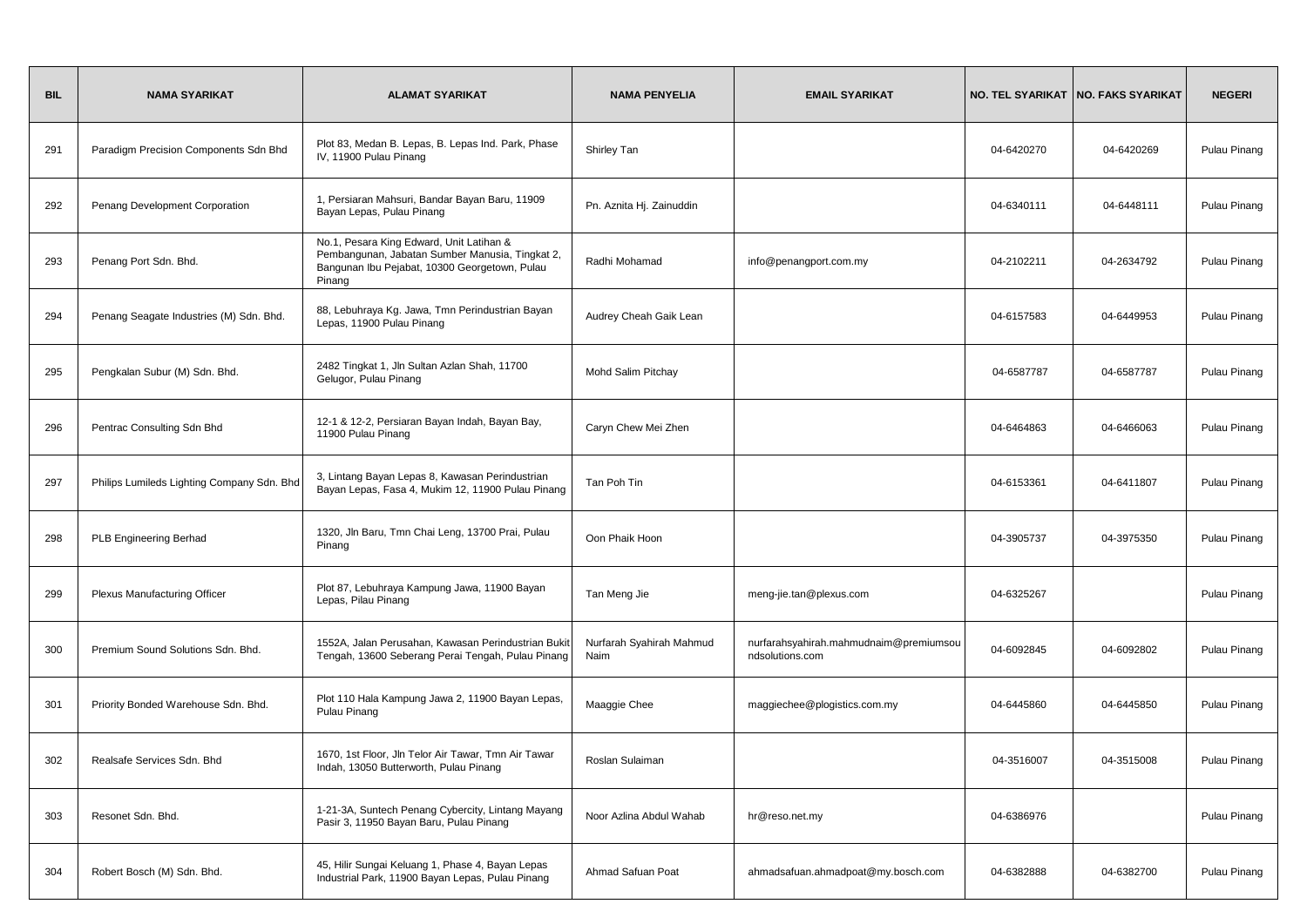| <b>BIL</b> | <b>NAMA SYARIKAT</b>                                     | <b>ALAMAT SYARIKAT</b>                                                                                                                   | <b>NAMA PENYELIA</b>     | <b>EMAIL SYARIKAT</b>         |                | NO. TEL SYARIKAT   NO. FAKS SYARIKAT | <b>NEGERI</b> |
|------------|----------------------------------------------------------|------------------------------------------------------------------------------------------------------------------------------------------|--------------------------|-------------------------------|----------------|--------------------------------------|---------------|
| 305        | Robert Bosch Power Tools Sdn. Bhd.                       | 45, Hilir Sungai Keluang 1, Phase 4, Bayan Lepas<br>Industrial Park, 11900 Bayan Lepas, Pulau Pinang                                     | Ang Siu Looi             | suilooi.ang@my.bosch.com      | 04-8108307     | 04-8108334                           | Pulau Pinang  |
| 306        | SAM Aviatron (M) Sdn. Bhd.                               | Plot 309, Jalan Perindustrian Bukit Minyak 18, Penang<br>Science Park, 14100 Pulau Pinang                                                | Vickneswari Purushothman | info@sam-aviatron.com         | 04-5096868     | 04-5096800                           | Pulau Pinang  |
| 307        | SAM Engineering & Equipment (M) Bhd                      | Plot 17 Hilir Sungai Keluang 3, Bayan Lepas Free<br>Industrial Zone, Phase 4, 11900 Bayan Lepas, Pulau<br>Pinang                         | Grace Lai Yee Yin        | grace.lai.yy@sam.malaysia.com | 04-6147664     |                                      | Pulau Pinang  |
| 308        | SAM Meerkat (M) Sdn Bhd                                  | Plot 103 & 104, Hilir Sg Keluang Lima, Tmn<br>Perindustrian, 11900 Bayan Lepas Pulau Pinang                                              | Jany Khoo Beng Ean       |                               | 04-6429992     | 04-6426999                           | Pulau Pinang  |
| 309        | SAM Precision (M) Bhd                                    | Plot 17 Hilir Sungai Keluang 3, Bayan Lepas Free<br>Industrial Zone, Phase 4, 11900 Bayan Lepas, Pulau<br>Pinang                         | Teoh Jim Chau            | www.sam-malaysia.com          | 04-6147618     | 04-6141967                           | Pulau Pinang  |
| 310        | SAM Tooling Techonology Sdn. Bhd.                        | Plot 11, Lintang Bayan Lepas, Bayan Lepas Industrial<br>Park, Phase 4, Non Free Industrial Zone, 11900<br>Bayan Lepas, Pulau Pinang      | Grace Lai Yee Yin        | grace.lai.yy@sam.malaysia.com | 04-6147664     |                                      | Pulau Pinang  |
| 311        | Sanmina-Sci Systems (Malaysia) Sdn. Bhd                  | 202, LorongPerusahaan Maju 9, Bukit Tengah<br>Industrial Park, 13600 Perai, Pulau Pinang                                                 | Jean Tan Hooi Yuen       |                               | 04-5081228     | 04-5081233                           | Pulau Pinang  |
| 312        | Schott Glass (Malaysia) Sdn. Bhd.,                       | 2024 Tingkat Perusahaan 6, Zon Perindustrian Bebas<br>Dua, 13600 Perai, Pulau Pinang                                                     | Lum Pek Yok              |                               | 04-3898163     | 04-3898275                           | Pulau Pinang  |
| 313        | Seagate Global Business Services<br>(Malaysia) Sdn. Bhd. | 1-16-07, Suntech at Cybercity, Lintang Mayang Pasir<br>3, 11950 Bayan Lepas, Pulau Pinang                                                | <b>Crystal Lee</b>       | crystal.xy.lee@seagate.con    | (+)65-68077668 |                                      | Pulau Pinang  |
| 314        | Sean Business International Sdn. Bhd.                    | K-5-1, Bay Avenue, Lorong Bayan Indah 2, 11900<br>Bayan Lepas Pulau Pinang                                                               | Soh Bee Nah              | seanbizacc@gmail.com          | 04-6119728     |                                      | Pulau Pinang  |
| 315        | Search And Easy Sdn. Bhd.                                | 3, Tingkat Permai, 11700 Gelugor, Penang                                                                                                 | Tneoh Khoon Yi           |                               | 04-6599098     |                                      | Pulau Pinang  |
| 316        | <b>Shazril Consultant</b>                                | 2103-A, Tgkt. 1, Wisma Sheikh Abdullah fahim, Jln.<br>Tun Hamdan Sheikh Tahir, 13200 Kepala Batas,<br>Seberang Perai Utara, Pulau Pinang | Nur Jannah Mohd Zin      |                               | 04-5741730     | 04-5751730                           | Pulau Pinang  |
| 317        | Sony EMCS (Malaysia) Sdn. Bhd.                           | Free Trade Zone, Prai Indusrial Estate, 13600 Prai,<br>Pulau Pinang                                                                      | Cheah Seok Hun           | pgtecstaffingSOEM@ap.sony.com | 04-3996400     | 04-3996448                           | Pulau Pinang  |
| 318        | Southern Pipe Industry (M) Sdn. Bhd.                     | 4457, Mk15, Jalan Limbungan, Off Jalan Chain Ferry,<br>12100 Butterworth, Pulau Pinang                                                   | Lee Chee San             |                               | 04-3317393     | 04-3323021                           | Pulau Pinang  |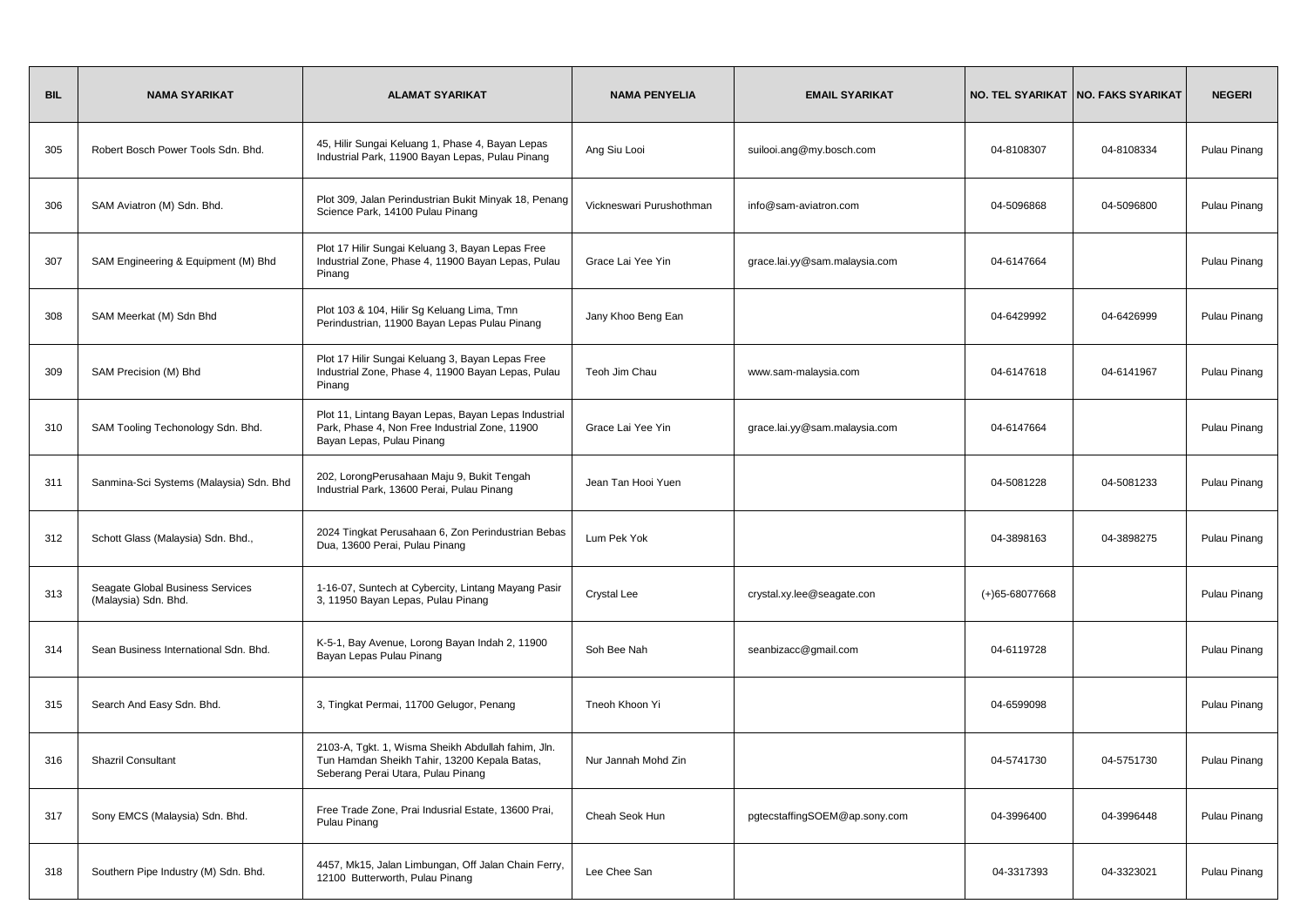| <b>BIL</b> | <b>NAMA SYARIKAT</b>                          | <b>ALAMAT SYARIKAT</b>                                                                                           | <b>NAMA PENYELIA</b>   | <b>EMAIL SYARIKAT</b>        |               | NO. TEL SYARIKAT   NO. FAKS SYARIKAT | <b>NEGERI</b> |
|------------|-----------------------------------------------|------------------------------------------------------------------------------------------------------------------|------------------------|------------------------------|---------------|--------------------------------------|---------------|
| 319        | Spansion (Penang) Sdn. Bhd.                   | Phase 2, Bayan Lepas Free Industrial Zone, 11900<br>Pulau Pinang                                                 | Nasri B. Hassan        |                              | 04-8882337    | 04-8882166                           | Pulau Pinang  |
| 320        | <b>Stradford International College</b>        | 2796, Jln Chain Ferry, Tmn Inderawasih, 13600 Prai,<br>Pulau Pinang                                              | Sharon Khoo            |                              | 04-3904000    | 04-3903000                           | Pulau Pinang  |
| 321        | Syarikat Abdul Ghaffar Trading Sdn. Bhd.      | No. 3, Lorong Perindustrian Bukit Minyak 1, Bukit<br>Minyak Industrial Park, 14100 Bukit Minyak, Pulau<br>Pinang | Nurhayati Bt. Salleh   |                              | 04-5072786    | 04-5084876                           | Pulau Pinang  |
| 322        | Syarikat Jaya Tugas Industri Sdn. Bhd.        | 2759, Mukim 1, Lrg Perusahaan 8, Kawasan<br>Perusahaan Perai 2, 13600 Perai, Pulau Pinang                        | S. Kogelavani          |                              | 04-3989282    | 04-3995246                           | Pulau Pinang  |
| 323        | Syarikat Success Construction Sdn. Bhd.       | 142, Jln Seang Tek, 10400 Pulau Pinang                                                                           | Linda Tan              |                              | 04-2296888    | 04-2289396                           | Pulau Pinang  |
| 324        | Teik Senn (Malaysia) Sdn. Bhd.                | 727, Mk 13, Jalan Perindustrian Bukit Minyak, 14100<br>Bukit Minyak, seberang Perai Tengah, Pulau Pinang         | Grace Khor             | gracekhor@teiksenn.com       | 04-5012525    | 04-5012535                           | Pulau Pinang  |
| 325        | Teleplan Techonolgy Service Sdn. Bhd.         | 2580 Tingkat Perusahaan 4B, Zon Perdagangan<br>Bebas Dua, 13600 Perai, Pulau Pinang                              | Nur Fatin Roslee       | nurfatin.roslee@teleplan.com | 04-3890700    | 04-3981259                           | Pulau Pinang  |
| 326        | TF AMD Mircoelectronics (Penang) Sdn.<br>Bhd. | Phase III, Free Industrial Zone, 11900 Bayan Lepas,<br>Pulau Pinang                                              | Nadiah Mohamad         | nadiah.mohamad@tf-amd.com    | 04-2522000    |                                      | Pulau Pinang  |
| 327        | Tong Yong Metal Sdn. Bhd.                     | Lot 5781 & 5782, Tmn Selamat, Alma, 14000 Bukit<br>Mertajam, Pulau Pinang                                        | Ang Choon Teik         |                              | 04-5523086    | 04-5523087                           | Pulau Pinang  |
| 328        | Total Coaching Sdn. Bhd.                      | Harmony Square 332H--3, Jln Perak, 11600 Jelutong,<br>Pulau Pinang                                               | Khoo Yik Chou          |                              | 04-2812975    | 04-2819107                           | Pulau Pinang  |
| 329        | Tropical Consolidated Corp Sdn. Bhd.          | 3rd Floor, Kompleks Seri Mertajam, 1765 Jln Ciku,<br>14000 Bukit Mertajam, Pulau Pinang                          | Tham CA/Eileen         |                              | 04-5488588    | 04-5488400                           | Pulau Pinang  |
| 330        | TS Transport Sdn Bhd                          | Lot 2976, Kawasan Perindustrian ACKU, Jln Bagan<br>Lalang, MK 16, 13400 Butterworth, Pulau Pinang                | Teoh Mei Ping          |                              | 04-3323227/28 | 04-3323229                           | Pulau Pinang  |
| 331        | UDA Land (North) Sdn. Bhd.                    | 1961, Jalan Bertam, Seberang Perai, 13200 Kepala<br>Batas, Pulau Pinang                                          | Mohammad Fisal Ibrahim | www.udanet.com               | 04-5755566    | 04-5754166                           | Pulau Pinang  |
| 332        | Ultra Green Sdn. Bhd.                         | 1st Floor, 25-B Lebuh Farqurah, 10200 Pulau Pinang                                                               | Tan Chin Ming          | cmtan@ohb.com.com            | 04-2638590    | 04-2624923                           | Pulau Pinang  |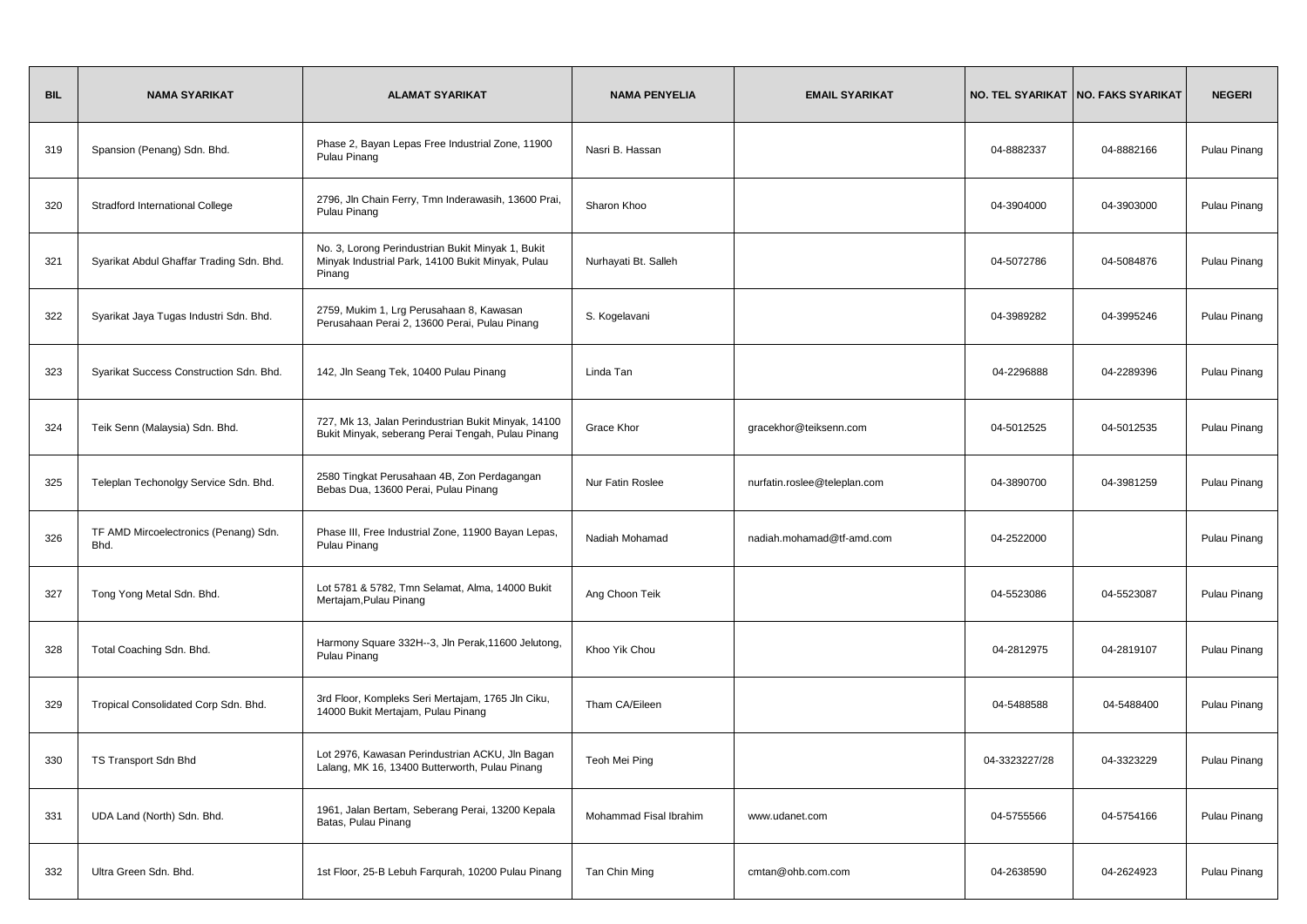| <b>BIL</b> | <b>NAMA SYARIKAT</b>                 | <b>ALAMAT SYARIKAT</b>                                                                                                                  | <b>NAMA PENYELIA</b>                | <b>EMAIL SYARIKAT</b>       |              | NO. TEL SYARIKAT   NO. FAKS SYARIKAT | <b>NEGERI</b> |
|------------|--------------------------------------|-----------------------------------------------------------------------------------------------------------------------------------------|-------------------------------------|-----------------------------|--------------|--------------------------------------|---------------|
| 333        | Usains Holding Sdn. Bhd.             | Level 2, Block C, Sains@USM, No. 10 Persiaran Bukit<br>Jambul, 11900 Bayan Lepas, Pulau Pinang                                          | Halisah Ahmad                       | halisah@usainsgroup.com     | 04-6535716   | 04-6430490                           | Pulau Pinang  |
| 334        | V Hundred Consultancy Sdn. Bhd.      | No.7, First Floor, Lorong Perniagaan Melur, 12300,<br>Butterworth, Pulau Pinang                                                         | Ch'ng Chun Cheak                    |                             | 04-5183784   |                                      | Pulau Pinang  |
| 335        | Venture Electronics Service          | Plot 44,, Bayan Lepas Industrial Park IV, 11900 Bayan<br>Lepas, Pulau Pinang                                                            | Nur Hamiltun Azmi                   | nur.hamiltun@venture.com.sg | 04-8107201   | 04-8107340                           | Pulau Pinang  |
| 336        | ViTrox Corporation Bhd.              | ViTrox Innovation Center, No. 85-A, Lintang Bayan<br>Lepas II, Bayan Lepas Industrial Park, Phase 4, 11900<br>Bayan Lepas, Pulau Pinang | Yeoh Siew Eng                       | siew-eng.yeoh@vitrox.com    | 04-6466227   | 04-6466327                           | Pulau Pinang  |
| 337        | Win Creative Marketing Sdn. Bhd.     | 71 Macalister Lane, 10400 Pulau Pinang                                                                                                  | <b>Bill Lee</b>                     | bill@winworldgroup.com      | 04-2271912   |                                      | Pulau Pinang  |
| 338        | Winchester Interconnect              | No. 1651, Lorong Perusahaan Maju 8, Prai Industrial<br>Estate Phase IV, 13600 Prai, Pulau Pinang                                        | Quah Ai Lay                         | al.quah@winconn.com         | 04-5083535   | 04-5072810                           | Pulau Pinang  |
| 339        | Worldgate Express Services Sdn. Bhd. | 29 C-3A-07 & 08, Maritime Lebuh Sungai Pinang 5,<br>11600 Georgetown, Pulau Pinang                                                      | Joey Yeong/Loo Zheng Chuan          | hr@worldgate.com.my         | 04-3763530   | 04-3762532                           | Pulau Pinang  |
| 340        | YCSG Industrial Sdn. Bhd.            | 2210, Lrg IKS, Bukit Minyak 1, Tmn IKS Bukit Minyak,<br>14000 Bukit Mertajam, Pulau Pinang                                              | Lyra Chee                           |                             | 04-5017168/2 | 04-5017163                           | Pulau Pinang  |
| 341        | YeahHost Sdn. Bhd.                   | 1-120-5, Suntech@Penang Cybercity, Lintang Mayang<br>Pasir 3, 11950 Bayan Baru, Pulau Pinang                                            | Ho Shan Yeow                        |                             | 04-6415668   | 04-6425668                           | Pulau Pinang  |
| 342        | Zebra Technologies                   | Plot 10, Bayan Lepas, Technoplex Industrial Zone,<br>Phase IV, 11900 Bayan Lepas, Pulau Pinang                                          | Miyuki Peh                          | miyuki.peh@zebra.com        | 04-2022536   | 04-6832815                           | Pulau Pinang  |
| 343        | IOI Plantation Sdn. Bhd.             | Ladang Asas Sdn. Bhd, MDLD 5123, No. 15, KM 2<br>Jalan Segama, 91109 Lahad Datu, Sabah                                                  | Tn. Hj. Abdul Raup B.<br>Syamsuddin |                             | 014-6681040  |                                      | Sabah         |
| 344        | Sabah Ports Sdn Bhd.                 | P.O. Box 1335, 91007 Tawau, Sabah                                                                                                       | Hj. Tanwali Mohd Tahri              | tanwali@spsb.com.my         | 089-773700   | 089-761808                           | Sabah         |
| 345        | Cahaya Mata Sarawak Berhad           | Level 6, Wisma Mahmud, Jln Sungai Sarawak, 93754<br>Kuching, Sarawak                                                                    | Oliver Seli                         |                             | 082-238888   | 082-333828                           | Sarawak       |
| 346        | Ibraco Berhad                        | No. 898, Jalan Wan Alwi, Tabuan Jaya, 93350<br>Kuching, Sarawak                                                                         | Rozana Ong                          | rozana@ibraco.com           | 082-361111   | 082-361122                           | Sarawak       |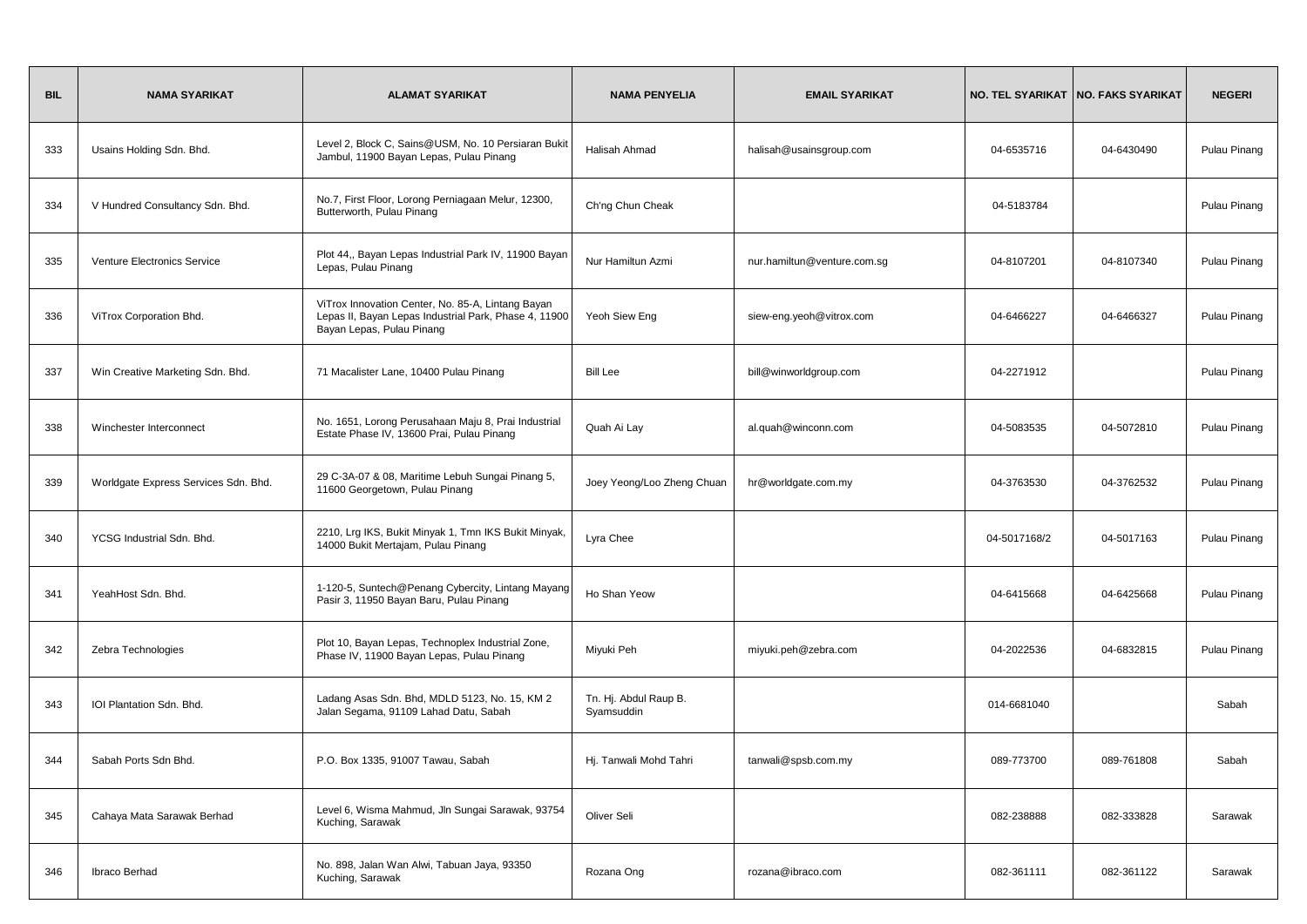| <b>BIL</b> | <b>NAMA SYARIKAT</b>                        | <b>ALAMAT SYARIKAT</b>                                                                                                   | <b>NAMA PENYELIA</b>    | <b>EMAIL SYARIKAT</b>         |              | NO. TEL SYARIKAT   NO. FAKS SYARIKAT | <b>NEGERI</b> |
|------------|---------------------------------------------|--------------------------------------------------------------------------------------------------------------------------|-------------------------|-------------------------------|--------------|--------------------------------------|---------------|
| 347        | JX Nippon Oil & Gas Exploration (M) Limited | Lot 1168, 3rd Floor, Wisma interhill, Miri Waterfront<br>Commercial Centre, 98000 Miri, Sarawak                          | Nurhafiza Abd Rahman    |                               | 085-444111   | 085-422963                           | Sarawak       |
| 348        | Longi (Kuching) Sdn. Bhd.                   | Lot 2118, Jalan Usaha Jaya, Sama Jaya Free<br>Industrial Zone, 93450 Kuching, Sarawak                                    | Ta Chee Shiu            | cstaeelongi-silicon.com       | 082-530888   |                                      | Sarawak       |
| 349        | Sarawak Energy Berhad                       | Menara Sarawak Energy, No1. The Isthmus, 93050<br>Kuching, Sarawak                                                       | Danielle Bridget Clarke | danielle@sarawakenergy.com.my | 082-388388   |                                      | Sarawak       |
| 350        | The Spring Center Management                | Lot 304, 3rd Floor, The Spring Shopping Mall,<br>Persiaran Spring, 93300 Kuching, Sarawak                                | Shirley Bong            | shirleybong@thespring.com.my  | 082-238111   | 082-233517                           | Sarawak       |
| 351        | The Spring Management Services Sdn. Bhd.    | The Spring Center Management Office, Lot 304, 3rd<br>Floor, The Spring Mall, Persiaran Spring, 93300<br>Kuching, Sarawak | Vynea Sia               | hrm@thespring.com.my          | 082-238111   | 082-233519                           | Sarawak       |
| 352        | 99 Speed Mart Sdn. Bhd.                     | Lot PT 2811, Jalan Angsa, Taman Berkeley, 41150<br>Klang, Selangor                                                       | Lee Pei Yong            | hr@99spedmart.com.my          | 03-33626863  | 03-33626579                          | Selangor      |
| 353        | Agri Imex Sdn. Bhd.                         | Level 17, PJ Tower, No. 18, Jalan Persiaran Barat, Off<br>Jalan timur, 46050 Petaling Jaya, Selangor                     | Jeff Oh Wei Seng        | hr@agrifert.com.my            | 03-79577644  | 03-79577670                          | Selangor      |
| 354        | Ansell Shah Alam Sdn. Bhd                   | 16, Persiaran Perusahaan, Seksyen 23, 4000 Shah<br>Alam, Selangor                                                        | Debbie Chew             |                               | 03-55419797  | 03-55417955                          | Selangor      |
| 355        | B. Braun Medical Supplies Sdn. Bhd.         | Crown Penthouse, Plaza IBM, 8 First Avenue,<br>Persiaran Bandar Utama, 47800 Petaling Jaya,<br>Selangor                  | <b>Steven Tioh</b>      | steven.tioh@bbraun.com        | 03-78314200  | 03-77296715                          | Selangor      |
| 356        | Bakers Maison (M) Sdn. Bhd. (Gardenia)      | Lot 3, Jalan Pelabur 23/1, 40300 Shah Alam, Selangor                                                                     | Syarifah                | syarifah@gardenia.com.my      | 03-55423228  | 03-55423213                          | Selangor      |
| 357        | Colgate Palmolive (M) Sdn. Bhd              | Jalan Semangat/Jalan Bersatu, Section 13/4, Petaling<br>Jaya, 46200 Selangor                                             | Mr. Visvanathan         |                               | 03-79654298  |                                      | Selangor      |
| 358        | Daikin Malaysia Sdn. Bhd.                   | Lot 60334, Persiaran Bukit Rahman Putra 3, Taman<br>Perindustrian Bukit Rahman Putra, 47000 Sungai<br>Buluh, Selangor    | Winnie                  | low.mongseh@daikin.my         | 03-61458600  | 03-61412286                          | Selangor      |
| 359        | Flakeshield Sdn. Bhd                        | Lot 3893, Jln. 4D, Kg Baru Subang, Seksyen U6,<br>40150 Shah Alam, Selangor                                              | Calvin Lew              |                               | 03-78421860  | 03-78463105                          | Selangor      |
| 360        | Flyingo Express Lines (M) Sdn. Bhd.,        | 32A-01-1, Lorong Batu Nilam 4A, Bandar Bukit Tinggi,<br>41200, Klang, Selangor Darul Eshan.                              | Nelson Tan              |                               | 1700-81-0326 | 03-38842933                          | Selangor      |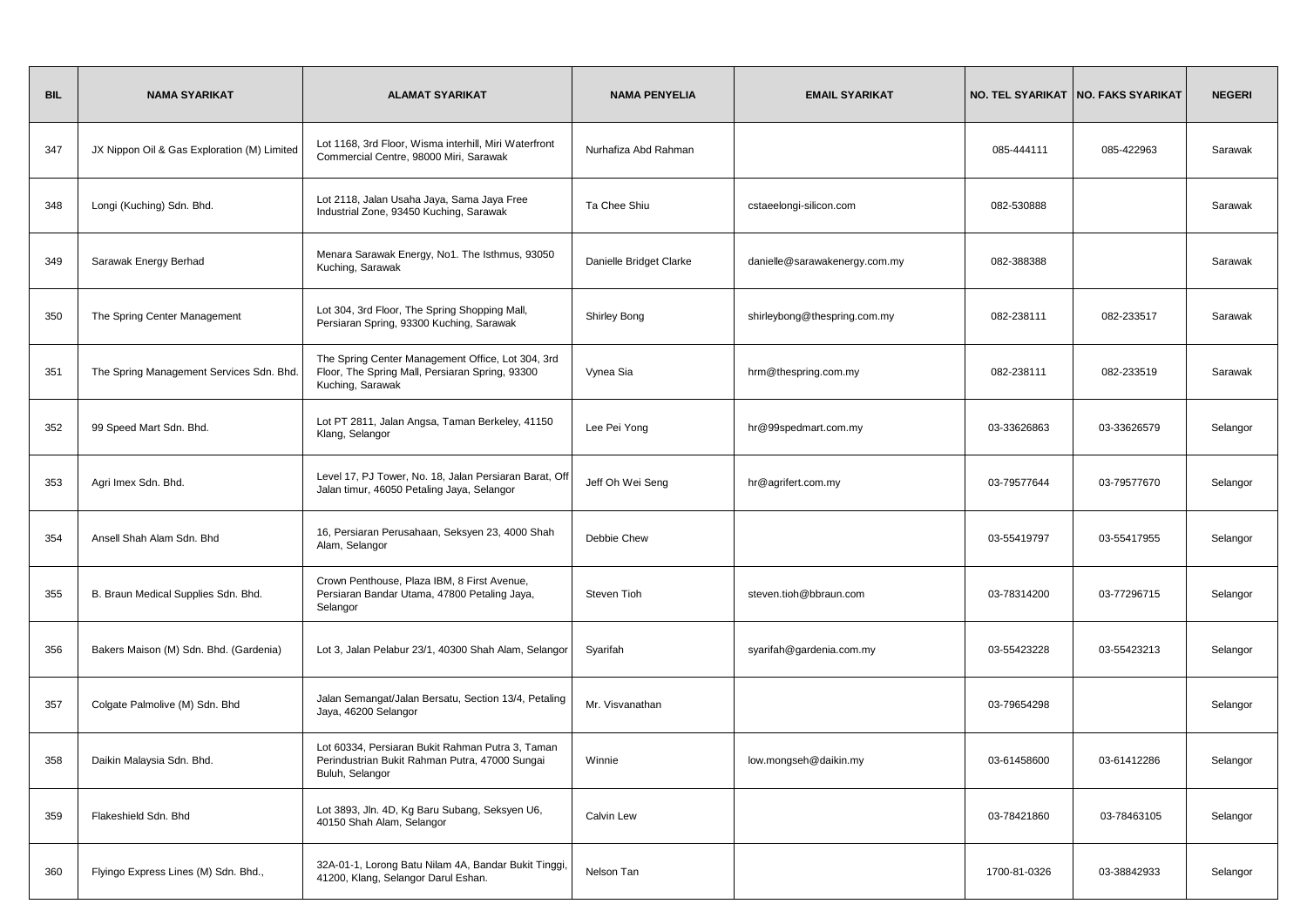| <b>BIL</b> | <b>NAMA SYARIKAT</b>                                    | <b>ALAMAT SYARIKAT</b>                                                                                 | <b>NAMA PENYELIA</b>                 | <b>EMAIL SYARIKAT</b>       |             | NO. TEL SYARIKAT   NO. FAKS SYARIKAT | <b>NEGERI</b> |
|------------|---------------------------------------------------------|--------------------------------------------------------------------------------------------------------|--------------------------------------|-----------------------------|-------------|--------------------------------------|---------------|
| 361        | Gardenia Bakers (KL) Sdn. Bhd.                          | Lot 3, Jalan Pelabur 23/1, 40300 Shah Alam, Selangor                                                   | Syarifah Syafawati Syed Arif<br>Shah | syarifah@gardenia.com.my    | 03-55423228 | 03-55423213                          | Selangor      |
| 362        | GlaxoSmithKline Consumer Healthcare Sdn.<br>Bhd.        | Lot 89, Jalan Enggang, Ampang/Ulu Kelang Indusrial<br>Estate, 54200 Selangor                           | Goh Lin See                          |                             | 03-74912020 | 03-42532111                          | Selangor      |
| 363        | Global Enterprise International (Malaysia)<br>Sdn. Bhd. | Level 16, Tower A, Plaza 33, 1, Jalan Kemajuan,<br>Seksyen 13, 46200 Petaling Jaya, Selangor           | Vivien She                           |                             | 03-79319554 |                                      | Selangor      |
| 364        | GMP Medicare Sdn. Bhd                                   | Lot 4985, Jln Bunga Raya, Batu 8, Off Jalan Meru,<br>41050 Klang, Selangor                             | Chia Fong Sze                        |                             | 03-33926010 |                                      | Selangor      |
| 365        | GP Medica Sdn. Bhd.                                     | 16 Jalan Putra Mahkota, 7180 Putra Point Business<br>Center, Putra Height, 47650 Subang Jaya, Selangor | Peter T S Tai                        | peter.tai@gp-medica.com     | 03-51917688 | 03-51913688                          | Selangor      |
| 366        | Hartalega NGC Sdn Bhd                                   | Kaw. Perindustrian Tanjung, Jln B20, 64000 Sepang,<br>Selangor                                         | Manimaran a/l Renganathan            |                             | 03-87073000 | 03-62802533                          | Selangor      |
| 367        | HeiTech Managed Services Group                          | Heitech Village 2, No. 1, Jalan Astaka U8/81, Seksyen<br>U8. 40150 Shah Alam, Selangor                 | Khaizuran Omar                       |                             | 03-78435000 | 03-78435288                          | Selangor      |
| 368        | Hewlett-Packard Multimedia Sdn. Bhd.,                   | HP Global Centre, Persiaran Rimba Permai, Cyber 8,<br>63000 Cyberjaya, Selangor                        | Margaret See Tho                     |                             | 03-83108686 |                                      | Selangor      |
| 369        | Hitachi Transport System (M) Sdn. Bhd.                  | Lot 3, Jalan 6C/12, Seksyen 16, 43650 Bandar Baru<br>Bangi, Selangor                                   | Siti Basariah Bt. Mohd Zaini         |                             | 03-89131000 | 03-89131001                          | Selangor      |
| 370        | Infinity Logistics And Transport Sdn. Bhd.              | No.2, Jalan Kasuarina 8, Bandar Botanic, 41200<br>Klang, selangor                                      | Michelle Goh Mae Syen                | michellegoh@infinity.com.my | 03-33252926 | 03-33251023                          | Selangor      |
| 371        | Infopro Sdn. Bhd.                                       | Block B3, Level 8, Leisure Commerce Square, 9, Jln<br>PJS 8/9, 46150 P. Jaya, Selangor                 | Jenny Yap                            |                             | 03-78766666 | 03-78761233                          | Selangor      |
| 372        | Johnson & Johnson Sdn. Bhd.,                            | Lot 3 & 5, Jalan Tandang, 46050 Petaling Jaya,<br>Selangor                                             | Sharon Foo                           |                             | 03-77873118 | 03-77815426                          | Selangor      |
| 373        | Khind-Mistral Industries Sdn. Bhd                       | 2, Jalan Perusahaan 2, 45400 Sekinchan, Selangor                                                       | Janet Yan                            |                             | 03-32411991 | 03-32411500                          | Selangor      |
| 374        | Laman Langat Resources Sdn. Bhd.                        | 21-1, Avenue 3, Avenue Ampang, 68000 Ampang,<br>Selangor                                               | Mohamed Nizam Sharifudin             |                             | 03-42940227 | 03-42801522                          | Selangor      |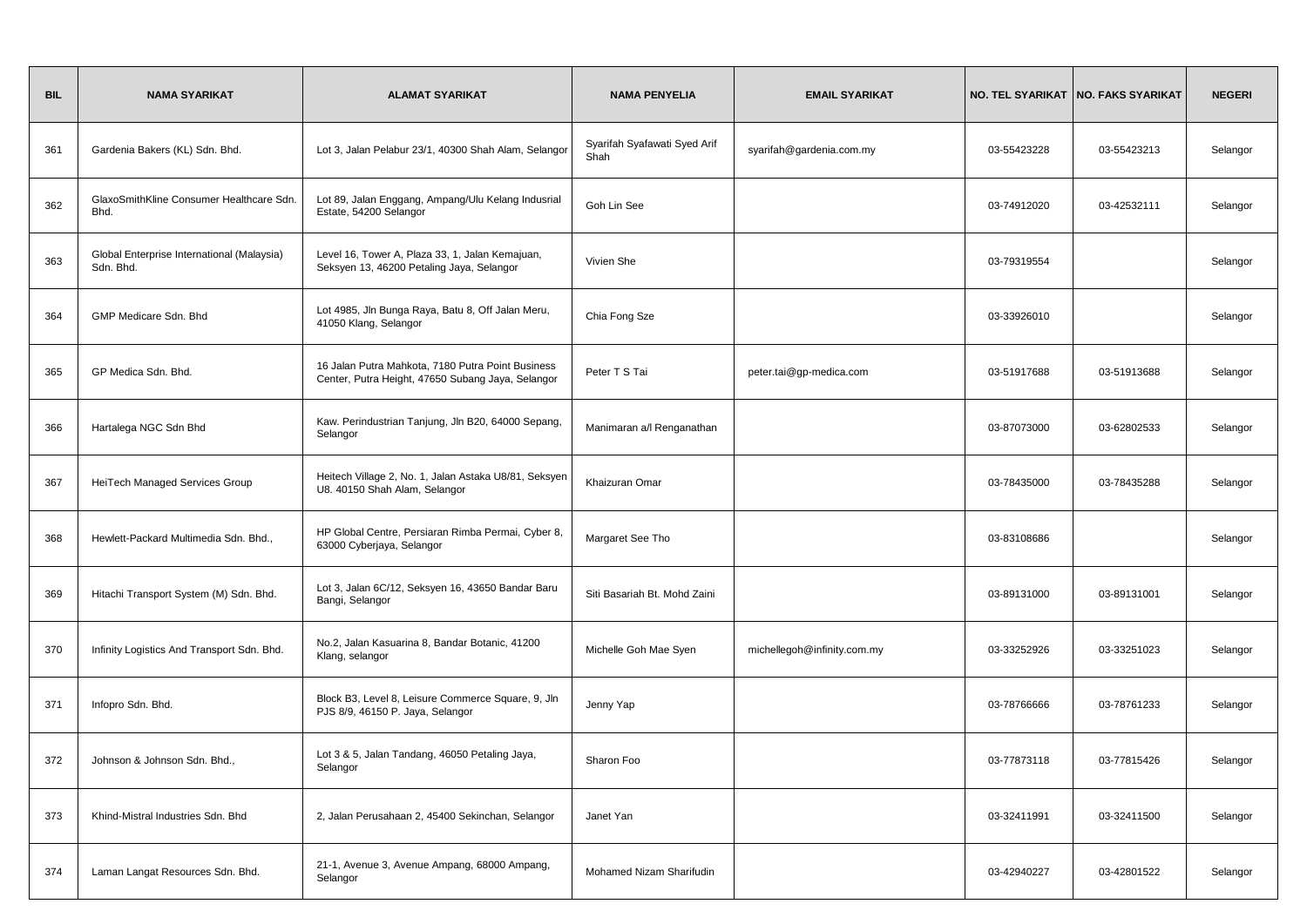| <b>BIL</b> | <b>NAMA SYARIKAT</b>                  | <b>ALAMAT SYARIKAT</b>                                                                                                          | <b>NAMA PENYELIA</b>       | <b>EMAIL SYARIKAT</b>              | <b>NO. TEL SYARIKAT</b> | NO. FAKS SYARIKAT | <b>NEGERI</b> |
|------------|---------------------------------------|---------------------------------------------------------------------------------------------------------------------------------|----------------------------|------------------------------------|-------------------------|-------------------|---------------|
| 375        | Locus-T Online Sdn. Bhd.              | Level 17 Menara Amfirst, Jalan 19/3, Petaling Jaya,<br>46300 Selangor                                                           | Norillianis Rosdin         | norillianis@locus-t.com.my         | 03-79473339             |                   | Selangor      |
| 376        | L'Oreal Malaysia Sdn. Bhd             | Level 8, 13A ^ 15, Uptown 2, No. 2, Jalan SS21/37,<br>Damansara Uptown, 47400 Petaling Jaya, Selangor                           | Zubair Raffiq              |                                    | 019-2600502             | 03-77259090       | Selangor      |
| 377        | MD Textile Sdn. Bhd.                  | A505, Block A, Glomac Business Centre, 10, Jln.<br>SS6/1, Kelana Jaya, 47301 Petaling Jaya, Selangor                            | Ong Kok Sun                |                                    | 03-78806628             | 03-78802628       | Selangor      |
| 378        | <b>MTC Technics Sdn Bhd</b>           | 40, Jln Berlian 8, Tmn Yayasan, Jenjarom, 42600<br>Selangor                                                                     | Ng Jit Yong                |                                    | 012-6614243             | 03-31914680       | Selangor      |
| 379        | Muhibbin Associates Sdn. Bhd.         | No. 9B, Jalan Tengku ampuan Zabedah J9/J, Seksyen<br>9, 40100 Shah Alam, Selangor                                               | Nur Fatin Mohd Uzir        | muhibbin@gmail.com                 | 03-55235315             |                   | Selangor      |
| 380        | Nando's Chickenland Malaysia Sdn. Bhd | R-03A & R-03C, 3rd Flr, Citta Mall, No. 1, Jln PJU<br>1A/48, PJU 1A, Ara Damansara 47301, PJ, Selangor                          | Jenthi Krishna Radha       |                                    | 03-78487488             | 03-78487489       | Selangor      |
| 381        | Nestle Product Sdn. Bhd.              | Menara Surian, No. 22-1, 22nd Floor, No. 1 Petaling<br>Jaya, Jalan PJU 7/3, Mutiara Damansara, 47810<br>Petaling Jaya, Selangor | Nur Adibah Mohd Hanafi     | nuradibah.mohdhanafi@my.nestle.com | 03-79656554             |                   | Selangor      |
| 382        | OTS Group Sdn. Bhd.                   | 1111, 11th Floor Blok A, Lobby 3, Damansara Intan,<br>No. 1, Jalan SS 20/27, 47400 Petaling Jaya, Selangor                      | Goh Yin Lee                |                                    | 012-3810123             |                   | Selangor      |
| 383        | Padini Holdings Berhad                | 19, Jln U1/20, Hicom Glenmarie Ind. Part, 40150 Shah<br>Alam, Selangor                                                          | Chew Jun Ray               |                                    | 03-50210542             | 03-51233633       | Selangor      |
| 384        | Pan Asia Logistics Malaysia Sdn Bhd   | Unit A-3A-02, Level 3A, Empire Tower Office, Empire<br>Subang, Jln SS16/1, 47500 Subang Jaya, Selangor                          | Sharon Chew                |                                    | 03-56343261             | 3-56343265        | Selangor      |
| 385        | Panasonic Manufacturing Malaysia Bhd. | 3, Jalan Sesiku 15/2, Shah Alam IndustrialmSite,<br>Section 15, 40200 Shah Alam, Selangor                                       | Mohd Junaide Kamri         | junaide.kamani@my.panasonic.com    | 03-5891500              | 03-58915108       | Selangor      |
| 386        | Pharmaniaga MFG Berhad                | Lot 11A, Jalan P/1, Kawasan Perusahan Bangi,<br>Bandar Baru Bangi, 43650 Selangor                                               | Siti Noor Aaienn Mohd Ayub |                                    | 03-89257880             | 03-89262880       | Selangor      |
| 387        | SapuraKencana TL Offshore Sdn. Bhd    | 7 Jln Tasik, The Mines Resort City, 43300 Seri<br>Kembangan, Selangor                                                           | Ashish Bahinipaty          |                                    | 03-86598800             | 03-86597211       | Selangor      |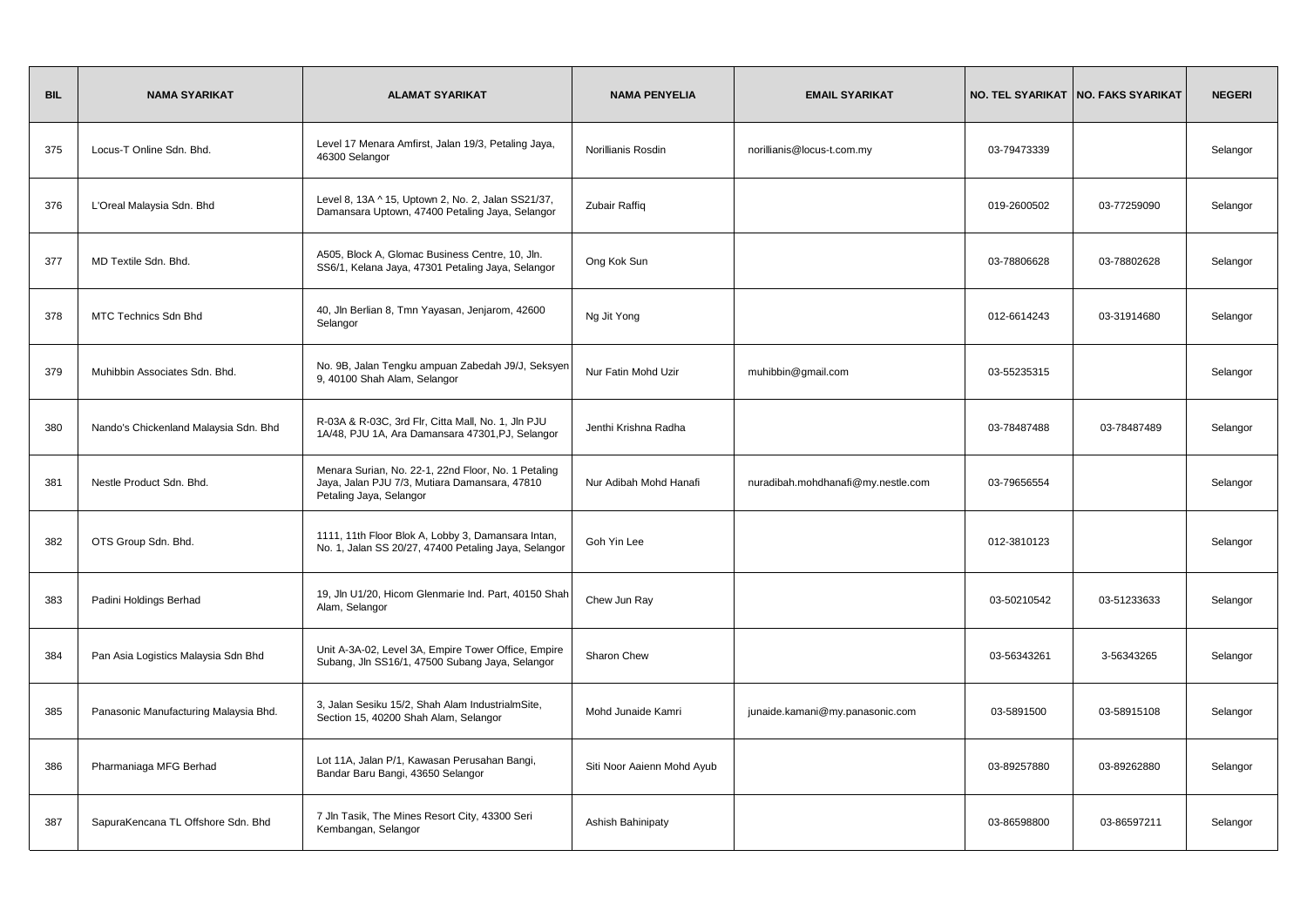| <b>BIL</b> | <b>NAMA SYARIKAT</b>            | <b>ALAMAT SYARIKAT</b>                                                                                      | <b>NAMA PENYELIA</b>    | <b>EMAIL SYARIKAT</b>     |             | NO. TEL SYARIKAT   NO. FAKS SYARIKAT | <b>NEGERI</b> |
|------------|---------------------------------|-------------------------------------------------------------------------------------------------------------|-------------------------|---------------------------|-------------|--------------------------------------|---------------|
| 388        | <b>SCOMI KMC Sdn Bhd</b>        | Level 17, 1 First Avenue, Bandar Utama, 47800<br>Petaling Jaya, Selangor                                    | Omiza Bt. Othman        |                           | 03-77173000 | 03-77285750                          | Selangor      |
| 389        | Silverlake Sprints Sdn. Bhd.    | Level 2A, KPMG Tower, First Avenue, Bandar Utama,<br>47800 Petaling Jaya, Selangor                          | William Ch'ng Poh Hin   |                           | 03-77216000 | 03-77216001                          | Selangor      |
| 390        | Sony EMCS (M) Sdn. Bhd          | Lot 5, Jalan Kemajuan, Bangi Industrial Estate, 43650<br>Bandar Baru Bangi, Selangor                        | Chong Soon Lean         |                           | 03-89257887 | 03-89258897                          | Selangor      |
| 391        | Sony EMCS (Malaysia) Sdn Bhd    | Lot 5, Jalan Kemajuan, Bangi Industrial Estate, 43650<br>Bandar Baru Bangi, Selangor                        | Kong Kin Chong          |                           | 03-89297452 |                                      | Selangor      |
| 392        | Sunway Winstar Sdn. Bhd.        | Lot 13256, KM 2 Persiaran Hamzah Alang, 42200<br>Meru Klang, Selangor                                       | Tif Sing Chu            | tiesc@sunway.com          | 03-33920380 | 03-33926077                          | Selangor      |
| 393        | Supermax Corporation Berhad     | Jalan Abdul Manan, Meru, 41050 Klang, Selangor                                                              | Ms Tai Shaw Wen         |                           | 03-61452328 |                                      | Selangor      |
| 394        | Top Glove Sdn. Bhd.             | Lot 5987, Jalan Teratai, Batu 5, Off Jalan Meru, 41050<br>Klang, Selangor                                   | Janet Hii Sze Ping      | sphii@topglove.com.my     | 03-33928588 | 03-33926788                          | Selangor      |
| 395        | UMW Advantech Sdn. Bhd.         | 10, Jalan Utas (15/7), P.O. Box 7052, 40915, Shah<br>Alam, Selangor                                         | Nur Arifah Fitri        |                           | 03-51633551 | 03-55123267                          | Selangor      |
| 396        | Vivar Printing Sdn. Bhd.        | Lot 25 & 27 Rawang Integrated Ind. Park, Jln Batu<br>Arang, 48000 Rawang, Selangor Darul Ehsan              | Low Kah Thiang          |                           | 03-60927818 | 03-60928230                          | Selangor      |
| 397        | WG Capital (M) Sdn. Bhd.        | OMNI Kota Damansara, Jalan Teknologi C, Tmn.<br>Sains Selangor 1, PJU 5, 47810 Petaling Jaya,<br>Selangor   | Florence Ngan Huey Fong |                           | 03-27111828 | 03-27111271                          | Selangor      |
| 398        | Wiseme Technology (M) Sdn. Bhd. | 1502 & 1503, Level 15, Uptown 1, No. 1 Jalan<br>SS21158, Damansara Uptown, 47400 Petaling Jaya,<br>Selangor | Theresa Lim             | theresa.lim@wiseme.tv     | 03-77337639 |                                      | Selangor      |
| 399        | Zulfan (M) Sdn. Bhd.            | 54-1, Jln Nelayan 19/B, Sek. 19, 40300 Shah Alam,<br>Selangor                                               | En. Hamdan Abd Hamed    |                           | 03-55427849 | 03-55427848                          | Selangor      |
| 400        | Ha Li Fa Pte Ltd                | 257 Pandan Loop, Singapore 128434                                                                           | Estella Tan             | estellatan@hanfa-bobo.com | 64326010    | 67742010                             | Singapore     |
| 401        | Helix Media Pte. Ltd            | 20, Maxwell Road, #10-05 Maxwell House, Singapore<br>069113                                                 | Valerie Lim             |                           | 65-97553636 | 65-62226375                          | Singapore     |